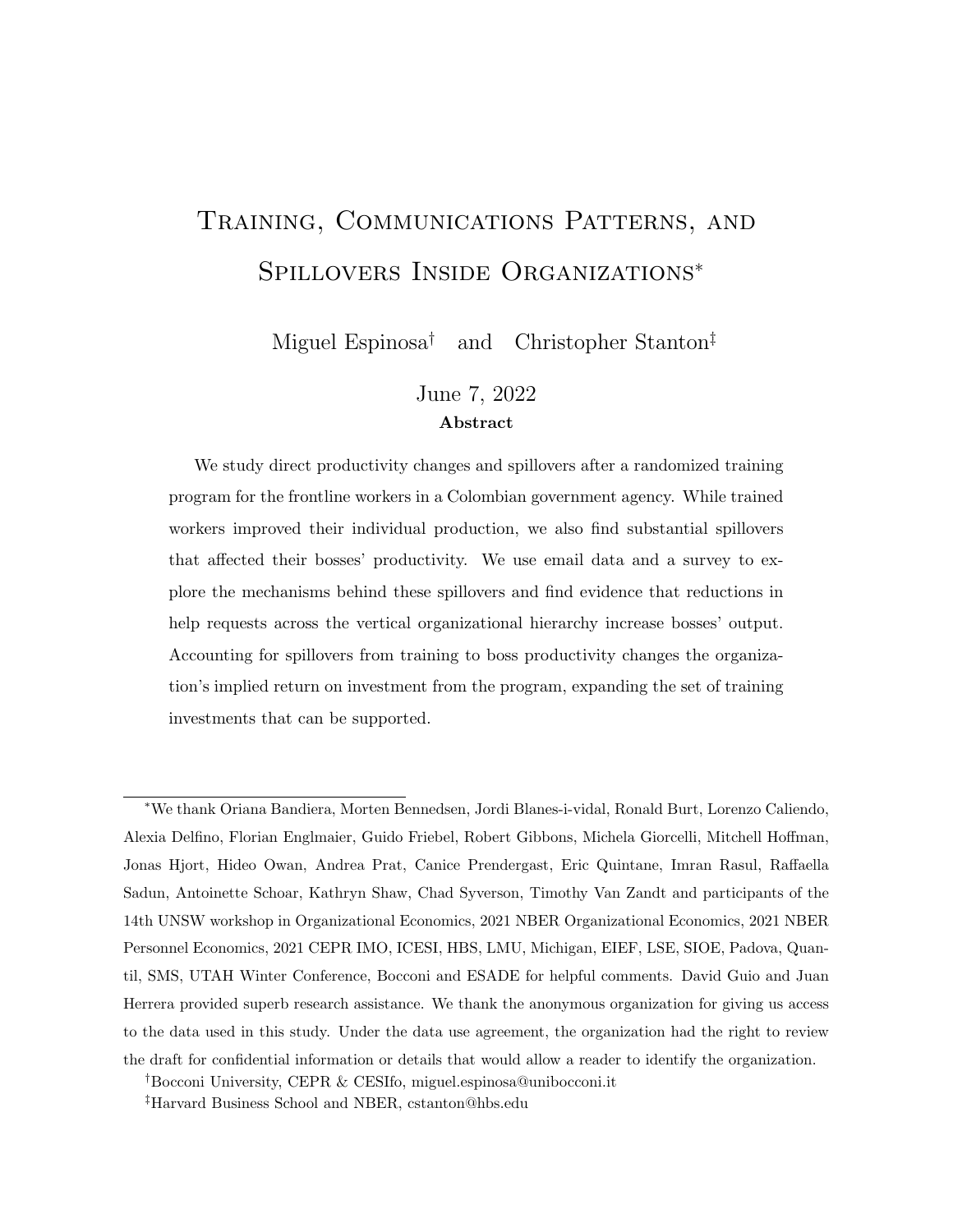### 1 Introduction

Labor market frictions, like monopsony or imperfect information, provide a rationale for employers to sponsor training even if it provides general skills [\(Acemoglu and Pischke,](#page-31-0) [1998,](#page-31-0) [1999\)](#page-31-1). In environments where organizations expect to capture rents from workers, efficiency likely requires the employer to subsidize training because workers are not the full residual claimants on their skills investments. Yet one prominent view is that firms underprovide training [\(Cappelli,](#page-32-0) [2012\)](#page-32-0), and a potential reason is that the full return is difficult to quantify. According to Training Industry Magazine, when organizations do measure training performance, they tend to focus on individual-level outcomes.<sup>[1](#page-0-0)</sup> As a result, some potential benefits are likely missed, namely spillovers to others. In this paper, we study the direct returns and the spillovers from an employer-sponsored training program. We provide estimates of the magnitudes of spillovers relative to direct productivity increases for trained workers, discuss the potential mechanisms driving spillovers, and consider how accounting for spillovers would change an organizations' willingness to invest in worker training relative to calculations that only consider benefits for the trained workers.

The setting for our study is a Colombian government investigative agency where 63 frontline workers (12% of those eligible) were randomly allocated to participate in a training program. The program occurred between August and December of 2018 and entailed 120 hours of classes covering computer skills, principles of goal setting and management, legal analysis, written communication, and specific topics related to each participant's own work. Besides the random assignment to training, the setting has a number of attractive features.

First, each worker has goals set and evaluated every week by an independent, separate unit of the organization that is responsible for oversight and performance evaluation. The organization is structured this way because the main function of the employees that we study entails sensitive work for the public interest, and the separation of oversight is designed to provide accountability. Although we only observe measures of goal achievement

<sup>1</sup>See: https://trainingindustry.com/articles/measurement-and-analytics/how-to-identify-the-righttraining-kpis-for-your-learning-and-development-programs-spon-eidesign/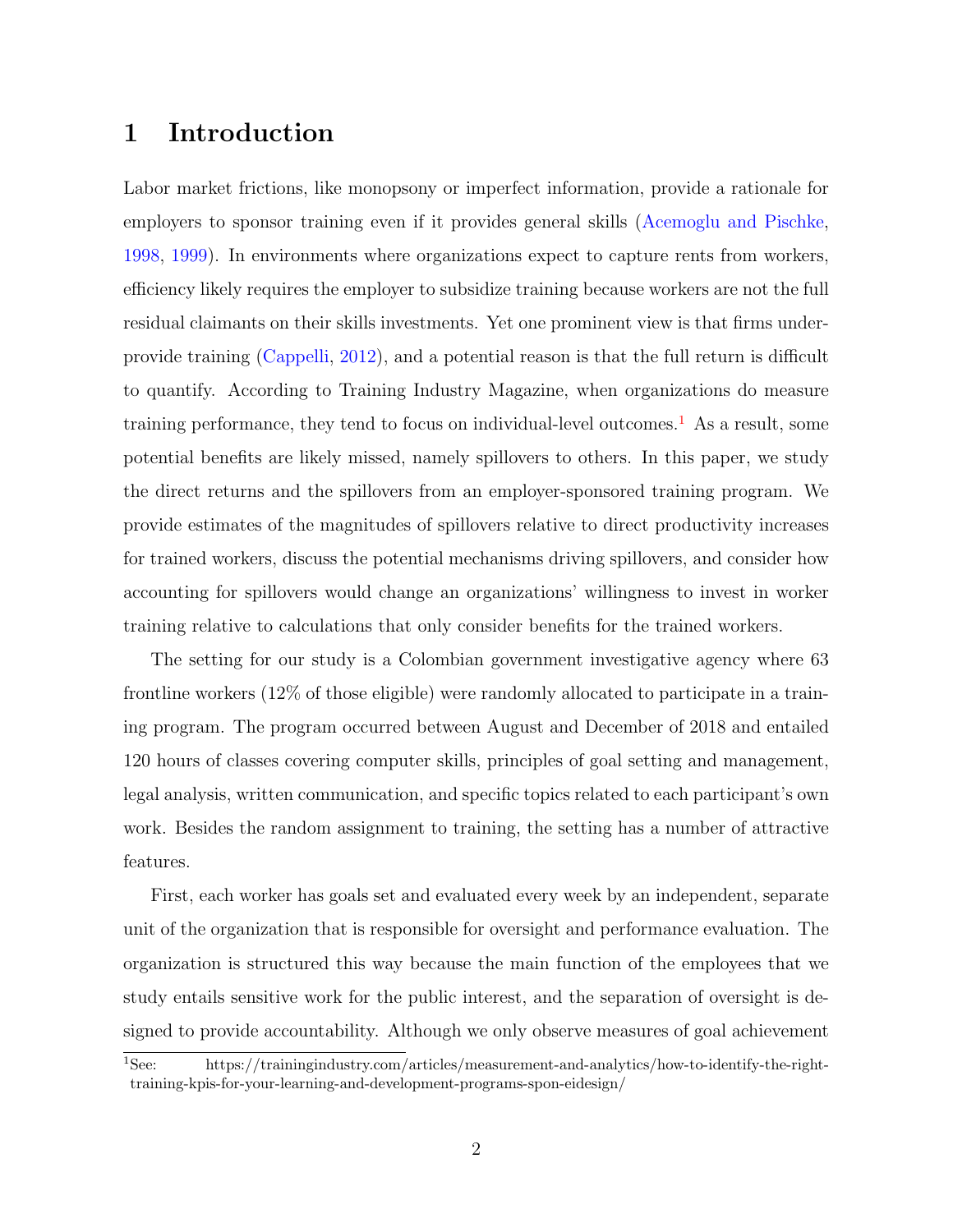rather than the details of individual goals, our contacts in the organization indicate that goals might range from case processing metrics to the completion of strategy documents or the implementation of process changes. Similar uses of goals and objectives, with outside measurement against them, is common in the public sector [\(Rasul and Rogger,](#page-33-0) [2018;](#page-33-0) [Rasul et al.,](#page-33-1) [2018\)](#page-33-1). Importantly for our context, the organization has indicated that goal setting and attainment measurement did not depend on training status (due in part to the goals and measurement being set by an outside party). These features allow us to estimate the direct effect of training on productivity for those randomized into the program relative to controls who did not receive training.

Second, the organization shared metadata on the quantity of emails between all employees–including frontline workers and those higher in the hierarchy (bosses)–from a 13 week period several months prior to when the training program began and for the same 13 weeks in the following year, 2019, several months after the program's conclusion. From the email data, we infer connections between co-workers with each other and between workers and bosses prior to the randomization into training. We then trace out differences in untrained co-workers' and bosses' exposure to trained workers, allowing us to assess if productivity evolves differentially for those most closely connected to trained workers compared to more distant connections in the pre-period.

We begin by documenting that the training program raised productivity, a finding that is not obvious given the literature on other forms of training [\(Card et al.,](#page-32-1) [2018\)](#page-32-1). Average goal achievement among trained frontline workers increased from 72% per week to 79% per week between the pre- and post-periods. The increase in goal achievement for trained workers was positive across the pre-period productivity distribution, with slightly larger increases for lower performers. Untrained frontline workers' goal achievement remained at 72%, and average goal achievement changes were approximately zero across the pre-period productivity distribution for untrained workers. The relative increase in goal achievement for trained workers does not appear to be driven by changes in labor supply or retention, as trained workers in the post-period are actually more likely to have days with no measured work activities, a proxy for absenteeism, and there was minimal turnover among either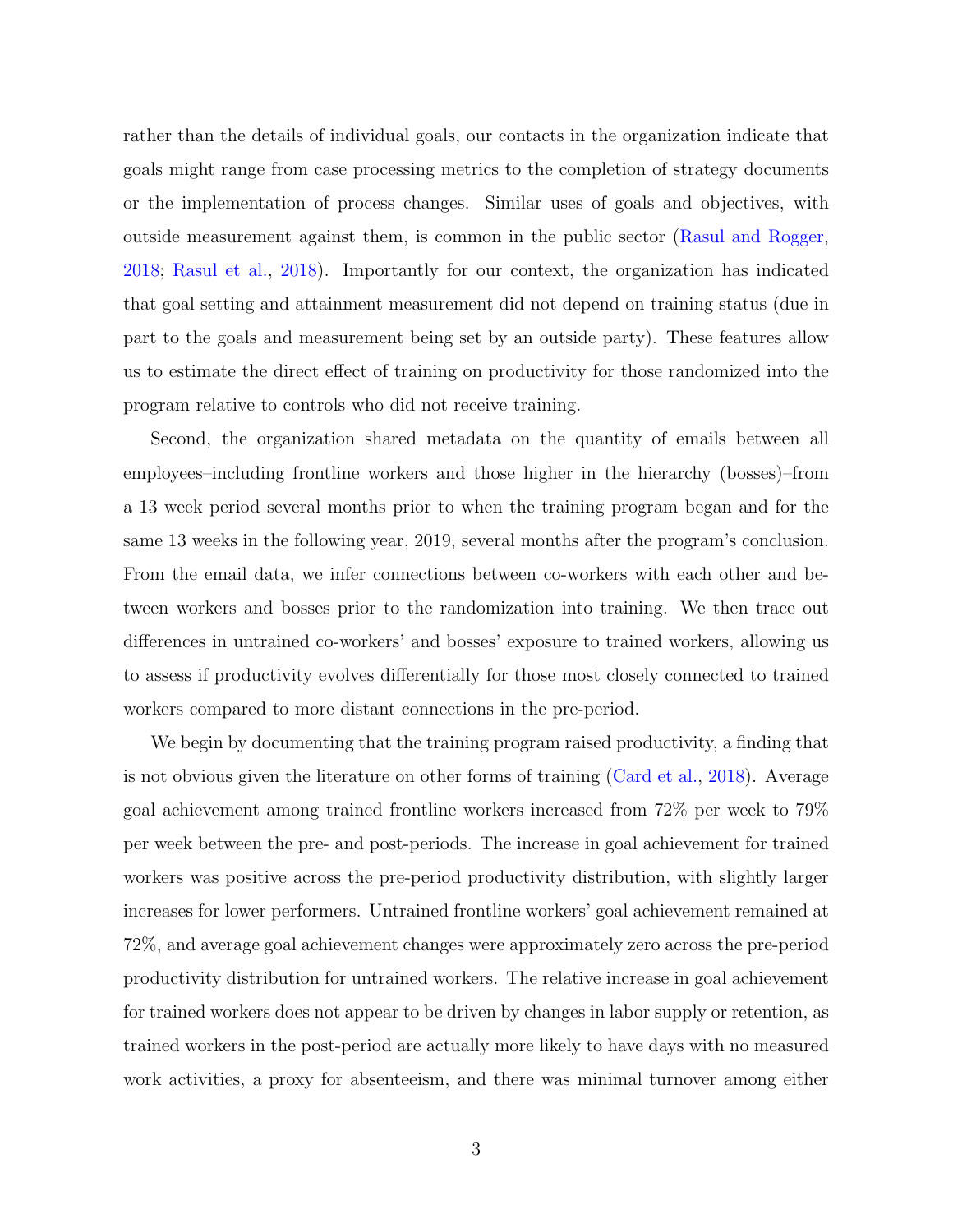group during this period.

Putting these ingredients together, the estimated average treatment effect of the 120 hours program is a 10% productivity increase in the medium-run (4-6 months after training completion). There are two substantive reasons that we interpret the raw differences in goal achievement as the approximate average treatment effect. These are: 1) The organization indicated that everyone who was randomized into the program participated and attended at least 85% of the sessions (the benchmark for successful completion). 2) Estimation approaches that account for violations of the Stable Unit Treatment Value Assumption (SUTVA) yield qualitatively similar conclusions to the simple difference-indifferences estimator.

These estimates are inputs into calculating the direct returns to training. Under an assumption that labor demand is elastic, with data on wages and pre-period goal achievement, we can convert goal achievement gains into a benefit money metric to compare against program costs. We conduct these calculations under different scenarios for the short-run and long-run evolution of productivity, as we do not have data that coincides with the program dates or extends beyond 6 months post-training. We also include various assumptions about the opportunity cost of trained workers' classroom time, and net out overhead and administrative costs of the program. After doing so, we find direct returns to the program are negative if they persist for only 6 months post-training (which is the period of our data), while the ROI to the organization from the direct benefit was 24% if gains persist for 1 year post-training.

Second, we find that the most important spillovers from the training program are to bosses in the management layer of the organization. In the raw data, bosses' average goal achievement increased year-over-year from 71% to 73%. In our ex-ante exposure design, we calculate each boss's degree of connection to trained workers as a function either of the level or share of emails received from workers who eventually get trained. In our most conservative specification that uses the log of total emails received from eventually trained workers, we estimate that spillovers from training are responsible for an approximately 1.5 percentage point increase in boss goal achievement, accounting for about 65% of the time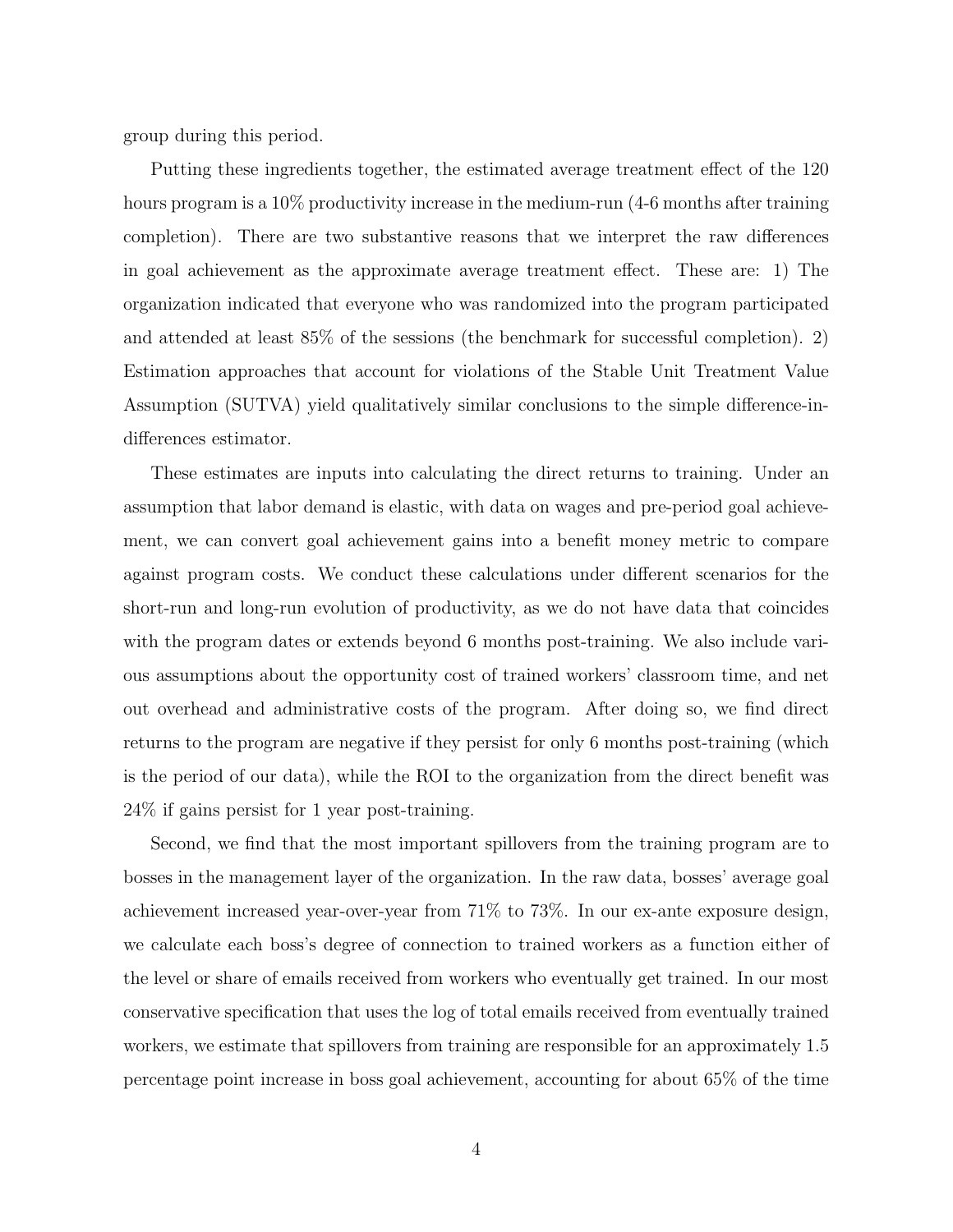series change in bosses' aggregate goal achievement. In specifications that use the share of emails with eventually trained workers in the pre-period, we can explain the entirety (or more) of the 2.2 percentage point increase in boss productivity.

Third, the spillovers to bosses are large enough to alter the evaluation of the training program. With even a 1 percentage point increase in boss goal achievement, the training program breaks even for the organization if gains persist for only 6 months, whereas over the same horizon, the direct returns are negative. While a cursory comparison of the 1-2 percentage point boss goal achievement gain relative to the 7 percentage point increase for trained workers might suggest the boss spillovers are immaterial for the organization's choice to train, closer examination reveals this intuition is mistaken. There are two reasons that boss productivity gains were meaningful for the organization: i) The smaller per-capita percentage gains in output for bosses are spread over more people (129 bosses versus 63 trained workers). ii) By a revealed preference argument, it is likely that boss goal achievement is worth more to the organization than frontline workers' goal achievement because bosses earn significantly more than lower level workers. When we weight each workers' and bosses' goal achievement gains by their compensation (a measure of the cost that the organization is willing to pay for each goal), we find that the total increase in compensation-weighted boss productivity was between 66% to 133% as large as the direct compensation-weighted productivity increase for workers.

Fourth, the channel for vertical spillovers to bosses appears to favor a [Garicano](#page-32-2) [\(2000\)](#page-32-2) hierarchies mechanism, where bosses and workers' are substitutes in production, compared to a model where bosses and workers are complements. In models with complements, boss productivity covaries positively with the share of emails from trained workers. In models where bosses handle exceptional problems that workers can't, boss productivity is negatively related to email volume through a channel where more skilled workers handle more problems. We find in OLS and IV regressions that the year-over-year change in boss productivity is negatively related to changes in the share of emails from eventually trained workers – as workers become more skilled, they appear to rely on bosses for less help. If emails instead signaled productive connections across hierarchical layers, we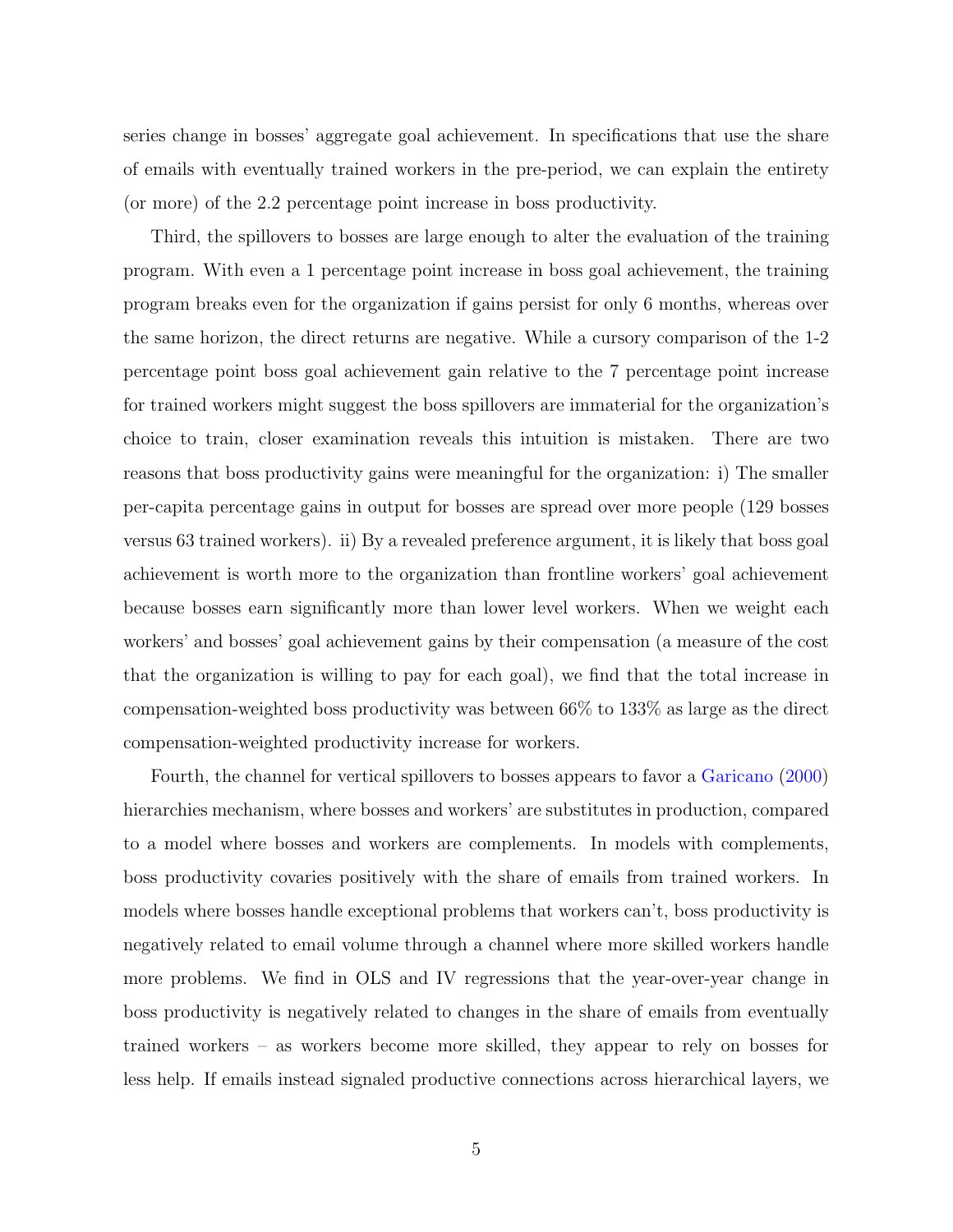would have expected to find that the shift away from emails with more productive trained workers would signal declining boss productivity. Survey evidence supports the hierarchies mechanism: responses indicate that emails across vertical layers in the hierarchy of this organization are often used to seek out or provide help. These surveys also suggest that emails are positively correlated with non-electronic communications, suggesting that email evidence is useful as a proxy for the totality of communications.

Fifth, we find that the net effect of spillovers to untrained frontline workers is approximately zero. The zero effect is actually subtle and is not obvious at first glance, because our reduced form estimates suggest that frontline workers who were better connected to eventually trained workers actually have relative productivity declines in the post-period. The channel for this finding appears to be that trained frontline workers become more central in communication for everyone, and they build new connections to previously unconnected workers. These new connections benefit those that were only minimally connected previously to trained workers, but those with strong previous connections do worse relative to the new connections because trained workers become busier.

We have also probed whether our findings can be explained by different rationales. Our results do not appear to be driven by changes in monitoring, career concerns, or worker motivation. Trained and untrained workers report similar levels of monitoring before and after training and surveys show no differences in perceived career paths by training status. The most plausible alternative explanations, therefore, do not affect our results.

These results have implications for understanding the economics of intra-firm spillovers, especially in the context of training programs. Due to data limitations, the approach in most of the literature evaluating on-the-job training focuses exclusively on individual wage or performance gains [\(Bartel,](#page-31-2) [1995;](#page-31-2) [Konings and Vanormelingen,](#page-32-3) [2015;](#page-32-3) [Black and Lynch,](#page-31-3) [1996\)](#page-31-3). When prior work has attempted to estimate spillovers, the focus has been on peers at the same level. For example, using a clever experimental design [De Grip and Sauer](#page-32-4)[mann](#page-32-4) [\(2012\)](#page-32-4) estimate positive spillovers with respect to peer training in a call center, in which they find a 10 percentage point increase in the share of trained coworkers increases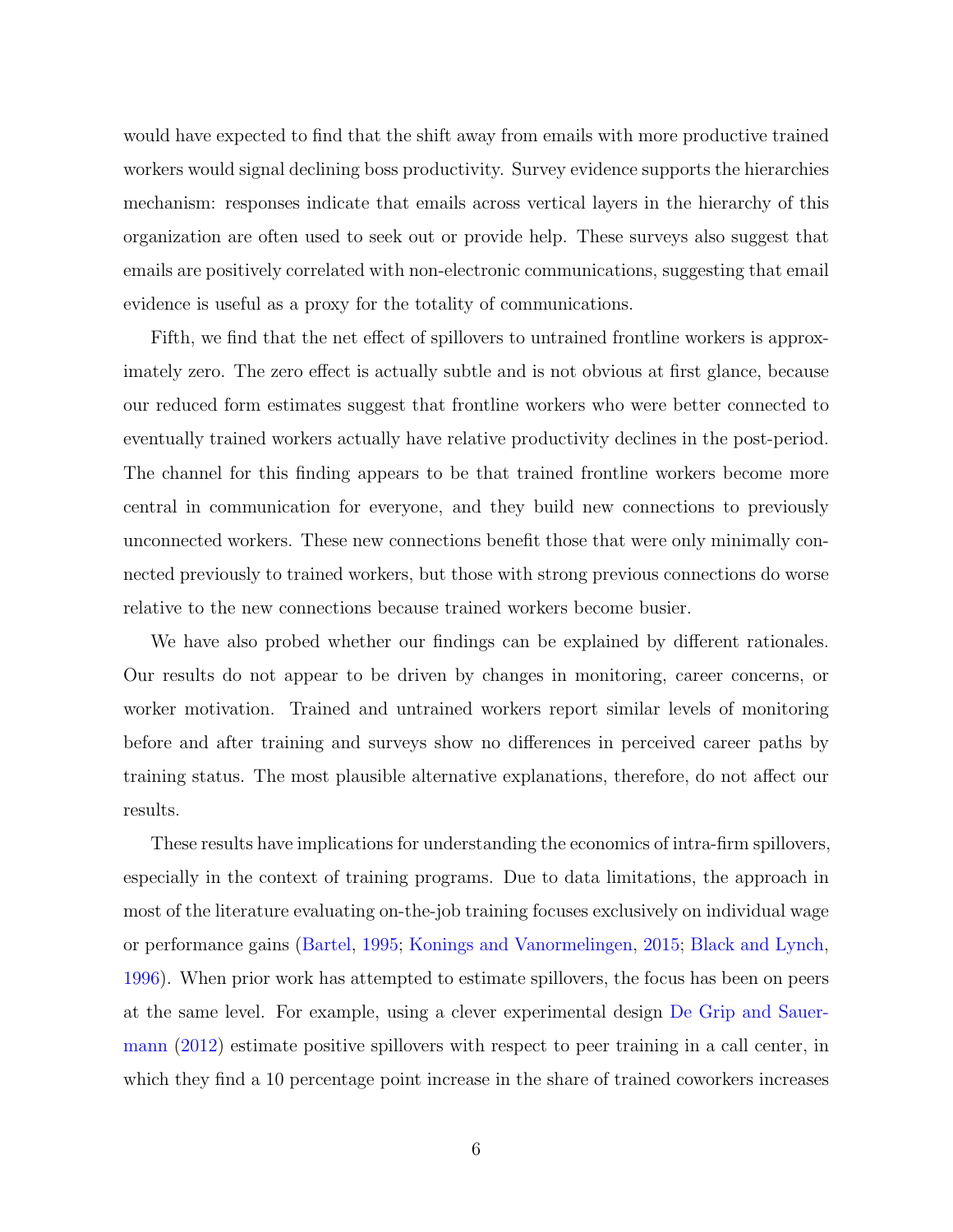performance by 0.5%. A key difference in our context is the ability for communications patterns to change in response to training, which may offset some of what we expected to be a positive gain for peers exposed to trained workers on the same level. Other relevant papers are [Levitt et al.](#page-33-2) [\(2013\)](#page-33-2), who examine learning by doing and how it cascades across workers, and [Sandvik et al.](#page-33-3) [\(2020\)](#page-33-3), who run an experiment showing the power of knowledge spillovers by increasing contacts between coworkers. We are aware of few other papers that estimate the spillovers from training inside the firm, and none that do so across the vertical hierarchy of an organization.<sup>[2](#page-0-0)</sup>

Instead, the work that considers vertical or multi-layer organizations examines the impact of managers on their subordinates [\(Lazear et al.,](#page-33-4) [2015;](#page-33-4) [Hoffman and Tadelis,](#page-32-5) [2021\)](#page-32-5), or how managers' performance pay changes top-down effort targeting and the importance of social connections across levels of the hierarchy [\(Bandiera et al.,](#page-31-4) [2007,](#page-31-4) [2009\)](#page-31-5). Much less is known about how spillovers originating from lower levels can trickle up hierarchies as a result of subordinates becoming more skilled. Our results suggest that the individual returns to training may fail to account for a significant fraction of the surplus generated from offering training programs because more productive workers allow bosses to become more productive. While we caveat that both the direct returns and spillovers may be more ephemeral in other types of organizations, where the ability to capture the value from training programs may differ, we believe these results are relevant for a large class of public sector entities and firms with some market power or differentiated organizational structures. Like the organization we examine, many public sector organizations feature relatively low turnover and limited head-to-head competition among workers, suggesting the spillovers may be substantial and that the gains from training may significantly improve organizational performance and the quality of government [\(Acemoglu,](#page-31-6) [2005;](#page-31-6) [Besley](#page-31-7) [and Persson,](#page-31-7) [2010;](#page-31-7) Dal Bó et al., [2013;](#page-32-6) [Rasul and Rogger,](#page-33-0) [2018;](#page-33-1) [Rasul et al.,](#page-33-1) 2018; [Bandiera et al.,](#page-31-8) [2021\)](#page-31-8).

The rest of the paper is organized as follows. Section [2](#page-7-0) describes the institutional setting. While Section [3](#page-13-0) provides a framework for our empirical methodology, Section

<sup>&</sup>lt;sup>2</sup>Other papers, such as [Kugler et al.](#page-33-5) [\(2022\)](#page-33-5), estimate spillovers from training to relatives, which may provide another wedge between the social and private returns to training.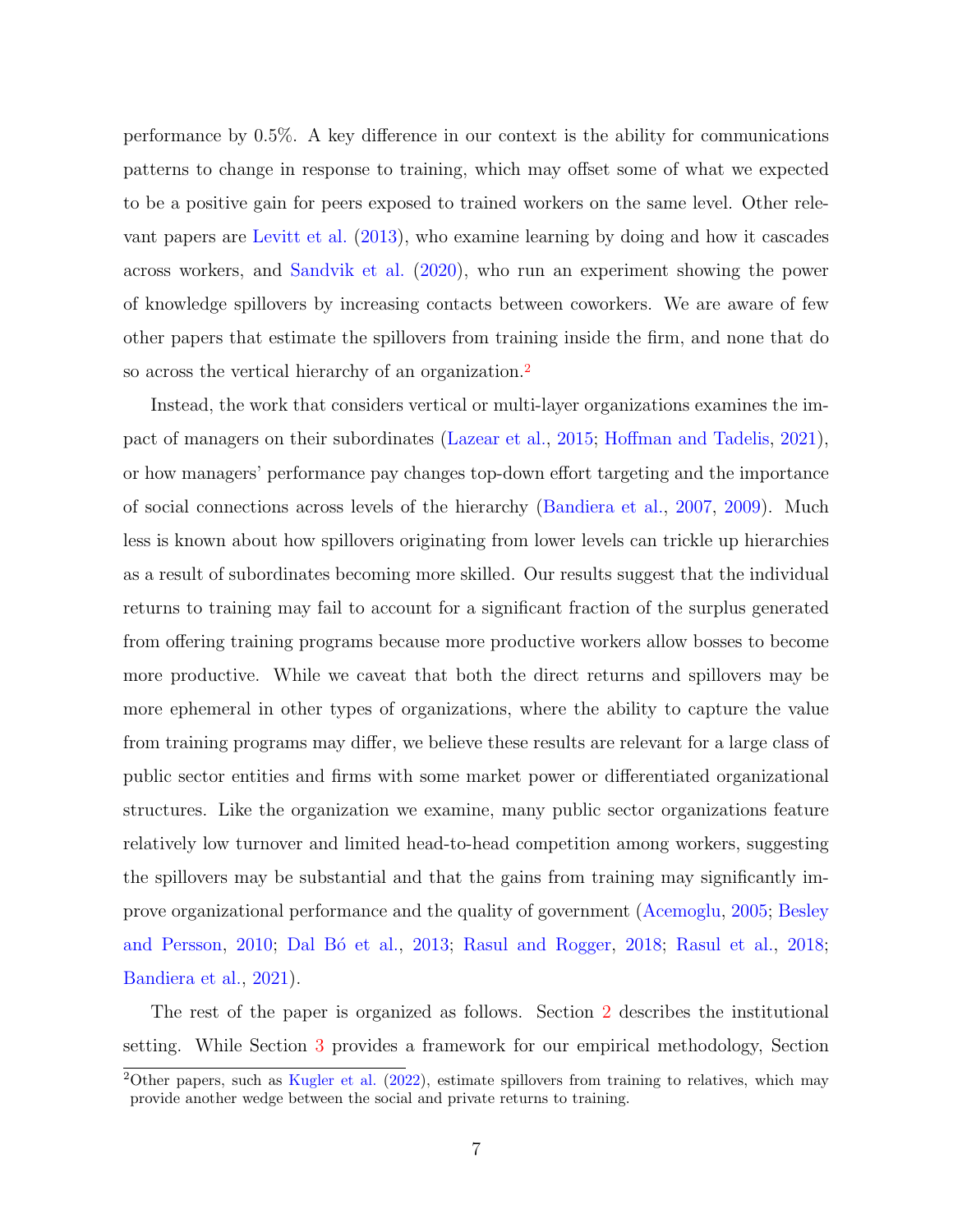[4](#page-17-0) contains the main analysis of the direct effects and spillovers of the training program. Section [5](#page-23-0) addresses potential confounding explanations and Section [6](#page-28-0) concludes.

### <span id="page-7-0"></span>2 Study Setting

The context for our study is a public sector organization in Colombia, a middle-income country with a growing economy at the time of our data collection. Our agreement with the organization prevents us from disclosing further details beyond the fact that it is one of several control, oversight, and investigative institutions. We have obtained anonymous email, productivity, and personnel records for each of the 655 employees from the core of the organization.

The employees that we study are in stable, white collar occupations where turnover is limited.[3](#page-0-0) At entry into the organization, workers are assigned to a division and a wage band according to their education and experience in the government sector. There are 5 wage bands, with 5 being the highest. Wage band 1 and 2 employees only have bachelors or secondary school attainment and are "frontline" workers in our terminology. Workers from wage band 3 to 5 hold bachelors, masters or PhD degrees and are "managers" or "bosses." The monthly wage is determined by wage band and organization-specific experience.

Workers perform slightly different functions depending on their division. Each division has the following responsibilities: 1. The "Execution Division" (36.9% of employees and codenamed to preserve anonymity) answers citizen requests, conducts investigations, and issues findings that can be used in disciplinary proceedings. 2. The Administration division (19.3%) controls acquisition, inventory, storage and the supply of goods and services required by the entity. 3. Finance (13.7%) manages the budget and treasury. 4. Human Talent (14.9%) handles the creation and implementation of internal policies, inductions, permissions, fulfillment of requirements, payroll supervision, and other HR

 $3$ During the period of our data collection, the organization had minimal hiring and negligible turnover. In fact, we only observe two workers leave the organization during our 2 years of data, one untrained frontline worker and one boss. Although unusual for other contexts, lack of mobility outside of elections and periods of government turnover is common in Colombian government organizations.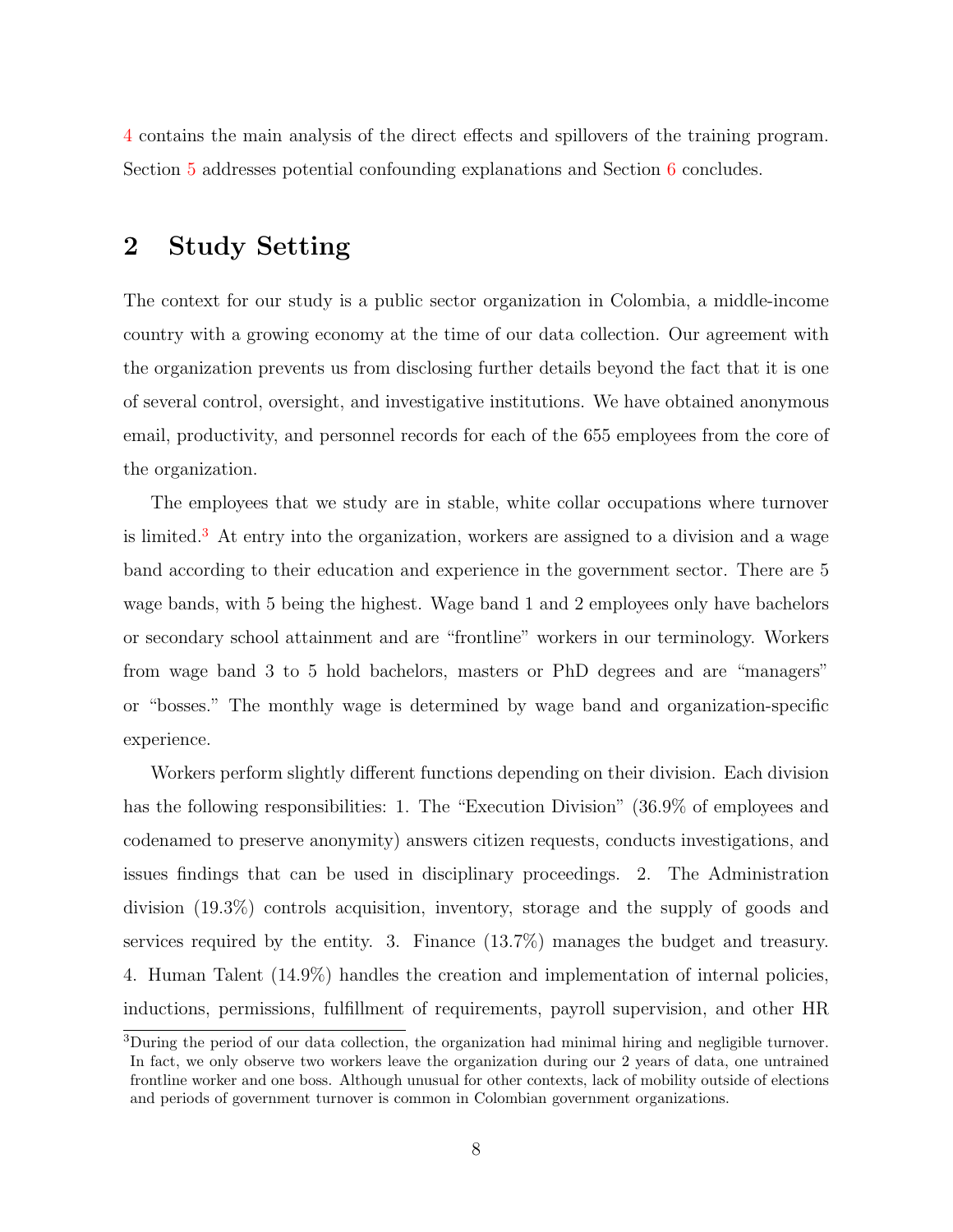tasks. 5. Planning (14.9%) advises the top management unit on the creation of policies, procedures, and resource allocations to accomplish the organization's objectives. The organization also has other employees in non-core functions, the most important of which is an oversight group that is firewalled and independent, serving to check and monitor the performance of the organization. Employees outside of the core have limited direct interactions with the core employees and were not eligible for the training program.

The organization measures weekly individual performance. Weekly goals for each worker are set by an independent team outside of the organization's core that is charged with performance evaluation. Because of the independent nature of the performance monitor, the organization's leadership has confirmed that goal setting or performance evaluation does not take into account workers' training status, and there is no ratcheting of expectations either in response to past performance or training attainment.

We were given data that covers the same 13-week window from April to June in two adjacent years, 2018 and 2019. As we discuss in more detail below, the organization randomized frontline workers into a training program in the Fall of 2018, and our data spans the pre- and post-periods. The data contain individual weekly goal achievement (our productivity measure), absenteeism, and demographic and personnel information, including gender, education, monthly wage, wage band, and division.

We supplement these administrative records with information on email communications between the 655 employees. We have data on daily bilateral email counts between every pair of workers over the 13 weeks in 2018 and 13 weeks in 2019.[4](#page-0-0) We expect that the largest share of email communication is related to work matters, but we do not have the subject or the text of any emails. As such, we rely on results of surveys (provided in section [5.2\)](#page-24-0) to inform our understanding of whether emails proxy for the totality of communications between individuals. Emails are a good proxy if electronic and other communications are complementary (i.e., you are more likely to email people who you also talk with face-to-face), rather than substitutes. Survey evidence confirms that emails are positively correlated with other forms of connections.

<sup>&</sup>lt;sup>4</sup>The data contain the quantity of emails at the daily level, not the thread or message level, so we cannot observe whether sent emails contain multiple recipients.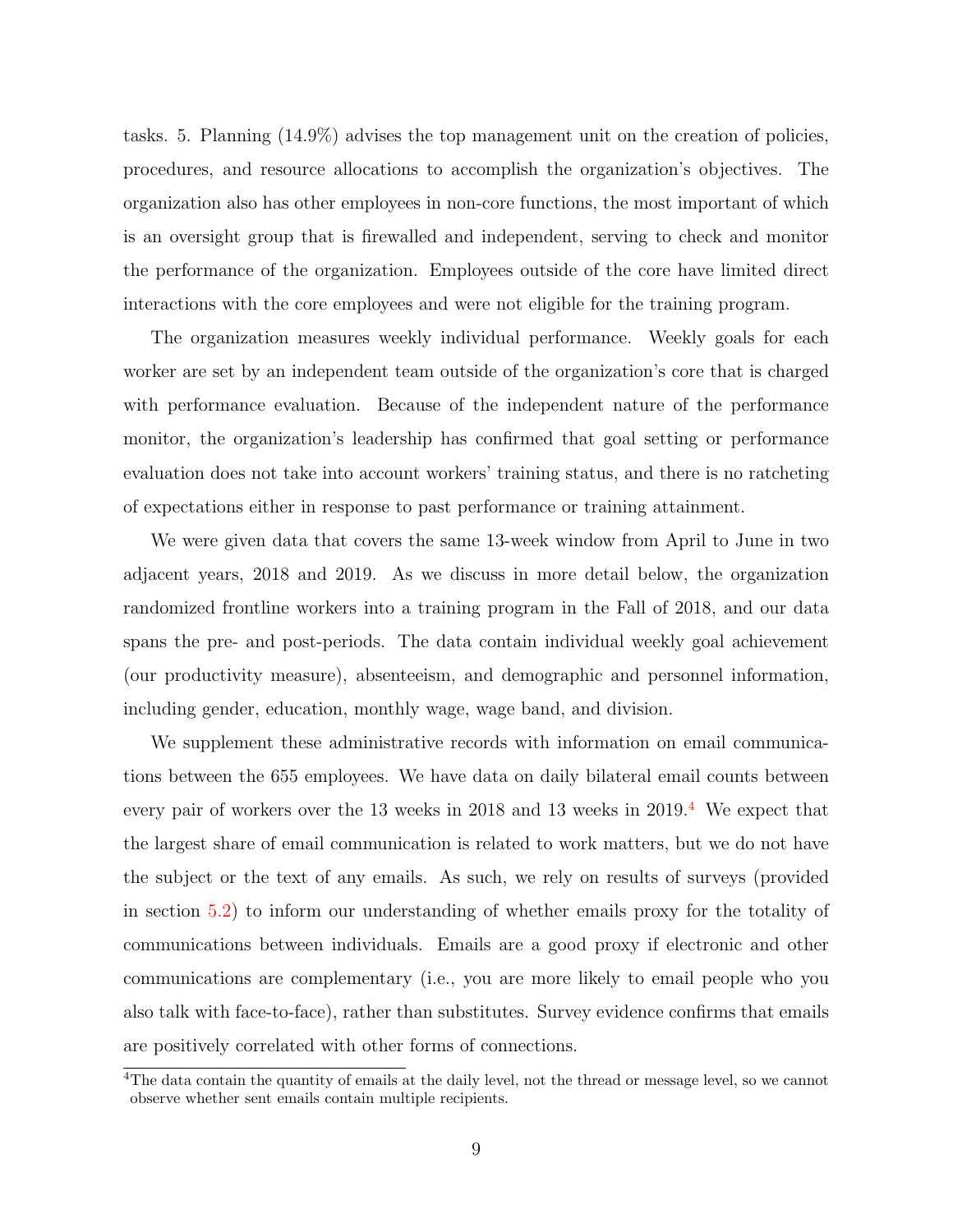### 2.1 Training Program

At the end of July 2018, the organization decided to run a training program over a 16 week period from August to December of 2018. Although the original aim was to train the entire workforce, budget considerations meant they could train only 63 employees. These employees were chosen randomly from frontline workers (wage band 1 and 2) without stratification. A lottery was conducted to determine eligibility. All employees were informed of this selection method and were aware that no other sponsored training programs of this type were planned for the future. Table [1](#page-38-0) shows that randomization into training is balanced on observables. It also provides additional descriptive statistics about the sample.

Selected participants attended classes three days per month. Each day of training had 8 hours of classes, for a total of 120 hours. The program covered five different thematic areas. Four areas focused on the acquisition of general-skills and one focused on division-specific skills. The general-skills topics included: (i) Principles of goal setting, scheduling, and time management, (ii) Computer Skills, specifically Microsoft Excel, (iii) Legal Analysis, specifically on the Colombian constitution, (iv) Principles of good written communication.[5](#page-0-0)

The final module contained specific topics related to the employee's division. Employees in the Finance division studied principles of banking, accounting, and public finance. Those in the Execution Division studied national and international law. Administration division workers learned principles of operations research analysis. Human Talent division workers studied how to motivate workers and keep them satisfied in the workplace, while Planning division employees took a mini-course on impact evaluation and policy decision-making.

<sup>&</sup>lt;sup>5</sup>Trained workers may have become better at communication through emails, potentially decreasing the number of emails sent. This interpretation is consistent with the decrease in emails to bosses. However, trained workers increased their emails with peers, which is inconsistent with communications becoming more concise.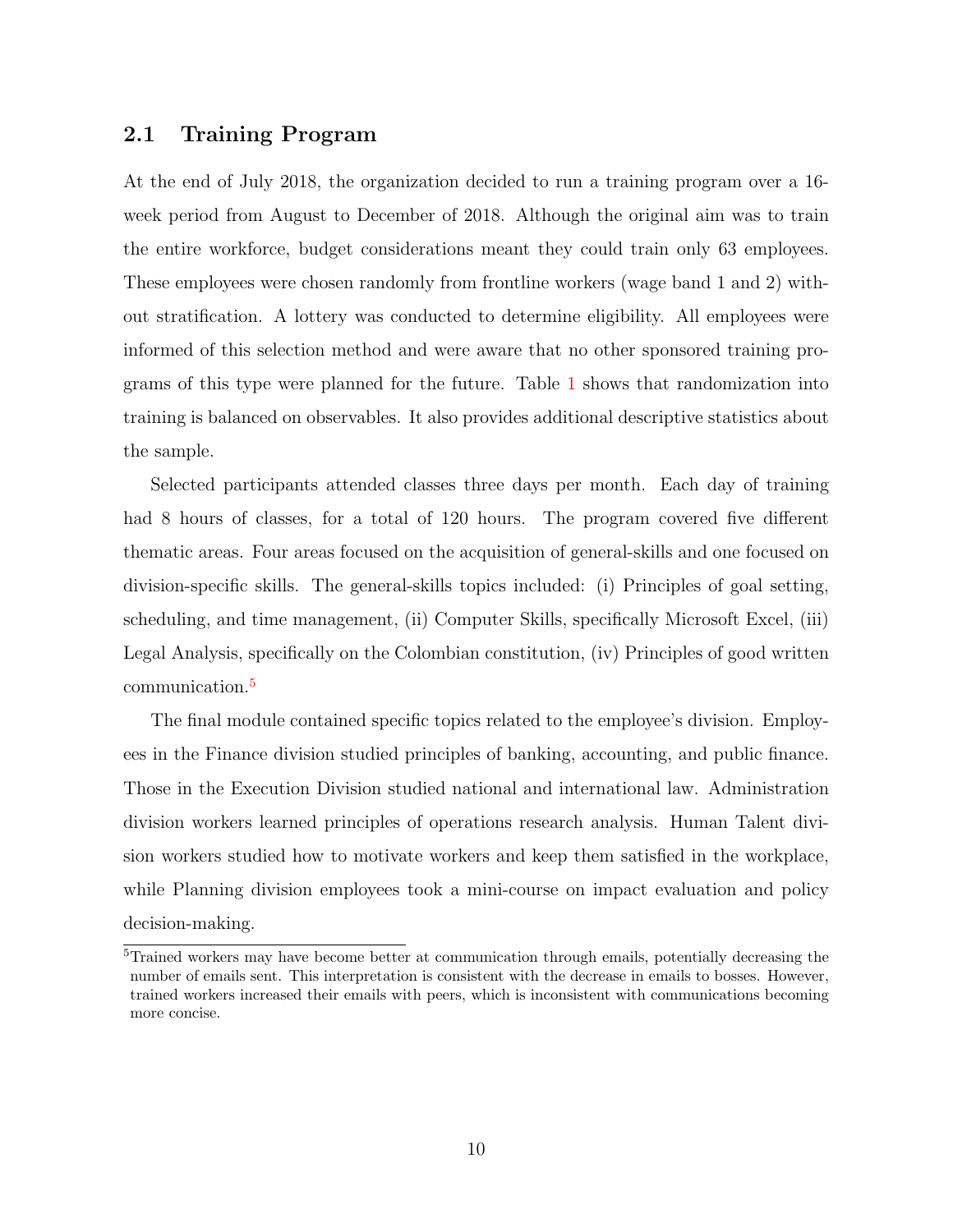### 2.2 Goal Achievement and Evaluation

Every worker, including bosses, has goals set and evaluated weekly. We do not observe the content of the individual goals, but we do have insight from the organization about the typical goal setting process. For example, a weekly goal for frontline workers in the Execution Division would typically entail progress on one or multiple cases/investigations. Weekly goals for bosses in this division would typically include filing reports on case audits, planning for future investigations, and establishing contingencies if case execution is not going according to plan.[6](#page-0-0)

Goals evaluation has 4 components, but we only observe the aggregate score out of 100. The components are: a target completion factor that is quality weighted (35%), a resource use efficiency factor (35%), an orientation factor that assesses whether the work output is in line with organizational objectives or guidelines (15%), and a processes factor (15%) that assesses whether appropriate procedures were used.

### 2.3 Descriptive Statistics

#### 2.3.1 Data on Workers, Wages, and Goals

The vertical division of the firm can roughly be described as containing two layers. The lower layer contains frontline workers in the first two wage bands, with wage band 2 workers having relatively higher levels of education or experience than those in wage band 1. The upper layer contains bosses in wage bands 3 and onwards. There are 526

<sup>&</sup>lt;sup>6</sup>Examples for other divisions are similar. Workers in Administration handle procurement, inventory management, and policies and procedures. Managers in the division are in charge of the design of safety and security procedures and employees' compliance. A workers' goals in the Administration division will typically involve satisfactory procurement execution or implementing compliance procedures for the organization. Managers in this division are involved in devising procedures and in strategic planning around inventory, properties, and equipment. Workers' goals in the Human Talent division typically involve execution of HR functions, including acquisition of data for reporting processes. Bosses will typically be measured against initiatives and analysis affecting the organization's human capital planning. Workers' tasks in the Finance division tend to focus on conducting transactions and adhering to budgets, whereas bosses are responsible for budgeting and monitoring payments and cash inflows in the accounting system while ensuring that the legal requirements related to those payments are fulfilled. Workers' goals in the Planning division tend to focus on strategy execution–gathering information and using it for planning purposes, whereas bosses broadly oversee setting the direction for how plans will be produced and communicated.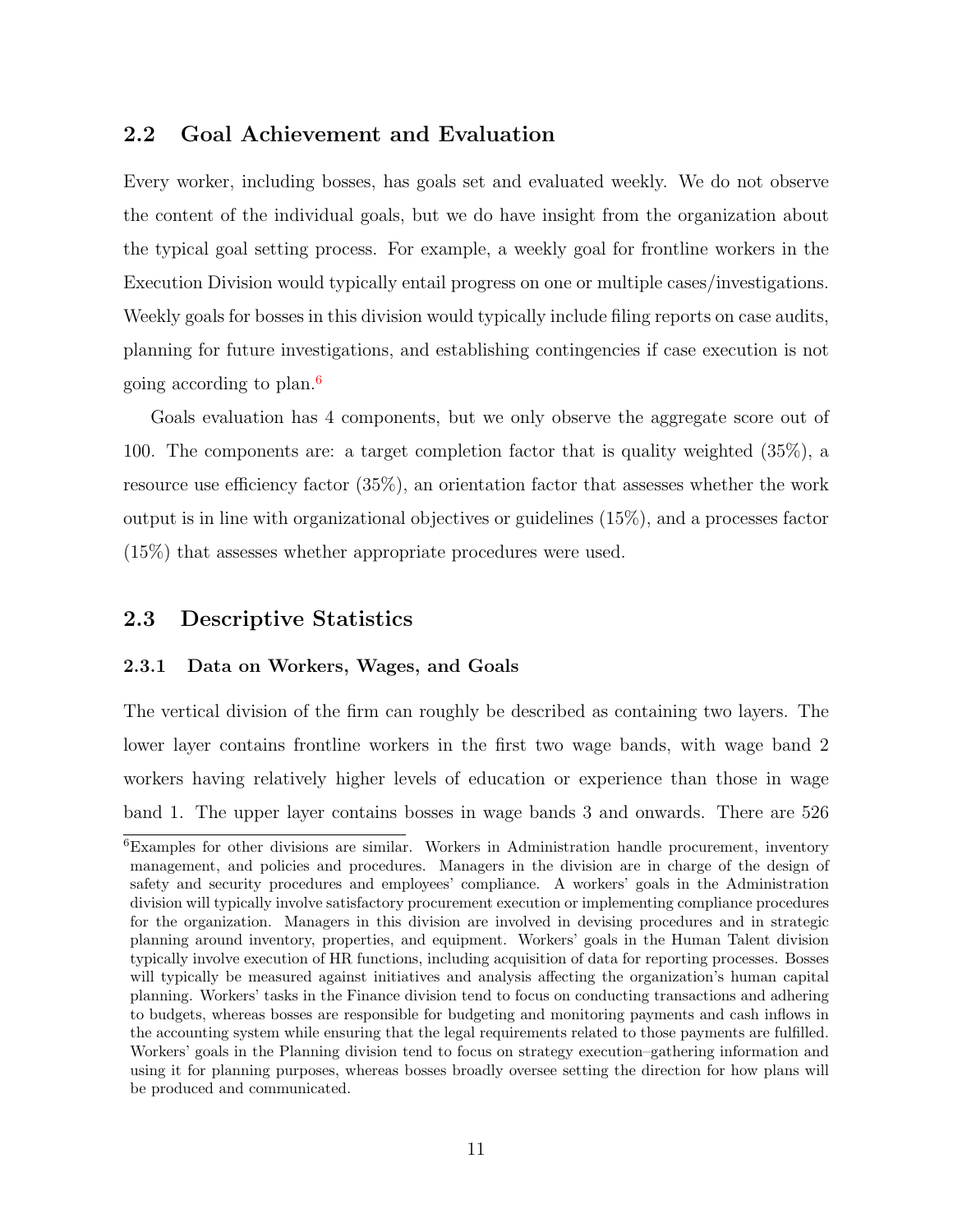frontline workers and 129 bosses. Table [1](#page-38-0) shows descriptive statistics for the sample. Frontline workers are more likely to be female than bosses (48% in wage band 1, 29% in wage band 2, versus 18% of bosses). Bosses are more educated, the 64% holding a Bachelors degree and 36% a Masters or PhD, while over half of the frontline workers have only a secondary (high school) education.

The next few rows of Table [1](#page-38-0) show the allocation of workers and bosses across divisions. Forty-five percent of wage band 1 workers, and 24 percent of wage band 2 workers are in the Execution Division, compared to 31 percent of bosses. Comparing the ratio of bosses to frontline workers across divisions, there are many more workers per boss in the Execution division than in others. As a result, small changes in worker productivity may get magnified for each boss if their spans of control are greater. We will return to this point later when examining spillovers from worker training to bosses.

The next few rows deal with wages and wage bands. The row labeled Wage Band is mechanical with Columns 1-3, but is relevant as a randomization check for frontline workers into training in Columns 4 and 5. All rows reporting wages are normalized relative to the average pre-period wage of Wage Band 1 workers. On average, bosses earned 2.16 times more than wage band 1 workers while workers in wage band 2 earned 1.19 times more than those in wage band 1 in the pre-period. Comparing pre-period and post-period wages, there is an increase for all employees, included bosses. Baseline wage increases are larger for higher wage bands year-over-year.

Of particular relevance is whether trained workers capture returns from training via higher wages or whether bosses capture some of the spillover returns. Our data on monthly compensation shows no abnormal wage increase for trained workers.[7](#page-0-0) As a result, relying on wages to capture the effects of training would have yielded null results in our setting. On the other hand, bosses do have greater wage increases than frontline workers. However, bosses do not appear to result from spillover gains, as their wage changes are orthogonal to the year-over-year change in goal achievement. That suggests that boss pay increases should not be considered a cost of the training program.

<sup>&</sup>lt;sup>7</sup>It is possible that wage increases lag beyond the end of our post-period data.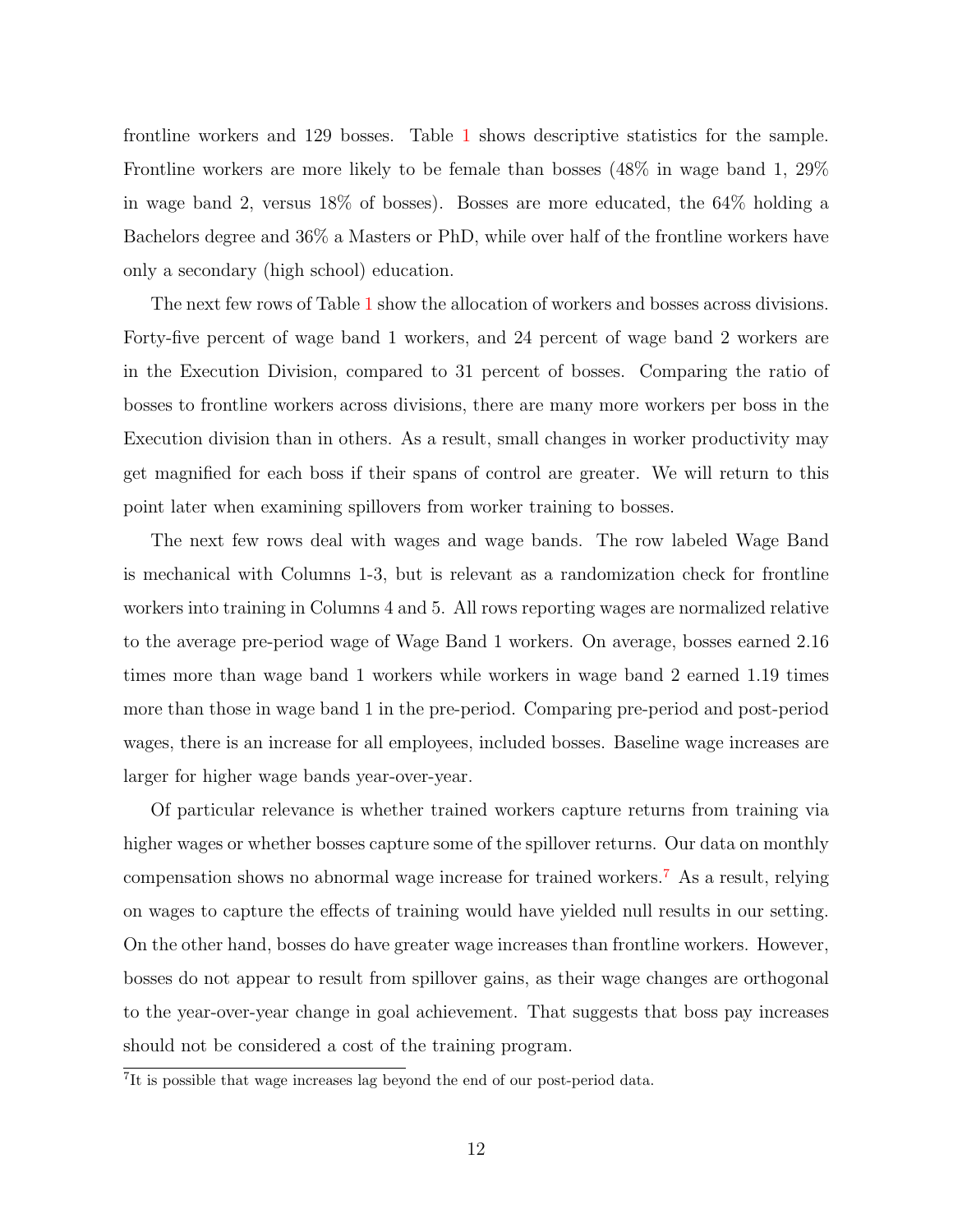The final rows of Table [1](#page-38-0) shows significant changes in average goal achievement for trained workers, increasing from 71.9% to 78.5%. This increase in goal achievement is about 6.6 percentage points for both Wage Band 1 and Wage Band 2 trained workers. Goal achievement for untrained workers was essentially flat, averaging 72.6% in the preperiod and 72.1% in the post-period in 2019.

#### 2.3.2 Email Data

We use email data to infer connections between coworkers, between workers and bosses, and how connections and communications patterns change in the period after training. Note that our email data do not distinguish between emails sent to one person or to multiple recipients. Our analysis is thus based on quantities of emails between senders and individual receivers, but we cannot distinguish whether email threads are to teams, have multiple recipients. Table [2](#page-39-0) provides details about the email data.

Our strategy for identifying spillovers utilizes the email data. It is based on the idea that some bosses or untrained workers are more connected to eventually trained workers than others. Table [2](#page-39-0) shows these connections in the pre-period. For example, untrained workers have an average of 674 emails with eventually trained workers from their own division in the pre-period, with a standard deviation of 385. The average share is about 12%, with a standard deviation of 3.4%. Bosses average 1670 pre-period emails from eventually trained workers in their own division, with a substantial standard deviation relative to the mean of 893 emails. The average share of emails with eventually trained workers is 12.1% with a standard deviation of 2%. The difference between levels and shares reflects that some bosses have more email in general than others. Because of the bureaucratic nature of this organization, bosses do not receive emails from frontline workers in other divisions.

Our strategy of using pre-period email connections to measure exposure assumes that in the absence of the training program, communications patterns would have remained stable. To provide evidence that our identification assumption is reasonable, we utilize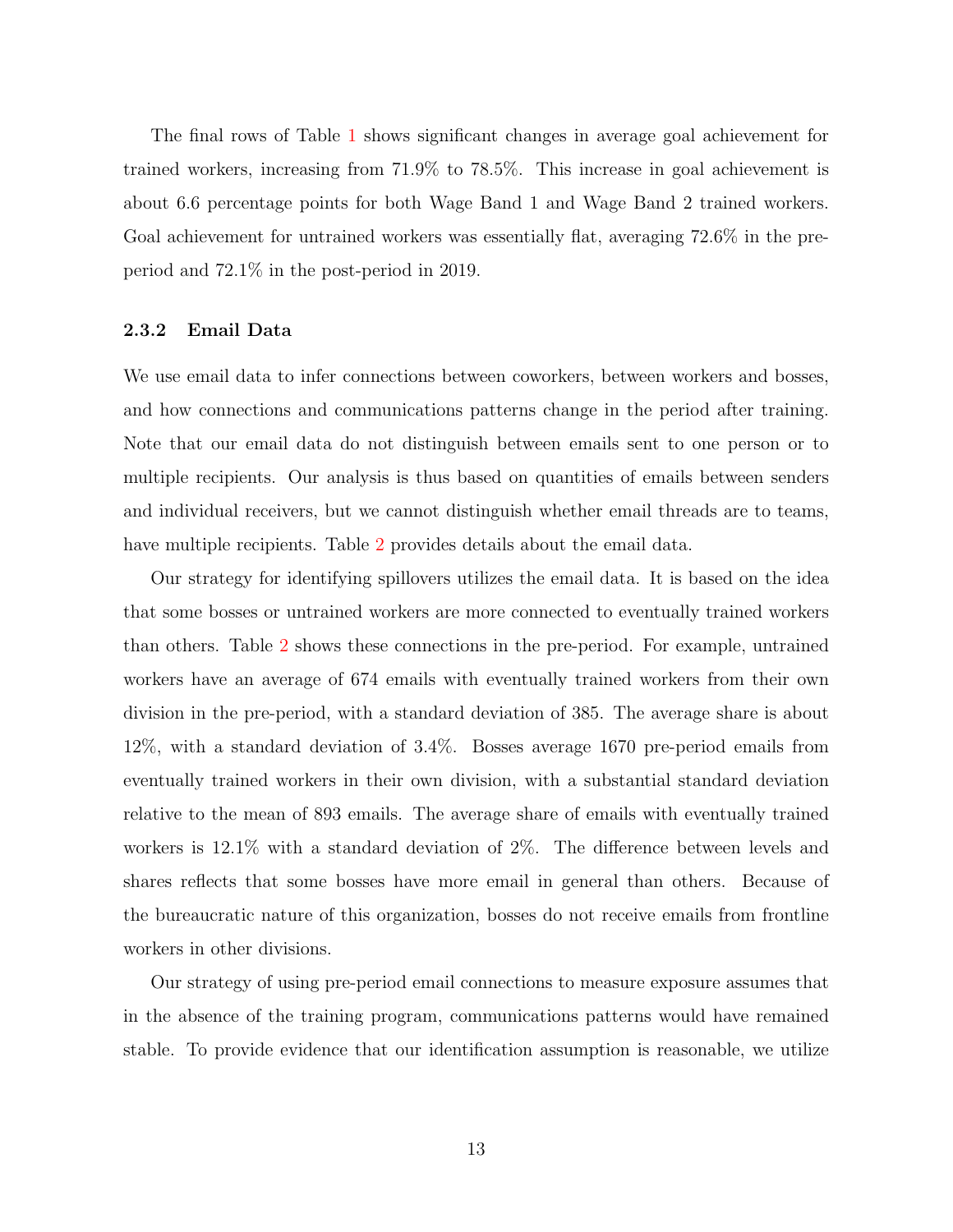pre-period data to show that connections in the email data are highly persistent.[8](#page-0-0) Figure [1](#page-34-0) plots average dyad-level shares of emails sent in the "Late Pre-Period" for each decile of the "Early Pre-Period" share of emails. The early and late periods each contain 4 weeks of data, with a 5 week gap between them. When Bosses are the recipients, in Panel A, emails are shown to be highly persistent. A similar pattern of persistence is evident in Panel B, which examines emails to other workers both within and across division. These figures suggest that communications patterns are relatively stable in this organization, at least after a several week lag, suggesting that our exposure design is likely reasonable.

Returning to Table [2,](#page-39-0) one striking fact is the change in email shares with trained frontline workers across columns. It increase from about 12% in the pre-period to 18% in the post-period for untrained workers within the same division, while it falls from 12% to 6.7% for bosses. This significant reduction in emails for bosses will be useful for trying to distinguish different mechanisms.

# <span id="page-13-0"></span>3 Measuring Direct and Spillover Returns to Training

### 3.1 Direct Returns and Spillovers to Frontline Coworkers

Because of experimental variation, standard intuition suggests that estimation of the direct benefits of training simply entails a comparison of goal achievement for trained workers versus untrained workers in the post-period. This estimate and the corresponding standard error come directly from Table [1.](#page-38-0) However, there are a few additional reasons to consider regression analysis. First, a difference-in-differences framework allows us to absorb some pre-period productivity heterogeneity with worker fixed effects, increasing statistical power. We are also able to test whether training has differential effects for workers who are likely to have higher baseline levels of human capital (i.e. those workers

<sup>&</sup>lt;sup>8</sup>It is difficult to test stability using post-period data because of endogenous changes in communications that resulted from training (and we later show evidence that training changed communications as part of the mechanism for our findings).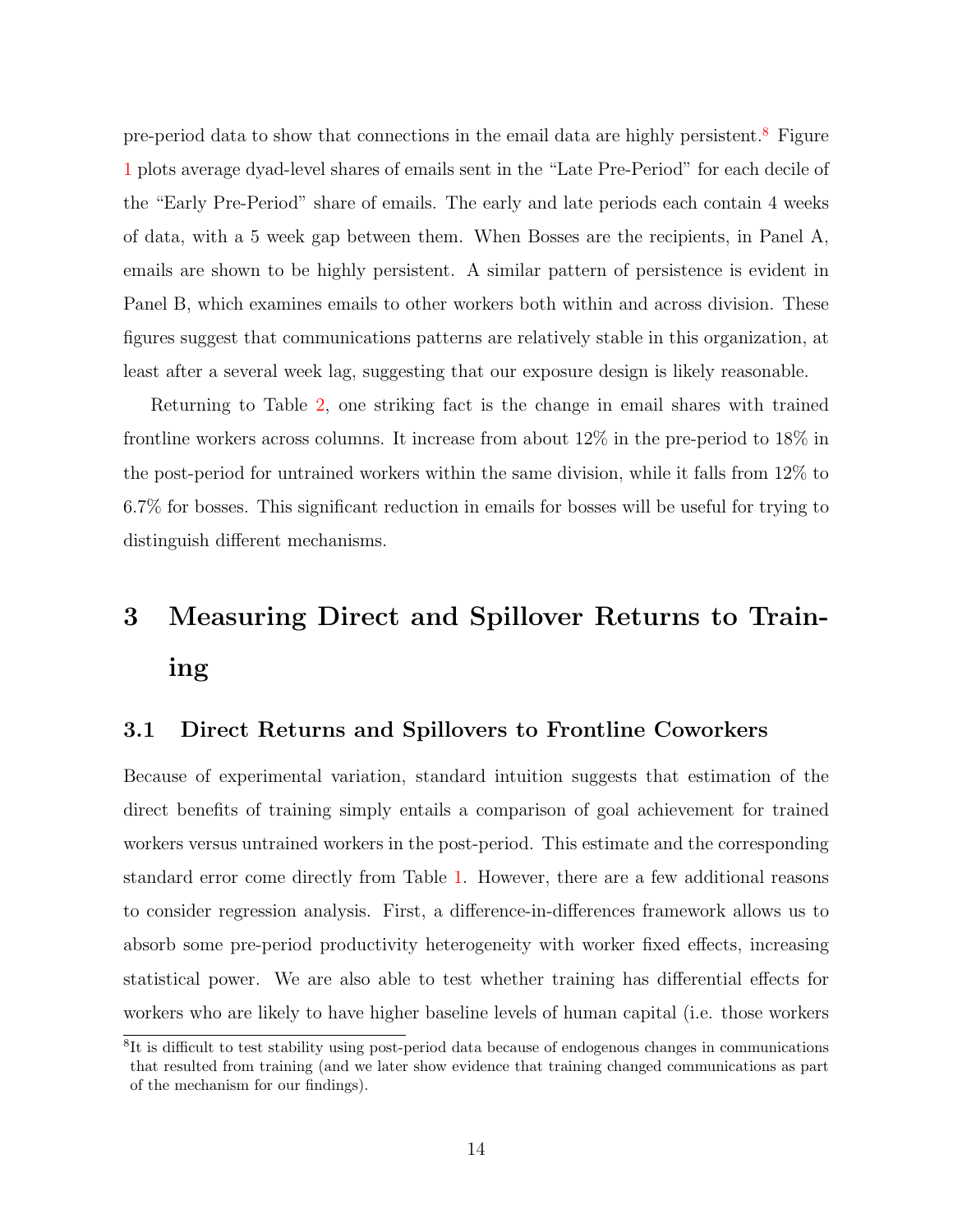in Wage Band 2 who have greater average levels of education or work experience). Our simplest estimator is then a two-way fixed effects model with

<span id="page-14-0"></span>
$$
\log(y_{it}) = \beta_i + \beta_t + \delta_1 Triangle \times Post + \delta_2 Triangle \times Post \times X_i + \varepsilon_{it}
$$
 (1)

where the main coefficient of interest is  $\delta_1$ . In addition,  $\delta_2$  captures potential treatment effect heterogeneity through interactions with characteristics  $X_i$ . In practice, because we only have 63 trained workers, the ability to detect heterogeneous treatment effects will be limited to very coarse characteristics. Individual fixed effects are captured through  $\beta_i$ and time fixed effects through  $\beta_t$ .

Viewed from a potential outcomes perspective, equation [\(1\)](#page-14-0) stipulates that counterfactual expected log productivity in the post-period for workers who are not trained equals  $\beta_i + \beta_t$ . This imposes an assumption that there are no spillovers to untreated workers, known as the Stable Unit Treatment Value Assumption (SUTVA). To account for potential SUTVA violations, we follow [De Grip and Sauermann](#page-32-4) [\(2012\)](#page-32-4) and modify the model to allow a general form of spillovers to untrained workers so long as they work through connections with trained workers. Let  $g(Connections, \gamma)$  be a function that captures the impact of connections between trained coworkers and the untrained. Then

$$
log(y_{it}) = \beta_i + \beta_t + \delta_1 Triangle \times Post + \delta_2 Triangle \times Post \times X_i
$$
  
+ (1 - Triangle) \times Post \times g(Connections, \gamma) + \varepsilon\_{it}. (2)

### <span id="page-14-1"></span>3.2 Vertical Spillovers

We consider two models of potential vertical spillovers that help to clarify the sources of productivity changes for bosses.

**Model 1** The first model captures complements in production  $-$  i.e. where productivity of a boss increases if workers on the same project or tasks become more skilled. In the complements case, workers and bosses' goal achievement is positively correlated because they work together and their may be interdependent in some way. Because in our setting there are no defined teams, we infer connections between bosses and workers from emails.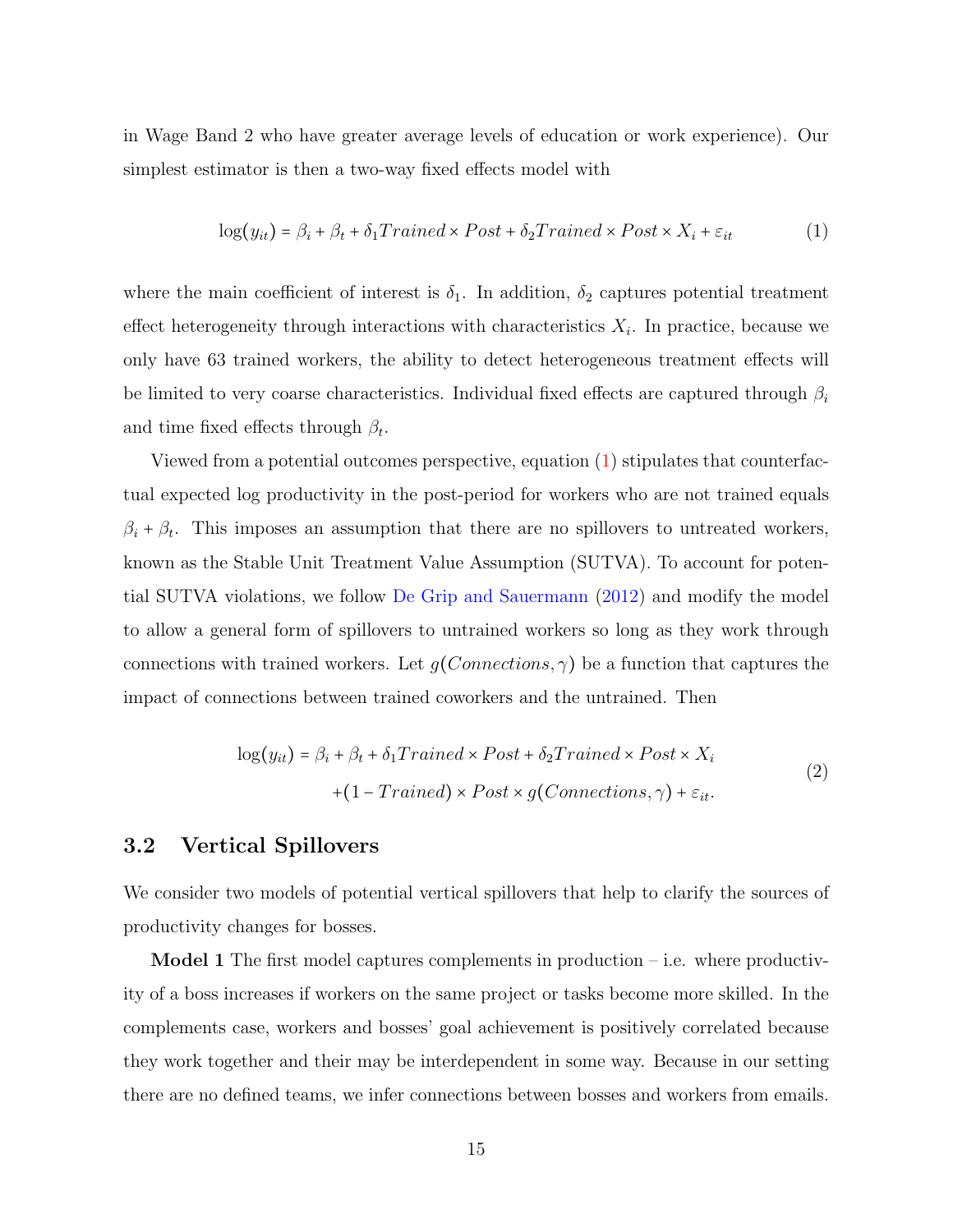Using the email data, the simplest specification to capture production complements is a linear in means model of interaction effects. This can be specified as

<span id="page-15-0"></span>
$$
\log(y_{it}) = \alpha_i + \beta_1 \frac{\sum_j C_{ij} s_j}{\sum_j C_{ij}} + \varepsilon_{it}
$$
\n(3)

where  $C_{ij}$  is a metric capturing the strength or degree of connections between focal boss i and eligible workers j. In the numerator, connection strength is multiplied by the baseline skill of worker  $j, s_j$ . The denominator normalizes by the strength of all connections.

There are two testable comparative statics for the production complements model. First, consider an increase in skill for the kth worker. It is easy to see from [\(3\)](#page-15-0) that

$$
\frac{\partial \log(y_{it})}{\partial s_k} = \beta_1 \frac{C_{ik}}{\sum_j C_{ij}}
$$

which is positive if  $\beta_1 > 0$  and is increasing in the relative strength of connections between i and k. Second, consider a change in connections between boss i and worker  $k$ , yielding

$$
\frac{\partial \log(y_{it})}{\partial C_{ik}} = \beta_1 \frac{s_k(\sum_j C_{ij}) - (\sum_j C_{ij} s_j)}{(\sum_j C_{ij})^2}
$$

The sign of this comparative static depends on a comparison between  $s_k$  and the skill or productivity of all other workers. When  $s_k$  is above the mean of other workers, an increase in connection strength  $C_{ik}$  between boss i and worker k positively impacts boss output. When  $s_k$  is below the mean of other workers, increasing the connection strength draws the boss away from higher performers, reducing output.

These comparative statics yield two testable hypotheses for the complementary interaction model.

- C1 Bosses who are better connected to workers that become more skilled or productive will have a greater increase in productivity compared to bosses who are less connected to workers that become more skilled.
- C2 Bosses who experience an increase (decrease) in relative connections with highly skilled workers should have increasing (decreasing) productivity. That is, boss pro-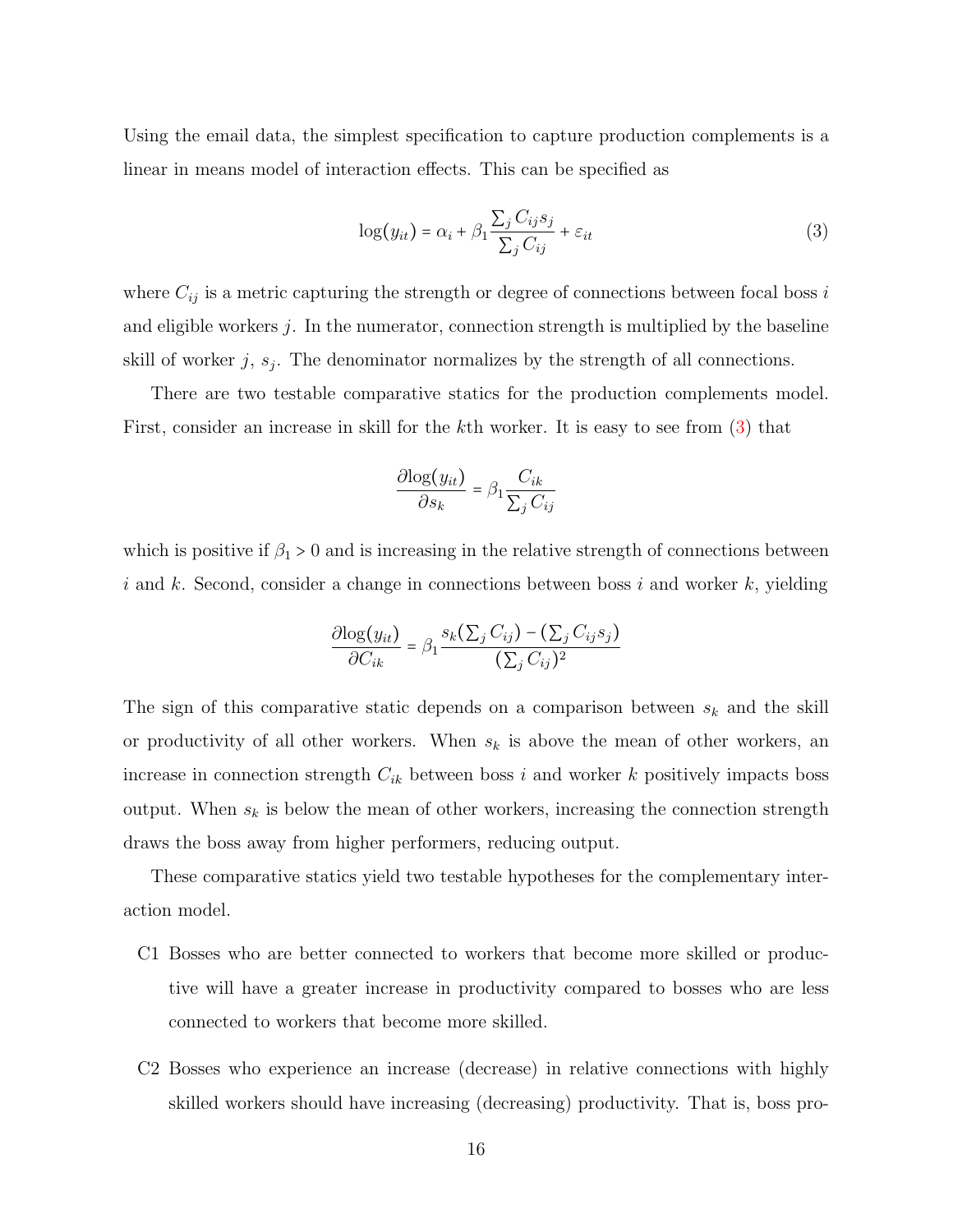ductivity is positively related to the relative strength of simultaneous connections with skilled workers.

Testing these comparative statics is challenging, as identifying [\(3\)](#page-15-0) in any setting is inherently difficult due to simultaneous unobservables and the reflection problem. In this setting there is an additional challenge because of a) potentially endogenous connections that change  $C_{ij}$  in response to training and b) the potential that the firm reorganizes or reoptimizes in a way that muddles the historical relationship between connections and output.

We instead focus on testing comparative static C1 by estimating versions of equation [\(3\)](#page-15-0) that exploit randomization into training as shifters of  $s_j$ , while holding fixed connections in  $C_{ij}$  based on the pre-training network between workers. This assumption is based on the notion that there is some residual persistence in connections that remains after the training program. The reduced form for this equation is

<span id="page-16-0"></span>
$$
\log(y_{it}) = \alpha_i + \beta_t + \beta_1 \frac{\sum_j C_{ij,Pre} \times Triangle_j \times Post}{\sum_j C_{ij,Pre}} + \varepsilon_{it}
$$
 (4)

This reduced form does not allow us to test comparative static C2, but comparative static C2 can be tested against an alternative model that predicts a different sign of the relationship between connection strength, training, and boss output.

Model 2 The second model we consider is a hierarchical model with specialization that follows [Garicano](#page-32-2) [\(2000\)](#page-32-2). To illustrate, assume that bosses' allocate 1 unit of time between their own production tasks and helping subordinates. Based on conversations with the organization, bosses' measured goal achievement evaluation is not linked to the contemporaneous goals of their subordinates, but there is some expectation that bosses need to allocate time to subordinate requests because part of boss evaluation includes how they plan for and establish projects that subordinates staff. As a result, bosses spend some amount of time proportional to  $C(\lambda, s)$  helping, where  $\lambda$  is the arrival rate of tasks to be done on projects staffed by subordinates, s is the skill vector of subordinates, and task difficulty d is distributed according to  $F(d)$ . As a normalization, assume a worker can do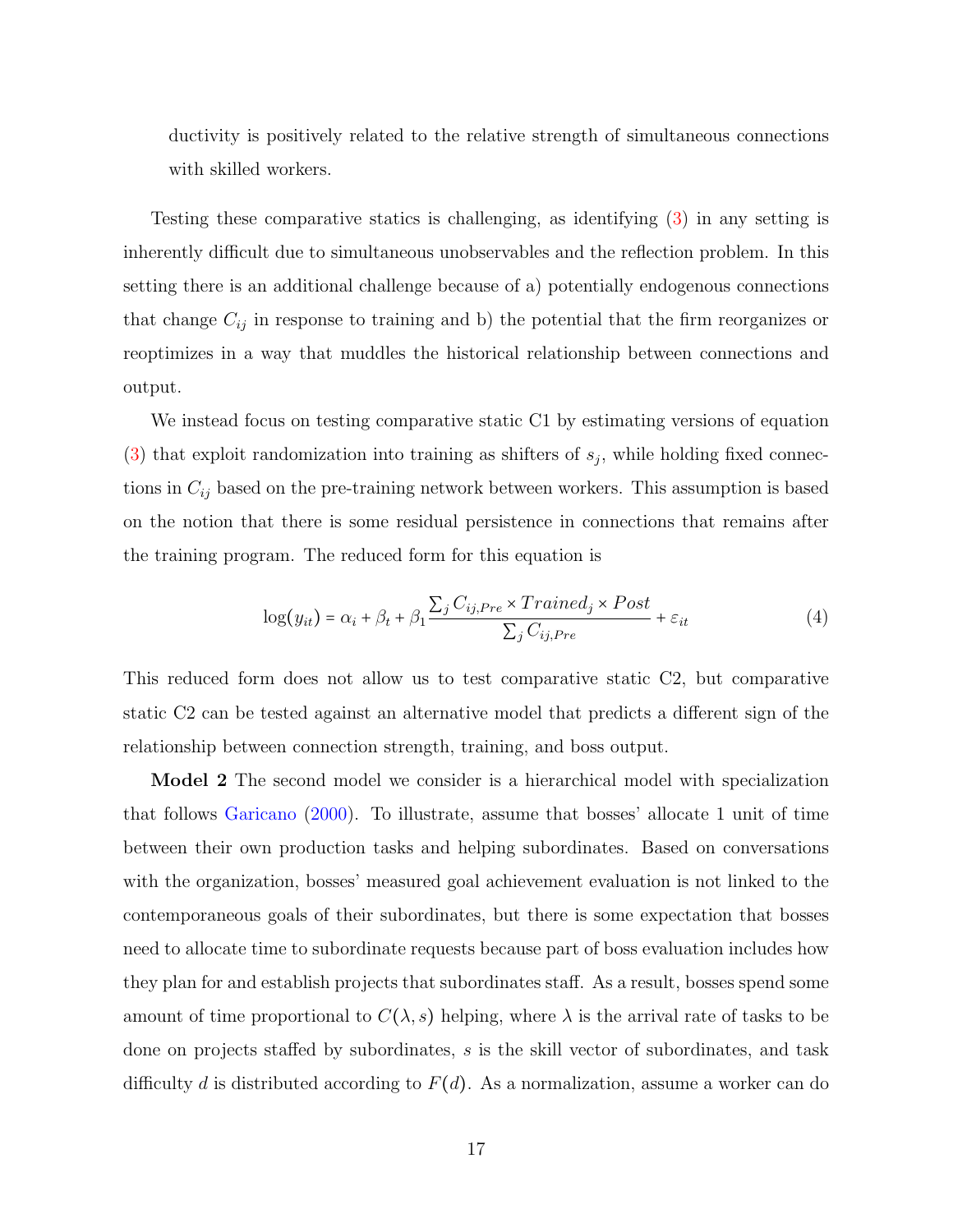a task if d < s and otherwise must request help. More skilled subordinates can do a larger share of tasks, so they are less likely to request help. The production function for boss output can be written as

$$
\log(y_{it}) = \alpha_i + \beta_1 C(\lambda, s) + \varepsilon_{it}.
$$
\n<sup>(5)</sup>

Differentiating with respect to a change in worker skill yields

$$
\frac{\partial \log(y_{it})}{\partial s_k} = \beta_1 \frac{\partial C(\lambda, s)}{\partial s_k}
$$

which is positive if  $\beta_1 < 0$  and  $\frac{\partial C(\lambda,s)}{\partial s_k} < 0$ , which would be expected according to the Garicano framework. In this model, bosses become more productive when their connected subordinates increase their skills, but the increase in boss productivity is negatively correlated with communications or connections strength, as these communications signal help requests that take boss time from other tasks.

The distinguishing feature between model 1 and model 2 is whether communications strength changes positively or negatively after a shock to worker skills and how this change in communications affects boss output.

### <span id="page-17-0"></span>4 Main Results

We first present estimates of the direct changes in productivity due to training. These estimates also account for spillovers to coworkers. We then present results on vertical spillovers from trained workers to bosses. We conclude this section with an assessment of the returns to the training program under different scenarios for direct returns and spillovers. Core to this exercise is a metric that translates gains in goal achievement to dollar values of benefits that can be compared to cost. By a revealed preference argument, when the firm's labor demand is elastic, we show how the implied price per goal in the pre-period can translate nominal gains in goal achievement to a benefit dollar value.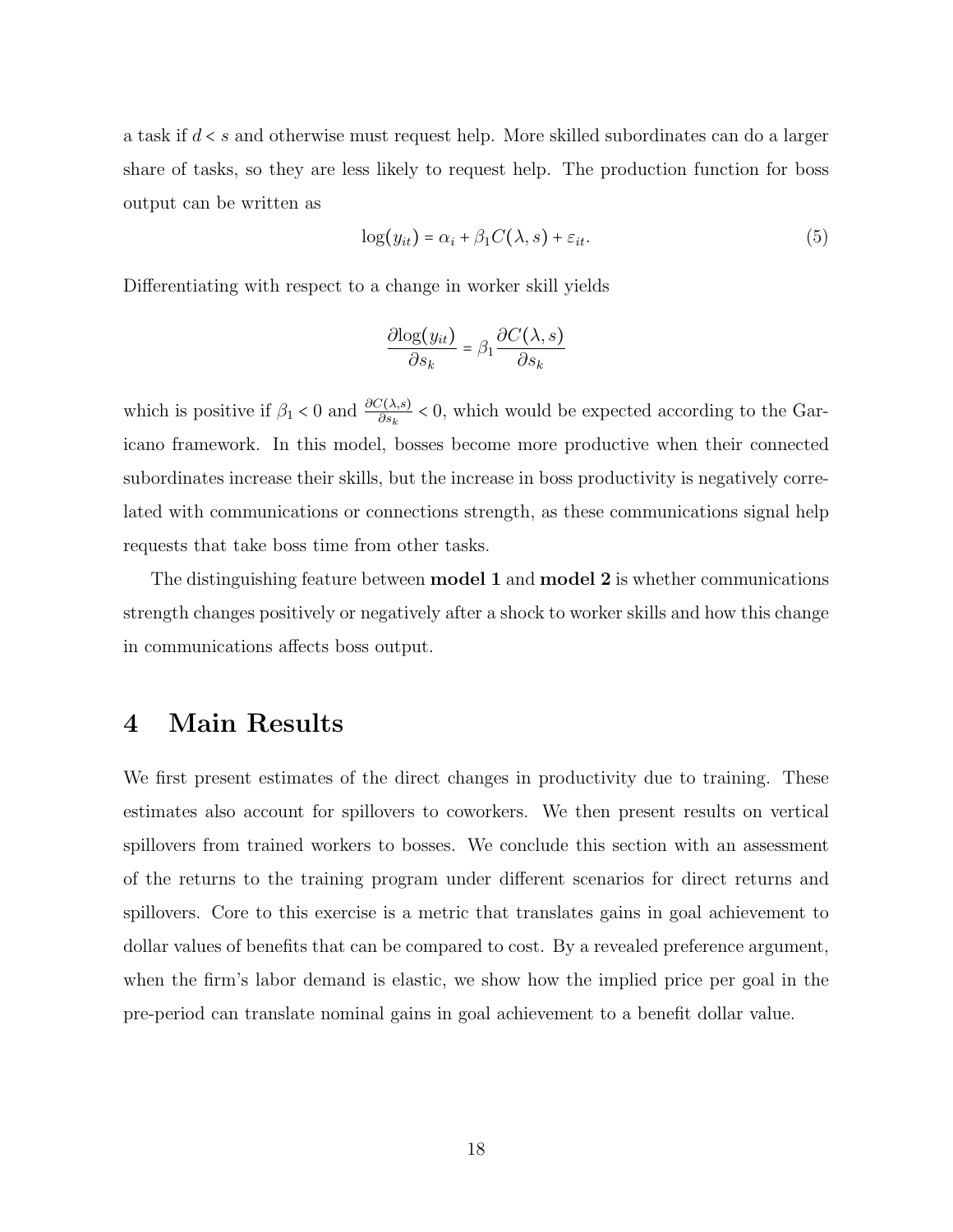### 4.1 The Direct Productivity Effects of Training

Figure [2](#page-35-0) shows that, as expected, trained workers increased their goal achievement. Each figure is a binned scatterplot of yearly average goal achievement in the post-period relative to the pre-period. We allow the relationship to differ for trained and untrained frontline workers. Two key points from Panel A are that: i) the density of goal achievement in the pre-period is similar for trained and untrained workers when looking across the horizontal axis, and ii) there is a positive vertical shift upward for trained workers relative to the untrained. The shift for trained workers is apparent across the support of the pre-period productivity distribution (averaging about 7 percentage points), while the percentage and level gains are greater for lower performers in the pre-period (the slope of the line is slightly smaller for trained compared to untrained workers).

It is also apparent from Panel A of Figure [2](#page-35-0) that there are several distinct clusters of goal achievement scores. Panel B explores the source of this clustering by netting out division fixed effects, which marginally increases variability along the horizontal axis. Distinct clusters remain after netting out division fixed effects, suggesting that evaluators likely round the sub-components of the goal achievement measures, leading to some bunching in the distribution.

Table [3](#page-40-0) contains difference-in-differences estimates confirming the increase in goal achievement when including worker and time fixed effects. Because the dependent variable is log goal achievement, the coefficients can be viewed roughly as percentage changes. The coefficient on Trained x Post of 0.105 indicates that goal achievement for trained workers increased by about 11 percent on a baseline of 72 percent, implying that training raised goal achievement by nearly 8 percentage points. The magnitude of the implied change is slightly larger than the cross-sectional estimate in the summary statistics. Columns 2 and 3 add interactions to test for heterogeneity by wage band. In the absence of division fixed effects (Column 2), there is no differential effect of training on wage band 2 workers based on the insignificant coefficient on Wage Band 2 x Trained x Post. With division fixed effects in Column 3, the coefficient of -0.035 indicates that trained Wage Band 2 workers had slightly smaller increase in goal achievement wage band 1 workers. We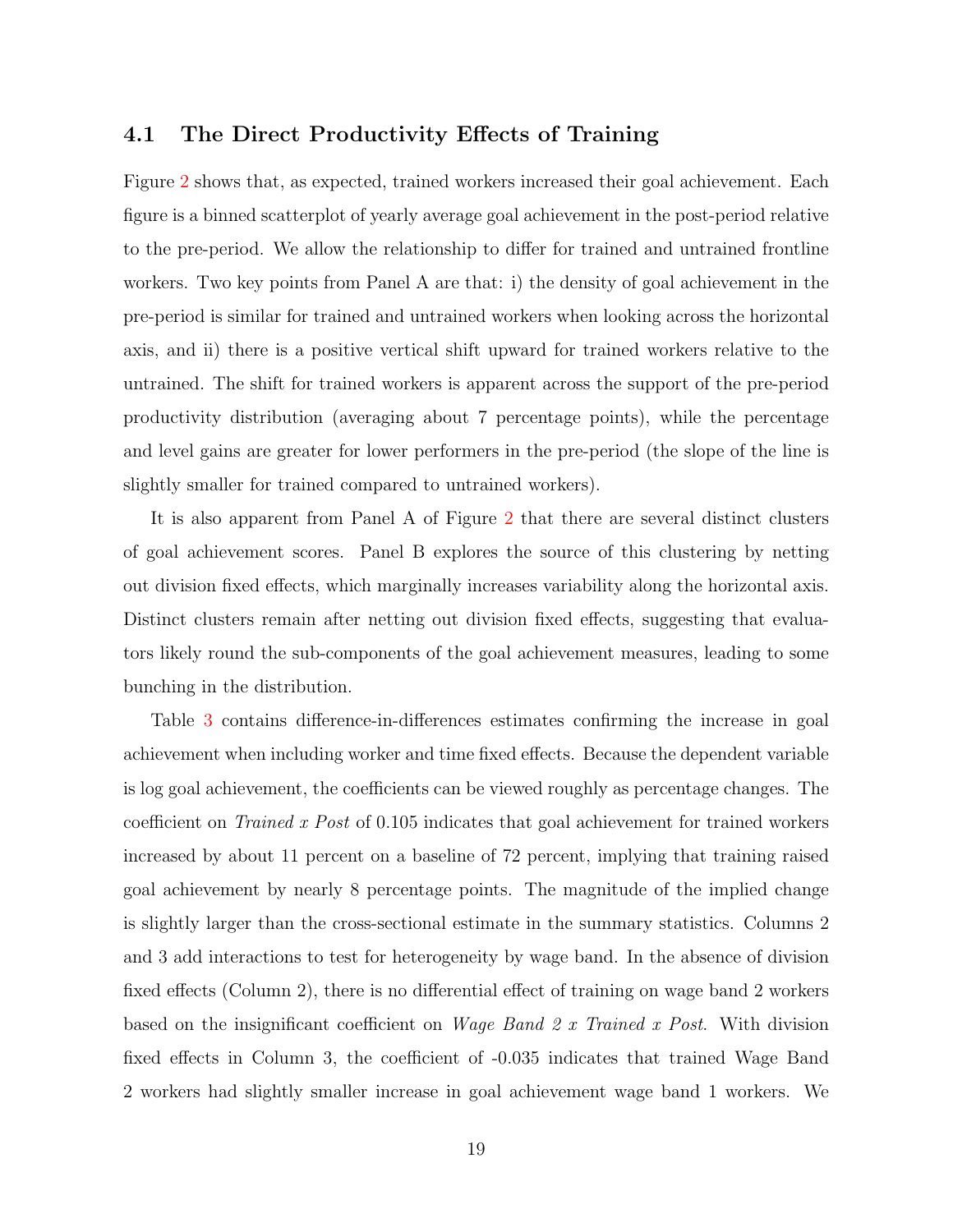cannot precisely identify why wage band 2 workers might have a heterogeneous response to training, but later we will show that trained wage band 2 workers became more focal in communications with other workers, which is a possible justification for their slightly smaller training gains.

The remaining columns present estimates of equation [2](#page-14-1) to account for spillovers that may violate the SUTVA. In these columns, the connections we include to trained workers in the pre-period (denoted T) are selected via Lasso from a variety of different possible functional forms. The point estimates remain broadly similar for trained workers. The bottom rows also show our estimates of spillovers to coworkers, which are positive in both columns but are insignificant after we account for division fixed effects, which we believe is the right specification given the regressors selected by the LASSO.[9](#page-0-0)

We will later return to mechanisms, but for now we note that these results do not appear to be driven by increases in motivation or work hours. As a proxy for hours increases, we look at absenteeism as measured via days without email activity. At the time of our sample, all email was accessed in the office only, so engagement with email is correlated with attendance. Table [4](#page-41-0) shows that, if anything, absenteeism increased for trained workers despite their increase in goal achievement.

### 4.2 Spillovers to Bosses

Table [5](#page-42-0) displays two different reduced form measures of boss exposure to trained workers. In Panel A, the measure is the log number of emails between bosses and eventually trained workers in the pre-period. The advantage of using log emails is that it closely aligns with the model of boss time use and busyness from [Garicano](#page-32-2) [\(2000\)](#page-32-2). The disadvantage is that this measure may capture that some bosses are simply more central for all communications with workers, which would include trained and untrained workers. Panel B gets around this issue by focusing on the share of emails with eventually trained workers in the preperiod. This measure is also the one that is directly motivated by the interactions effect

<sup>&</sup>lt;sup>9</sup>The selected regressors for coworker connections to trained workers distinguish between connections with trained wage band 1 and trained wage band 2 workers, but one division had no trained wage band 2 workers, which is accounted for with the inclusion of division fixed effects.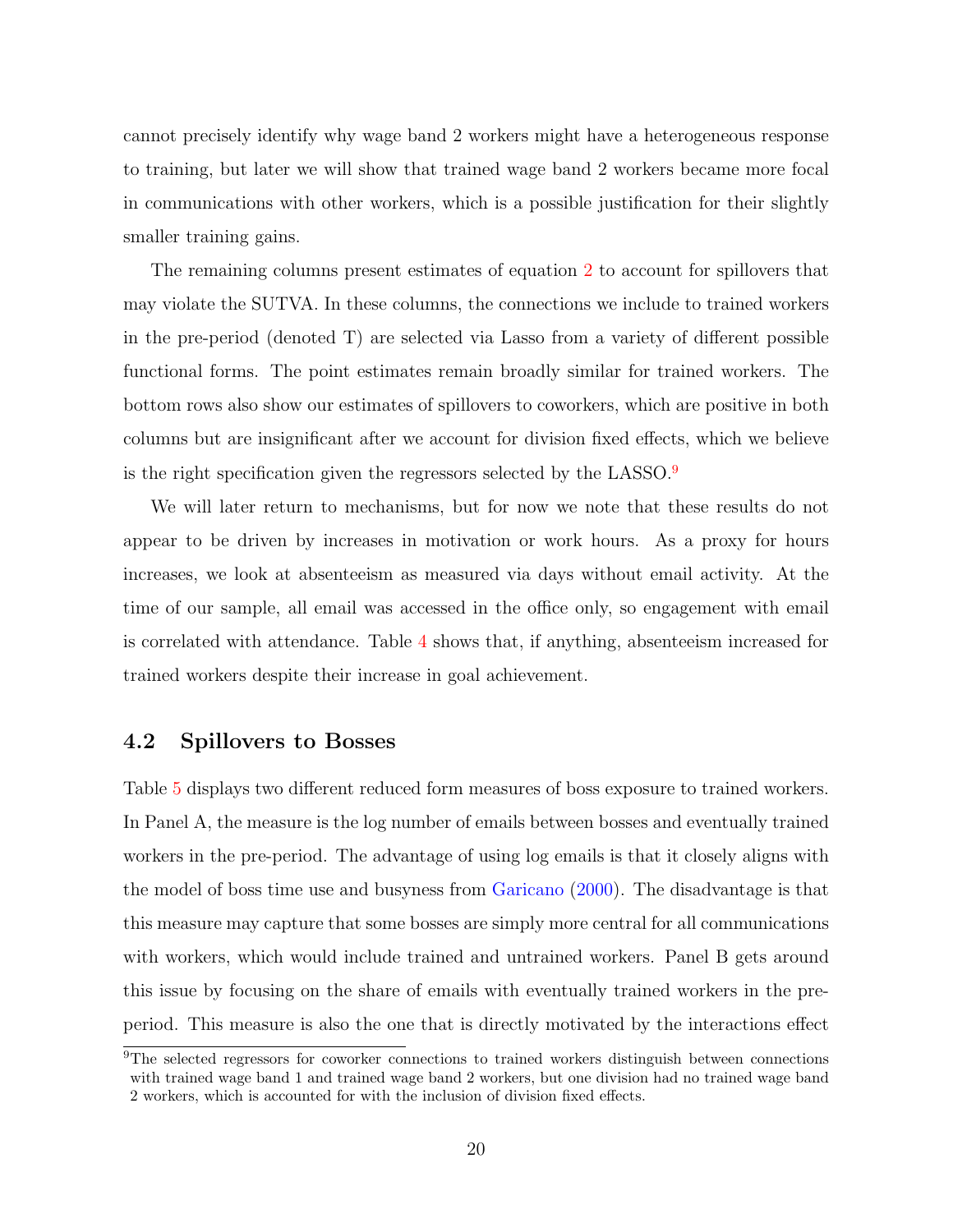model in equation [\(4\)](#page-16-0).

In both Panels A and B, and across in all columns, bosses who have stronger pre-period communications connections to eventually trained workers have differentially greater productivity gains in the post-period. In Panel A, average implied effects for the level of goal achievement range from a 1.46 to a 2.11 percentage point increase in the level of goal achievement. This calculation is taken as the predicted effect of the regressors and the post-period indicator (from Column 1). The large negative coefficient on the postperiod indicator suggests that our model is good only locally (as all bosses are somewhat connected) and likely would not fit the data well for a boss that was completely unconnected to trained workers. Alternatively, the interquartile range of the change in goal achievement due to connections in Panel A is about 4 percentage points.

Columns 3 and 4 introduce bosses' sent emails as the connection measure. The coefficients on the sent emails measures are smaller and become insignificant with the inclusion of division fixed effects in Column 4. Emails received, rather than those sent, appear to best explain changes in boss goal achievement through exposure to trained workers. While this pattern isn't obvious if considering a simple model of connections and complements, in hierarchies models it is inbound requests that determine workload at higher levels of a hierarchy, as problems move upward. Indeed, as we discuss later in the section on mechanisms, a survey of workers indicates that many emails are about seeking out help.

The qualitative patterns are similar in Panel B, which is reassuring as these estimates do not appear to have the same problem of extrapolating beyond local variation as those in Panel A. In Panel B, all of the estimates of the average spillover effect imply a goal achievement gain to bosses exceeding 2.4 percentage points. Again the gains load on the share of emails received, rather than those sent.

While we estimate positive goal achievement spillovers to bosses, these reduced form results could be consistent with several different mechanisms. In particular, this includes the possibility that bosses actually do not become more productive but instead are perceived to achieve more because their connected workers do. To investigate whether this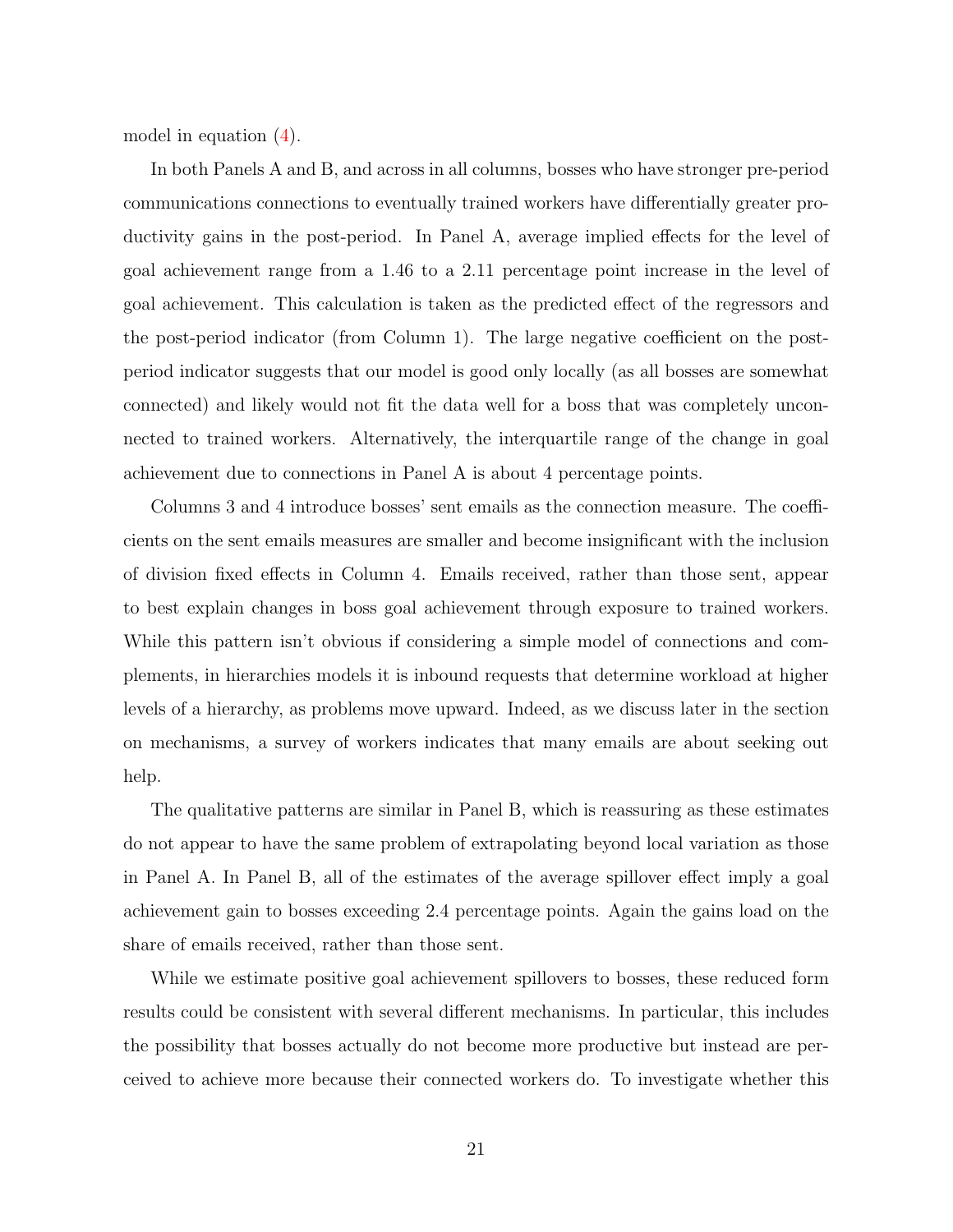mechanistic explanation is plausible, we test for co-movement between connected workers' goal achievement and boss goal achievement in the pre-period.

We find very little linkage in contemporaneous connected workers' goal achievement and boss goal achievement, a finding which is inconsistent both with the mechanistic view of boss spillovers and the complements in production model. Table 6 displays a variety of models that regress log boss goal achievement on email-weighted measures of log worker goal achievement. Some specifications also control for workers' log goal achievement outside of the focal week, which isolates transitory deviations from permanent goal achievement. All estimates are small and insignificant, suggesting bosses and workers' goals are not mechanically linked.

Note that the results in Table 6 also cast doubt on the complements in production model for spillovers to bosses, as we would have expected a positive correlation between worker and boss output under that model. It is possible, however, that some complementarity is present but is masked by help requests or other forms of communication that make the underlying relationship difficult to detect in the absence of data on email threads or topics.

### 4.3 ROI: Benefits Relative to Costs for the Organization

What was the net effect of the program to the organization? To understand whether or not the training program produced positive net returns, we calculate total benefits and costs. Although we do not observe the value of each goal, the fact that the organization was willing to pay workers' salaries allows us to recover an implicit price-per-goal prior to training under the maintained assumption that labor demand is elastic. We use this price to calculate an approximate dollar value to the organization from the increased goal achievement of workers and bosses.[10](#page-0-0)

For each trained worker or each employee impact by spillovers, we calculate the change in the monetary value of productivity to the organization as:

 $10$ In a firm or organization with rent-sharing between workers and firms, our approach would likely yield a lower bound on gross benefits.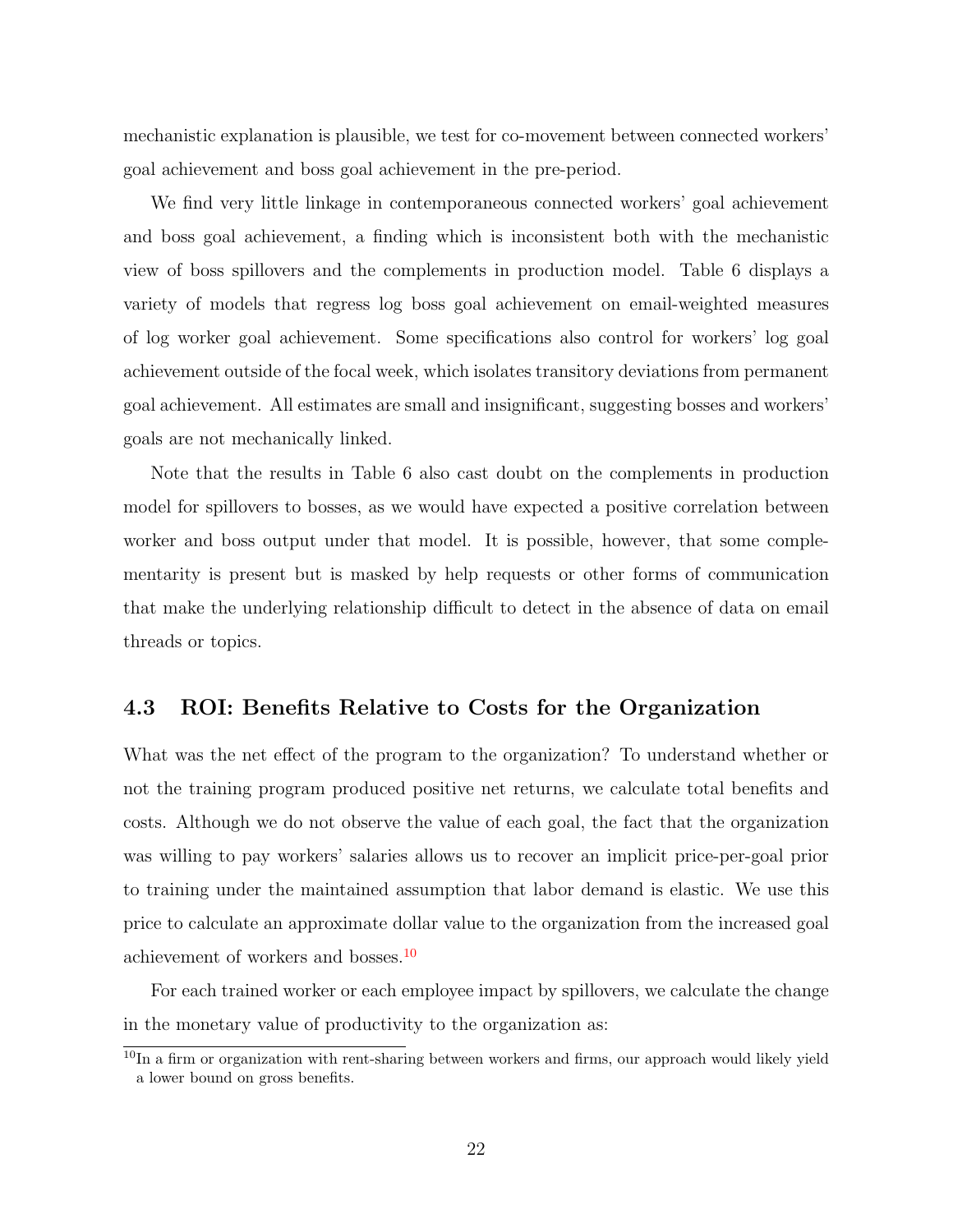<span id="page-22-0"></span>
$$
(GA_{Post} - GA_{Pre}) * \frac{W_{Pre}}{GA_{Pre}} \tag{6}
$$

where  $GA_t$  is the average goal achievement in year t and  $W_{Pre}$  is the total annualized wage bill for the worker in the pre- period. The expression  $W_{Pre}/GA_{Pre}$  is the price-per-goal paid in the pre period and  $GA_{Post}-GA_{Pre}$  is the year-over-year change in goal achievement. We then sum over all trained workers and net out the fixed and administrative costs of the program.

Accounting for spillovers to bosses meaningfully changes the implied attractiveness of the program when we impose very conservative assumptions about program costs and the persistence of gains. Table [7](#page-44-0) presents calculations of program return on investment under a variety of scenarios that alter the assumptions about the persistence of training + spillover gains, the size of the spillovers, and the opportunity cost of the program. In the first scenario, we assume that the program gains last through 6 months post training and then depreciate completely. In this case, relative to the administrative costs of the program, the ROI is -37% when considering only the direct returns. However, adding just a 1 percentage point gain in goal achievement for bosses means that the magnitude of vertical spillovers turns the ROI positive at this short horizon. In the second scenario, we assume a relatively high opportunity cost of workers' time during the training program. In this case the ROI from direct returns alone are negative even if the gains persist for 18 months. However, again with just a 1 percentage point spillover to bosses, the ROI is a positive 22% if total gains persist for one year. The remaining rows of the table work through various additional scenarios, including increasing the magnitude of spillovers to bosses to 2.2 percentage points (the full time series increase) from the conservative 1 percentage point increase assumed earlier.

At first glance it wouldn't be obvious that vertical spillovers could be so valuable, but the large gains come from two sources. First, there are more bosses than trained workers, so smaller gains in goal achievement are spread over more people. Second, from Table [1,](#page-38-0) bosses earn more than twice as much as trained workers, so the money metric gives them more weight because the organization is willing to pay more for each goal they achieve.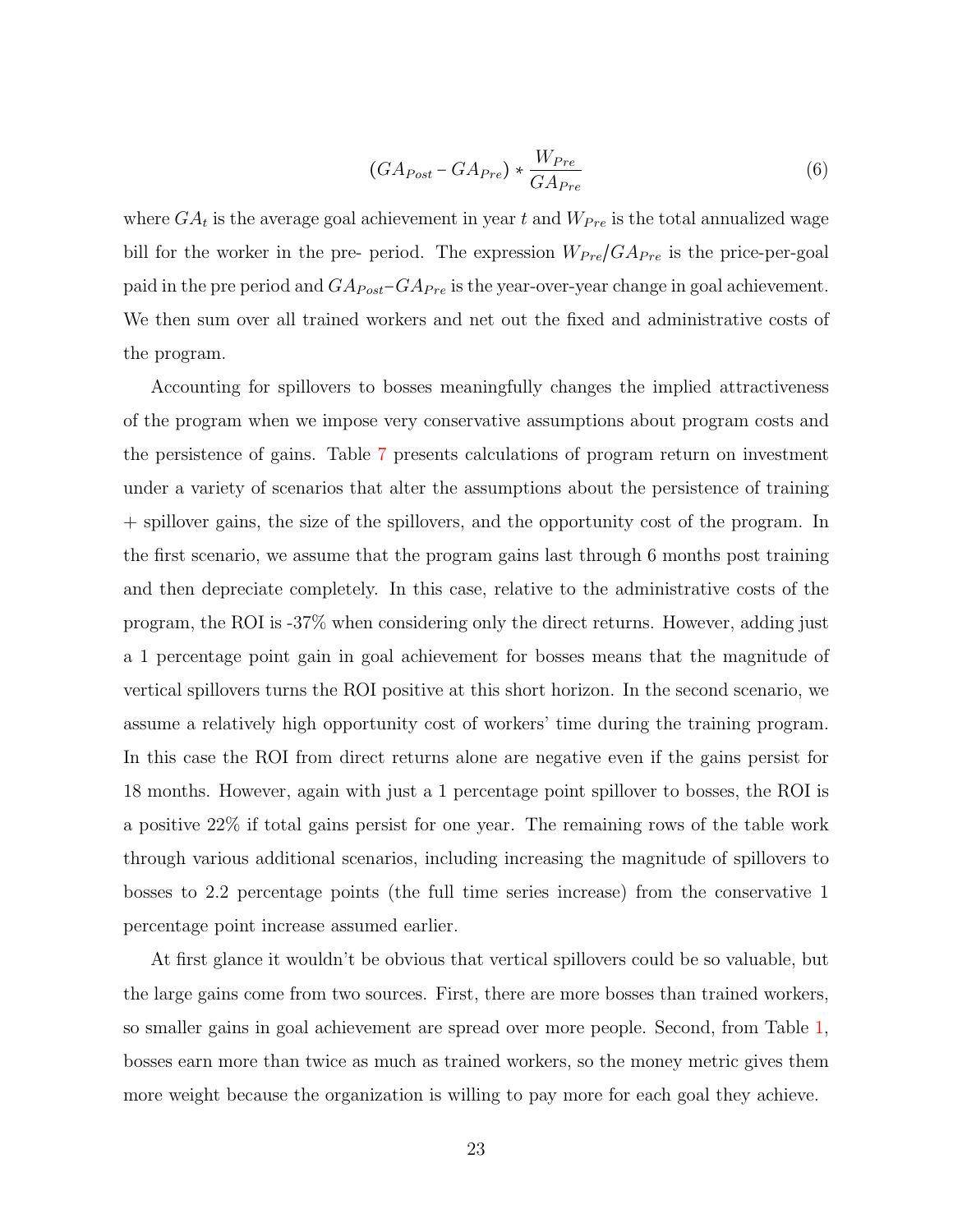### <span id="page-23-0"></span>5 Discussion of Mechanisms

### 5.1 Communication Patterns

Understanding how communications patterns change, and how these changes co-vary with productivity innovations, helps to provide context for our findings. Because the dimensionality of potential changes is large, we present results graphically. Figure [3](#page-36-0) shows changes in emails between the pre- and post-periods according to sender and recipient type. For each sender, we distinguish between the untrained baseline change in log emails (purple) and the change for trained workers (light green).

Apparent in this figure is that emails sent to bosses from wage band 1 and 2 workers drop dramatically. However, emails sent from bosses to frontline workers are little changed. Also apparent is that untrained wage band 1 workers dramatically reduce their emails to bosses – but there is a large spike (over 1.0, indicating a doubling of emails) between untrained wage band 1 workers and trained wage band 2 workers. In contrast to untrained wage band 1 workers, untrained wage band 2 workers do not change their emails with bosses. This pattern suggests trained wage band 2 workers begin to substitute for bosses amongst untrained wage band 1, but not wage band 2, workers.

These striking patterns suggest that the organization re-balanced responsibilities for wage band 2 workers after training, having them take on a helping role (as will be demonstrated in the survey data) for less senior or educated untrained wage band 1 workers. This response seems consistent with adding an informal additional layer of management, a la [Caliendo et al.](#page-32-7) [\(2015\)](#page-32-7), that was made possible by the increase in skills for workers in wage band 2.

As a result of these large changes in communications patterns, however, a more direct test of the Garicano hierarchies model is difficult. This is because the direct test relies on the total emails received by a boss from lower level workers, but emails drop for nearly all bosses because of the diversion of emails to wage band 2 trained workers. The time series decline in emails to bosses is sufficiently large that it swamps the cross-sectional first stage variation in pre-period exposure in specifications with division fixed effects.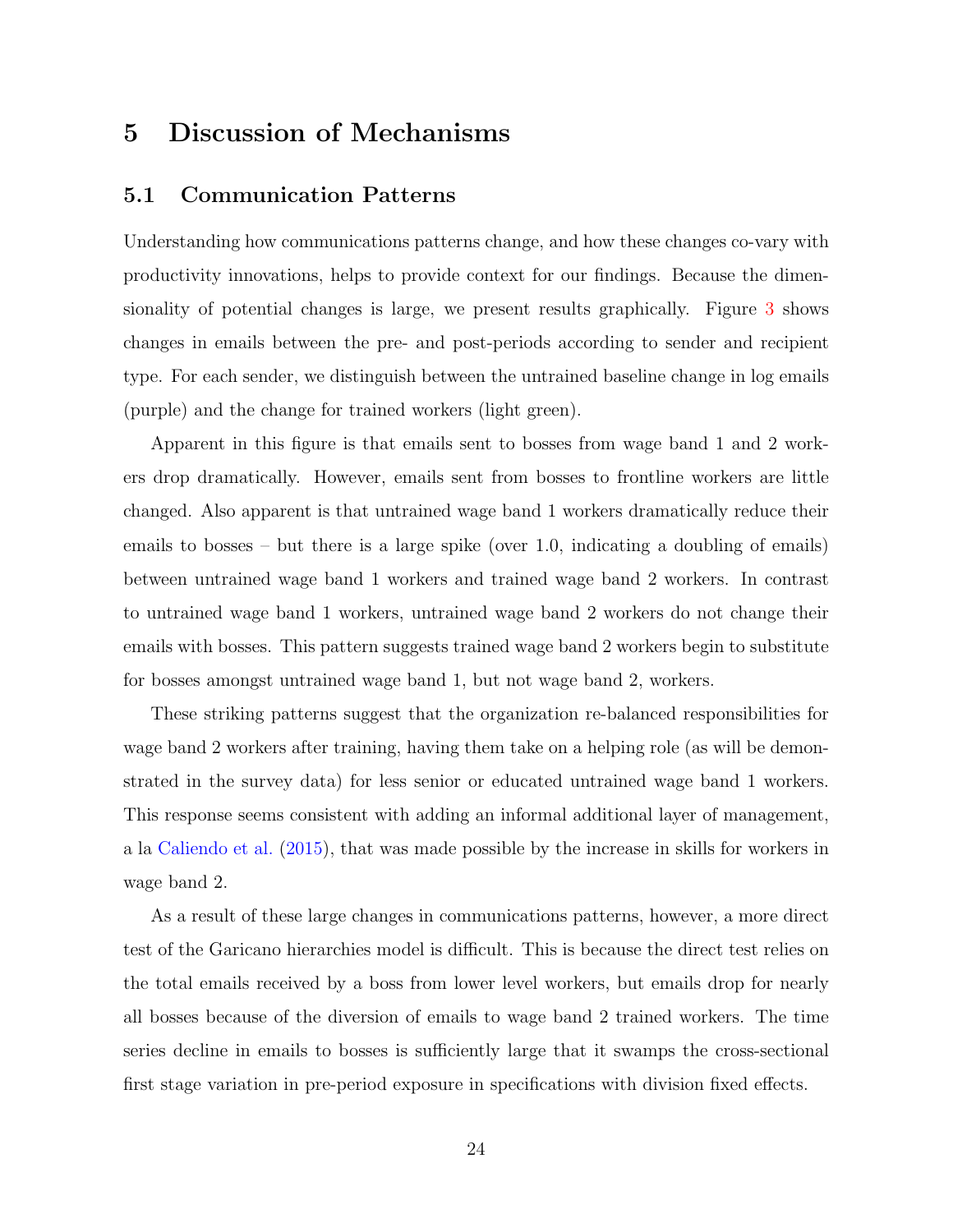A less direct test is possible, however, and supports the hierarchies model. The intuition for that test is that as workers gain skills, they should stop asking bosses to help on tasks that they can handle themselves. As a result, the hierarchies model predicts a negative relationship between changes in boss productivity and changes in the share of emails from eventually trained workers. Table [8](#page-44-1) offers this test on annual changes. Columns 1 and 2 display regressions of year-over-year changes in boss log goal achievement on changes in the email share from trained workers. The coefficient is sensitive to division fixed effects, but is negative in Column 2 when we account for division fixed effects. Including division fixed effects is our preferred specification for OLS regressions, as the post-period email share is endogenous and the source of endogeneity is likely rebalancing of workload at the division level.

To deal with endogeneity directly, Columns 3 and 4 report IV regressions without and with division fixed effects. The instrument for the change in share of emails with eventually trained workers is the share in the pre-period. The IV coefficients range from -0.62 to -0.54, indicating that bosses that had the largest declines in the share of emails with eventually trained workers had the largest increases in goal achievement. The average change in the share of emails with eventually trained workers is -0.05, so the -0.54 coefficient in Column 4 suggests that this channel is responsible for an approximate 3 percent (2 percentage point) increase in aggregate goal achievement for bosses. The final columns present the first stage regressions of the change in email share on the pre-period share of emails with eventually trained workers. The first stage effective F-statistics are 23 and 16, implying a maximal bias of 10 and 20 percent, respectively [\(Olea and Pflueger,](#page-33-6) [2013\)](#page-33-6).

### <span id="page-24-0"></span>5.2 Survey Evidence

We also conducted a survey in August of 2020 to improve our understanding of mechanisms. The organization distributed the survey to 63 of the workers trained in 2018 and to 105 untrained workers that were present in 2018.[11](#page-0-0)

 $11$ The survey contained 7 questions and had an estimated completion time of less than 10 minutes. The survey was described as part of research on the organization's working environment conducted by independent researchers. Participation was voluntary and not incentivized. Fifty-two percent of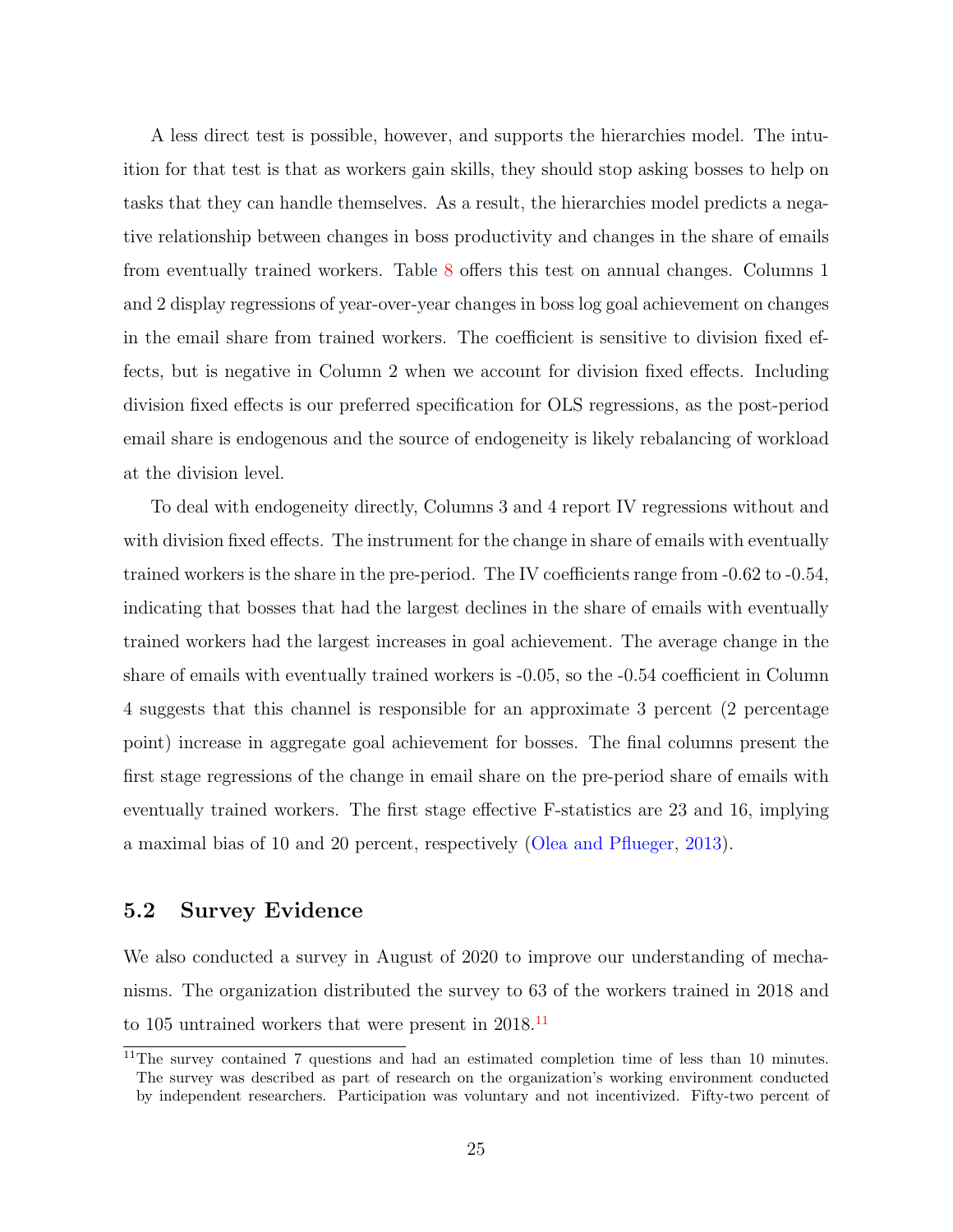One of the main concerns with analyzing interactions through email communication is that workers have alternative communication modes that may substitute for emails. Alternatively, email may be complementary to other forms of communication, like face-to-face interaction or phone calls.<sup>[12](#page-0-0)</sup> To proxy for other forms of communication, the survey asked the respondents about the frequency of face-to-face interaction with those that they interact with through electronic communications. Figure [4](#page-37-0) shows that the majority of workers interact either several times a week or at least once a week with those that they send emails frequently, suggesting that electronic and face-to-face communication are complements.

The survey also allows us to assess the reasons for email contact between frontline workers and bosses. Figure [4](#page-37-0) shows that 3 out of 4 workers reported that the main reason to contact superiors is to ask for help, with the other responses split evenly between asking for authorization and reporting on progress on tasks. This same figure shows that 85% of surveyed workers think that the main reason a worker would contact those from a lower wage band would be to provide help. 10% think that contact with lower wage band workers is driven by the desire to allocate tasks. Only 5% think that the main reason to contact workers below is related to either monitoring or to organize social events.

It is important to note that the respondents were not aware of the research findings around communication flows and help, suggesting these results are independent validation of the interpretation that email patterns proxy for a new layer of management, where trained Wage Band 2 workers help workers in Wage Band 1. However, the survey did tell respondents that workers from wage band 2 increased electronic communications with wage band 1 workers, as Figure [4](#page-37-0) shows. The survey then asked them to provide what they thought was the main reason to explain such a change. Trained workers reported that there are only two reasons: to provide help (64%) or to respond to requests from wage band 1 workers that ask for help (36%). For untrained workers, these two reasons

the trained workers (N=33 workers) and  $54\%$  of the untrained workers (N=57) took the survey. The completion rate is in line with average response rates in organizational research [Baruch and Holtom](#page-31-9) [\(2008\)](#page-31-9). Appendix [B](#page-48-0) contains the English version of the survey.

 $12$ During the sample, the organization prohibited the use of other communication technologies such as WhatsApp and Skype.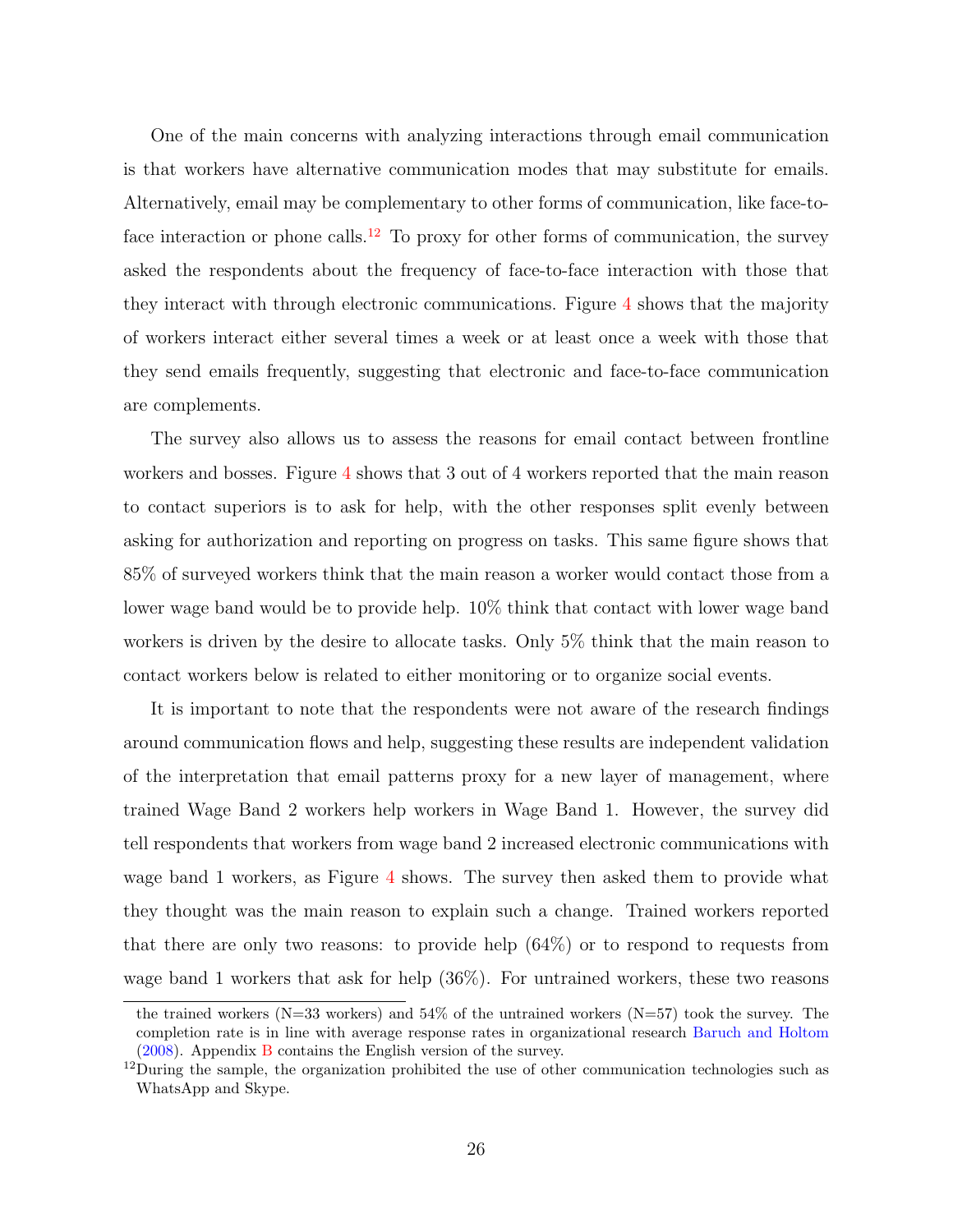together represent 85% of their responses. A further 14% of untrained workers thought that the main reason to explain the increase communications from wage band 2 to wage band 1 was either to increase supervision or to ask more frequently for help.

#### 5.2.1 Impressions of Changes Over Time

In the survey, we asked what the main changes (of different characteristics of their workplace) were in 2019 with respect to 2018. We asked both trained and untrained workers, so differences in the response rate across these two groups can provide some anecdotal evidence of the main effect of the training program.

Table [9](#page-45-0) shows that trained workers reported much greater improvements in their general skills and knowledge relative to untrained workers, with the exception of goal understanding. That is, trained workers report relative improvements in skills and knowledge, division-specific knowledge and problem recognition, and the ability to sort problems to different divisions. The table transmits a simple message, the training program modified the skill set of those that participated in the program.

#### 5.2.2 Alternative Explanations

We also asked survey questions to understand potential alternative explanations. One dimension was changes in monitoring. For example, boss productivity may rise, while emails fall, if trained workers need less supervision, empowering trained workers to take new initiative (see for instance, [Kirkman and Rosen](#page-32-8) [\(1999\)](#page-32-8) and [Mathieu et al.](#page-33-7) [\(2006\)](#page-33-7)). Under this explanation, the primary reason for an increase in goal achievement was not because of skill and knowledge increases or the spillovers from trained workers, but rather because the monitoring effort of bosses changed, potentially empowering workers. Results from the survey are at odds with explanations around reduced supervision. Figure [4](#page-37-0) shows that among trained and untrained workers, 85% of workers think that the supervision level remained constant through the pre- and post-periods. Another difficulty with the monitoring explanation is that bosses do not decrease their outbound communications to frontline workers (see Figure [3\)](#page-36-0).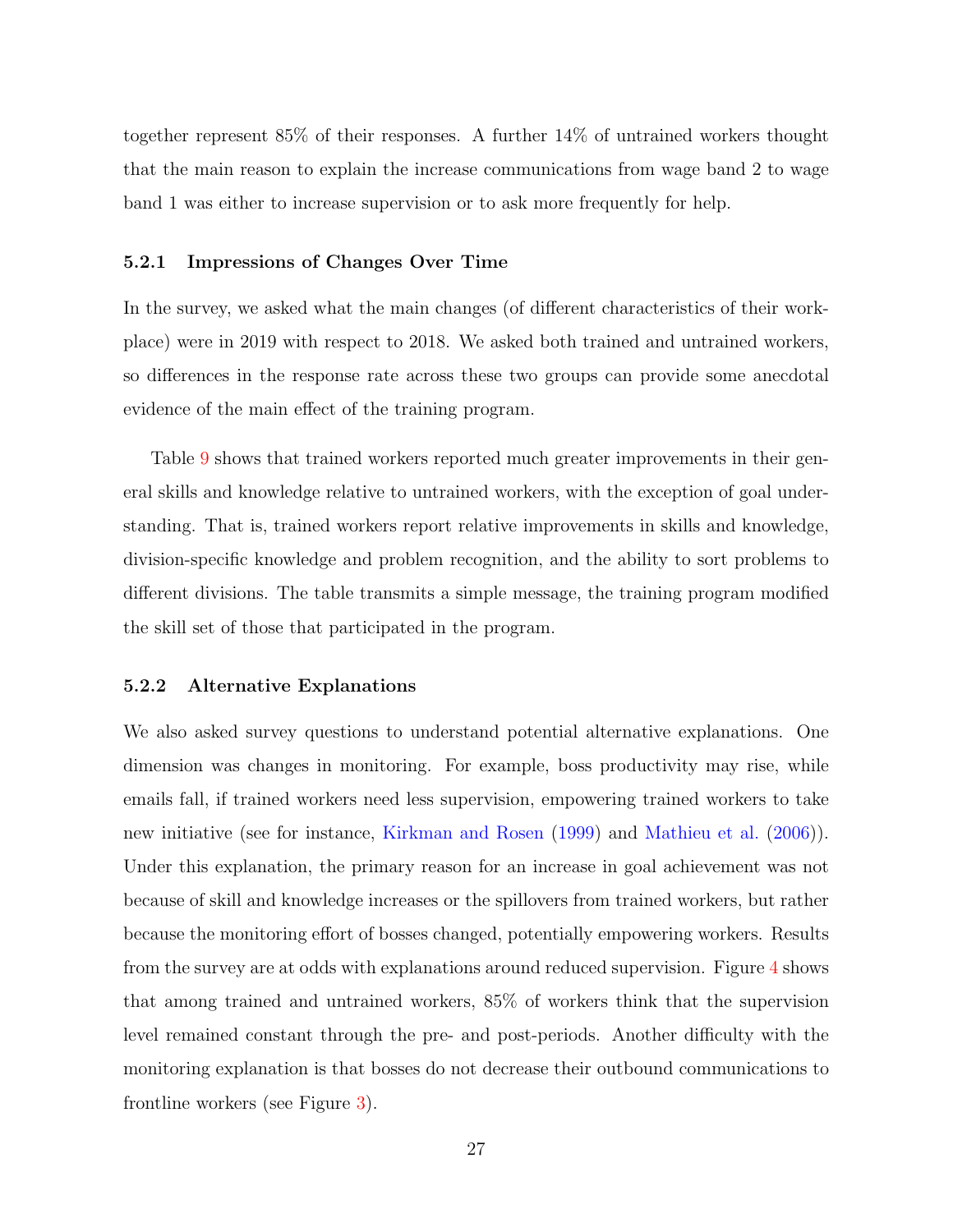Another potential effect of the training program is to change the incentives of the trained workers and make them more aware of promotion possibilities inside the organization. Goal achievement might be necessary to enhance the promotion likelihood (although in our data, we see no movement between wage bands). We asked directly whether survey respondents thought that their promotion possibilities increased from 2018 to 2019. Table [9](#page-45-0) shows that 9% of workers from both groups, trained and untrained, think that there were more promotion possibilities in the post period. The fact that the percentage is the same across both trained and untrained workers leads us to conclude that the training program did not change the perception about potential career concerns. For this organization, promotion from within is rare, making career concerns unlikely.

A potential reason why workers send more emails to peers may be related to the fact they were assigned new tasks that involved more interaction with coworkers. Table [9](#page-45-0) is at odds with this possibility. First, the vast majority of both trained and untrained workers thought there was no increase in task interdependence, with only 6.1% of trained workers and 5.3% of untrained workers reporting an increase in interdependent tasks. This similarity suggests there was no differential task assignment of more team oriented tasks to trained workers.

Finally, a different possibility to explain the productivity increase from trained workers is that they became more motivated, changing their labor supply. Table [9](#page-45-0) shows that while 6.1% of trained workers increased their working hours in a week, 5.3% of untrained workers did. The fact that there is no statistical difference in the percentage of workers that increase the number of working hours suggests that internal incentives to work more are unlikely to explain the increase in goal achievement from trained workers. We also note that measures of absenteeism actually increase for trained workers.

### 5.2.3 Did Changes in Communication Patterns Arise Organically or Were They Encouraged?

The survey was also helpful to contextualize why trained workers increased communications with peers and decreased communications with bosses. Through the survey, we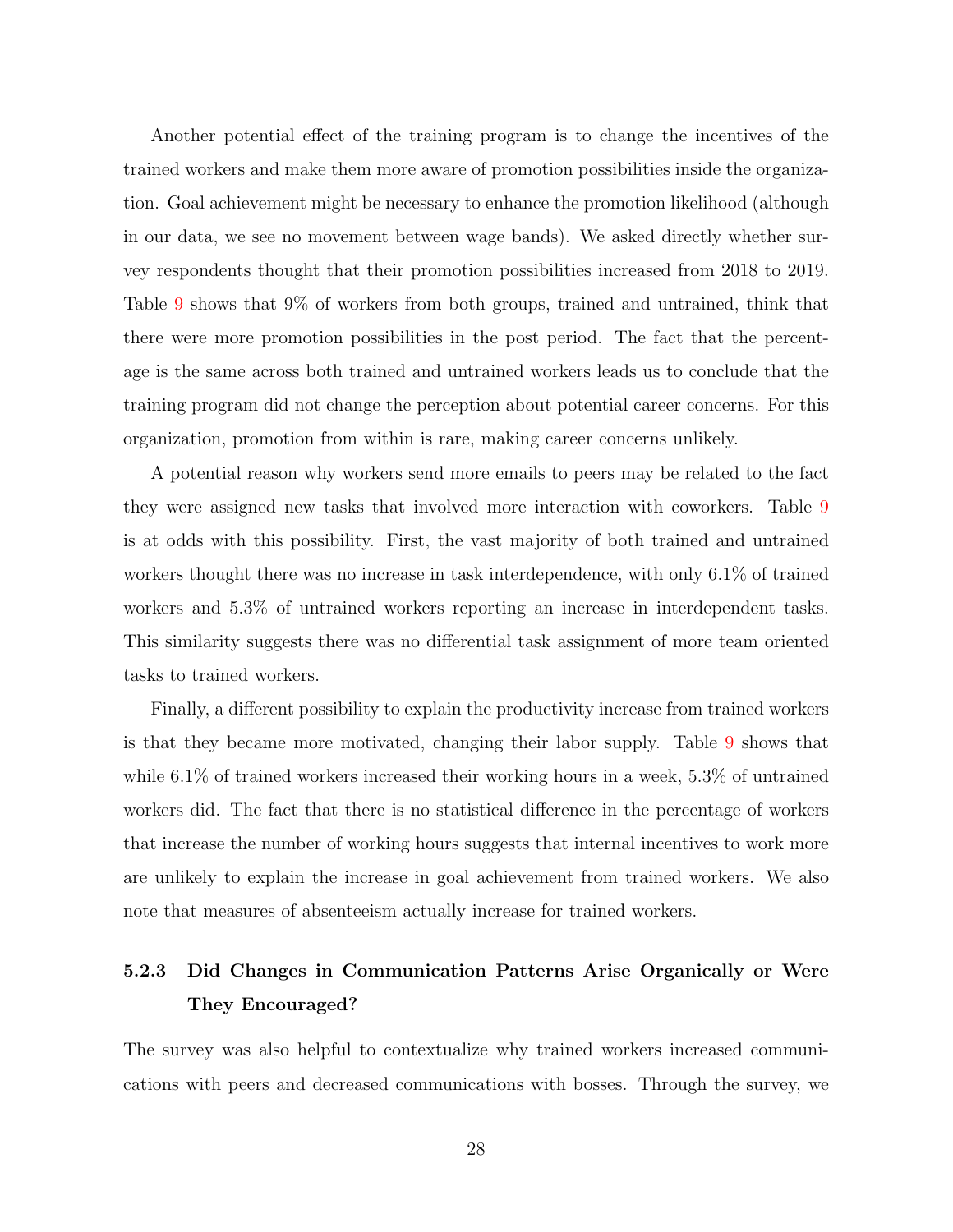sought to understand whether this arose organically or whether it was a contemporaneous change imposed by the organization's leadership. Table [9](#page-45-0) shows that the fraction of trained and untrained workers that say that the organization told them to increase communication vertically and decrease it horizontally is not statistically different one from each other. As a consequence, the large change in communication patterns from trained workers to other untrained workers in the same layer appears to arise from workers' own initiative rather than organizational mandate.

### <span id="page-28-0"></span>6 Discussion

#### 6.1 Implications for Other Literature

At least since the Second World War, with the *Training within Industry* program, scholars have focused on studying the effect of training programs and the influence that employees on the top of the hierarchy can have on those on the bottom.<sup>[13](#page-0-0)</sup>

One of the main lessons from our study is that influence does not have to always travel downwards. In this paper, we have provided some of the first empirical evidence that employees in lower wage bands can impact employees at the top of the hierarchy. It is possible that providing workers with more autonomy, would have non-trivial interaction effects with training.

A further area for future work would be to consider how to target who gets training and how many workers should optimally be trained. For example, the literature on social network analysis provides tools to consider who might generate the greatest spillovers between coworkers [\(Bonacich,](#page-31-10) [1972;](#page-31-10) [Freeman,](#page-32-9) [1978\)](#page-32-9), while the economic sociology literature suggests the benefits might be greatest from targeting network brokers [\(Burt,](#page-32-10) [1992;](#page-32-10) [Burt](#page-32-11) [and Soda,](#page-32-11) [2017\)](#page-32-11). This work would help assessing how skill changes reverberate either through professional or social networks, as the latter have been shown to substantially

<sup>&</sup>lt;sup>13</sup>The *Training within Industry* program was a service initiated in WWII that aimed to focus the training programs on those who in turn who train other people -supervisors and experienced workers- [\(Dinero,](#page-32-12) [2005\)](#page-32-12). There is extensive research on how managers have an effect on lower wage band employees [\(Lazear et al.,](#page-33-4) [2015;](#page-33-4) [Bloom et al.,](#page-31-11) [2015,](#page-31-11) [2020\)](#page-31-12).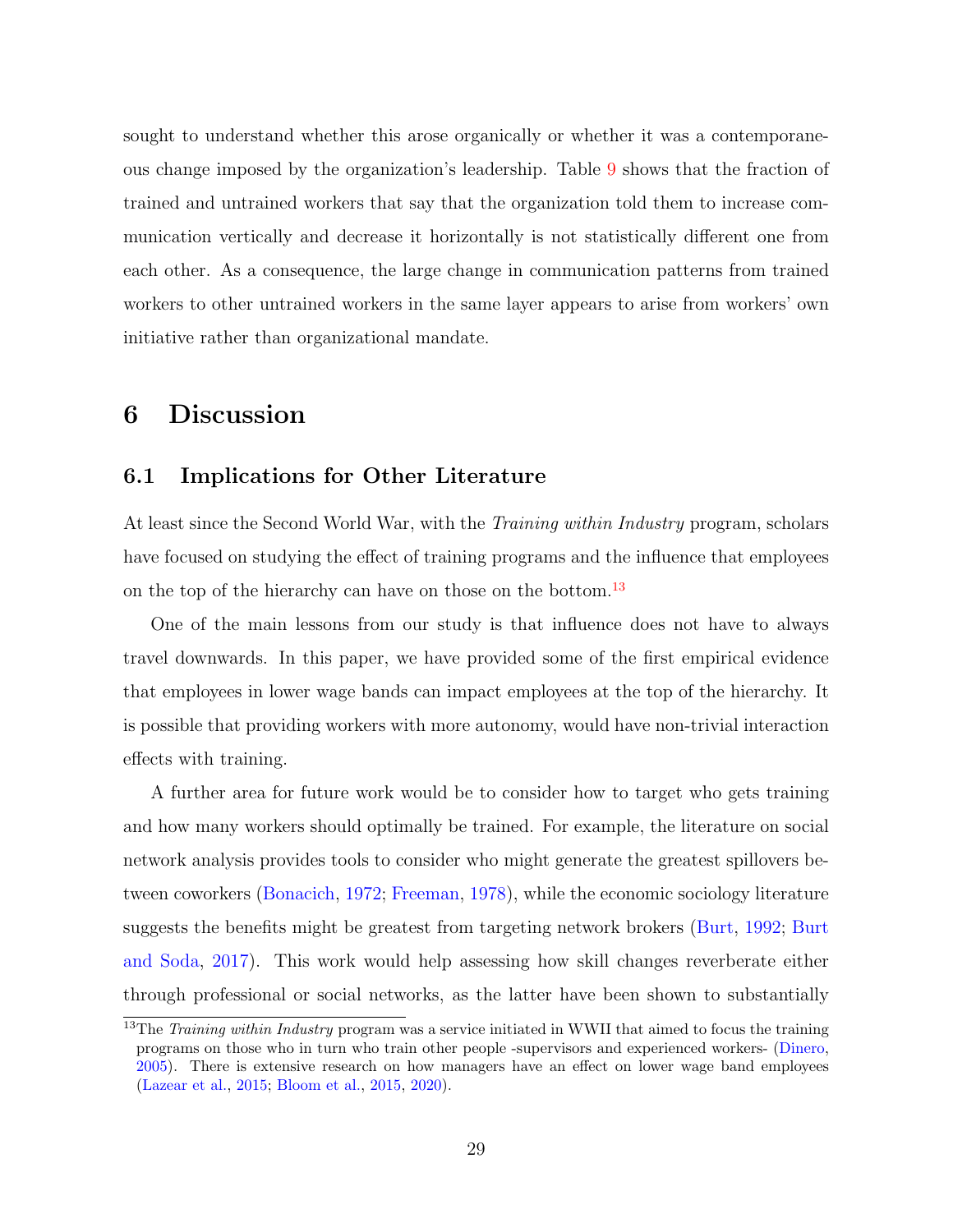affect firms' internal operations [\(Bandiera et al.,](#page-31-13) [2010\)](#page-31-13). Extensions may also seek to capture how spillovers leak across organizational boundaries and how training programs that focus on firm rather than division-specific knowledge have an impact in the organization.

Another implication is that training might be correlated with having relatively flat organizations, a conjecture which may provide fertile ground for further empirical work in the spirit of [Rajan and Wulf](#page-33-8) [\(2006\)](#page-33-8) and [Guadalupe and Wulf](#page-32-13) [\(2010\)](#page-32-13). All else equal, training liberates bosses' time, allowing them to have larger spans of control. In knowledgebased hierarchies, making workers more skilled frees up boss' time to focus on more difficult problems where they have the greatest comparative advantage.

### 7 Conclusion

There has been a growing interest in understanding the returns of training programs in different countries, industries and settings [\(Card et al.,](#page-32-14) [2011;](#page-32-14) [Attanasio et al.,](#page-31-14) [2011;](#page-31-14) [Hirshleifer et al.,](#page-32-15) [2016;](#page-32-15) [McKenzie,](#page-33-9) [2017;](#page-33-9) [Card et al.,](#page-32-1) [2018;](#page-32-1) [Alfonsi et al.,](#page-31-15) [2020\)](#page-31-15). The literature has mainly focused on providing estimates of the effect of these programs on trained individuals, but more limited attention has been paid to the potential spillover effects of training.

Using randomization into training in a Colombian government organization, we study changes in productivity for trained workers as well as spillovers to bosses. We find significant direct benefits to the training program for those workers randomized into it.

Less appreciated but of greater consequence to the calculation of the organization's returns from the program are spillovers to bosses higher in the organizational hierarchy. We find productivity spillovers to bosses are economically significant and large enough to change the organizations decision rule to offer training programs. To understand the mechanism behind spillovers, we examine changes in email communications and survey evidence. Both sources are suggestive that spillovers to bosses arise by reducing the need to assist lower level workers with their own tasks. These results indicate the importance of considering production hierarchies and organizational structure when accounting for the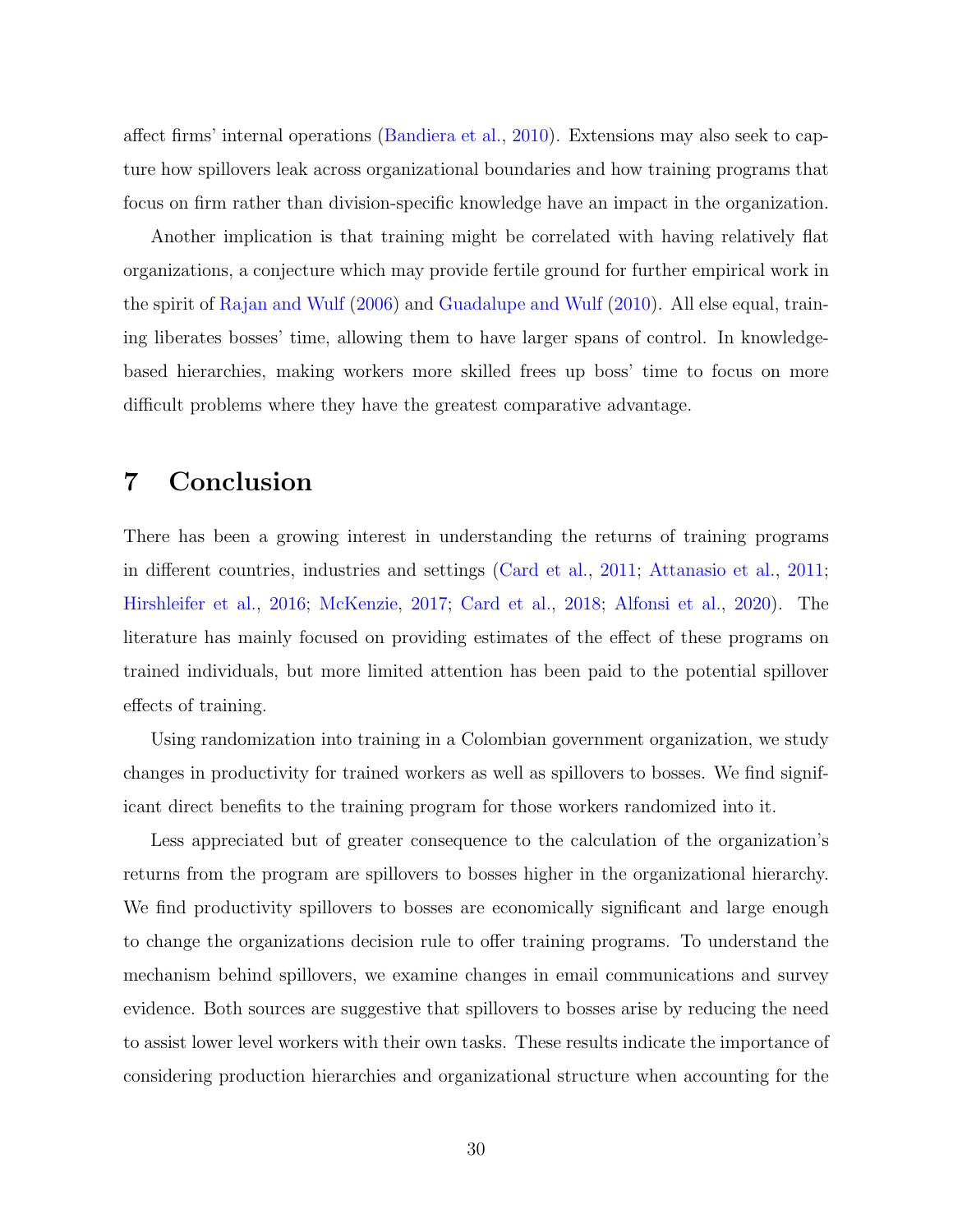returns to training or skill upgrading in organizations. To the best of our knowledge, this is the first paper to quantify this channel for different hierarchical layers in an organization.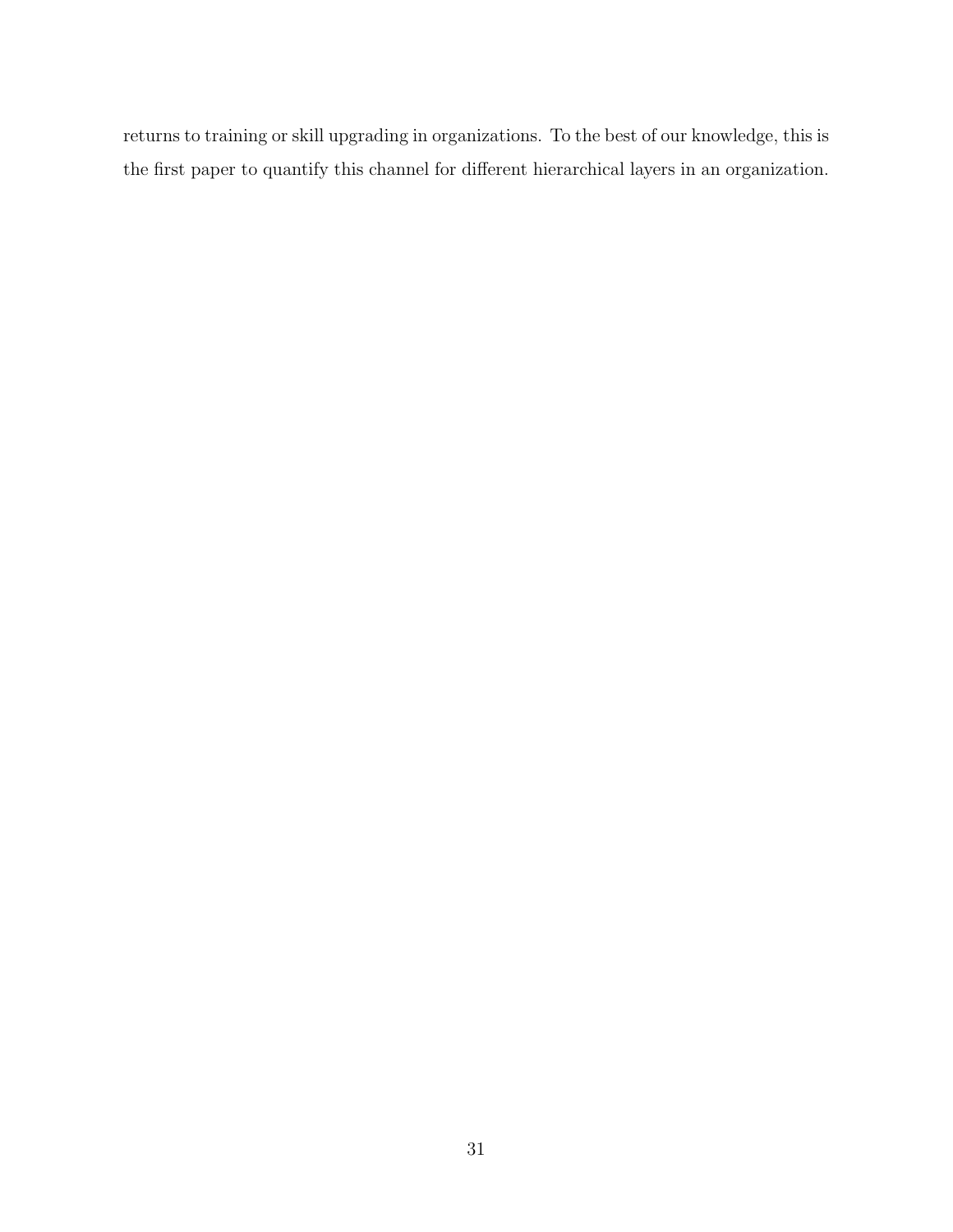### References

- <span id="page-31-6"></span>Acemoglu, D. (2005). Politics and Economics in Weak and Strong States. Journal of Monetary Economics, 52(7):1199–1226.
- <span id="page-31-0"></span>Acemoglu, D. and Pischke, J.-S. (1998). Why do firms train? theory and evidence. The Quarterly Journal of Economics, 113(1):79–119.
- <span id="page-31-1"></span>Acemoglu, D. and Pischke, J.-S. (1999). The structure of wages and investment in general training. Journal of Political Economy, 107(3):539–572.
- <span id="page-31-15"></span>Alfonsi, L., Bandiera, O., Bassi, V., Burgess, R., Rasul, I., Sulaiman, M., and Vitali, A. (2020). Tackling Youth Unemployment: Evidence from a Labor Market Experiment in Uganda. Econometrica, Forthcoming.
- <span id="page-31-14"></span>Attanasio, O., Kugler, A., and Meghir, C. (2011). Subsidizing Vocational Training for Disadvantaged Youth in Colombia: Evidence from a Randomized Trial. American Economic Journal: Applied Economics, 3(3):188–220.
- <span id="page-31-4"></span>Bandiera, O., Barankay, I., and Rasul, I. (2007). Incentives for managers and inequality among workers: Evidence from a firm-level experiment. The Quarterly Journal of Economics, 122(2):729–773.
- <span id="page-31-5"></span>Bandiera, O., Barankay, I., and Rasul, I. (2009). Social connections and incentives in the workplace: Evidence from personnel data. Econometrica, 77(4):1047–1094.
- <span id="page-31-13"></span>Bandiera, O., Barankay, I., and Rasul, I. (2010). Social Incentives in the Workplace. The Review of Economic Studies, 77(2):417–458.
- <span id="page-31-8"></span>Bandiera, O., Best, M. C., Khan, A. Q., and Prat, A. (2021). The Allocation of Authority in Organizations: A Field Experiment with Bureaucrats\*. The Quarterly Journal of Economics, 136(4):2195–2242.
- <span id="page-31-2"></span>Bartel, A. P. (1995). Training, Wage Growth, and Job Performance: Evidence from a Company Database. Journal of Labor Economics, 13(3):401–425.
- <span id="page-31-9"></span>Baruch, Y. and Holtom, B. C. (2008). Survey Response Rate Levels and Trends in Organizational Research. Human Relations, 61(8):1139–1160.
- <span id="page-31-7"></span>Besley, T. and Persson, T. (2010). State Capacity, Conflict, and Development. *Econo*metrica, 78(1):1–34.
- <span id="page-31-3"></span>Black, S. E. and Lynch, L. M. (1996). Human-capital Investments and Productivity. American Economic Review, 86(2):263–267.
- <span id="page-31-11"></span>Bloom, N., Lemos, R., Sadun, R., and Van Reenen, J. (2015). Does Management Matter in Schools? The Economic Journal, 125(584):647–674.
- <span id="page-31-12"></span>Bloom, N., Lemos, R., Sadun, R., and Van Reenen, J. (2020). Healthy Business? Managerial Education and Management in Health Care. Review of Economics and Statistics, 102(3):506–517.
- <span id="page-31-10"></span>Bonacich, P. (1972). Factoring and Weighting Approaches to Status Scores and Clique Identification. Journal of Mathematical Sociology, 2(1):113–120.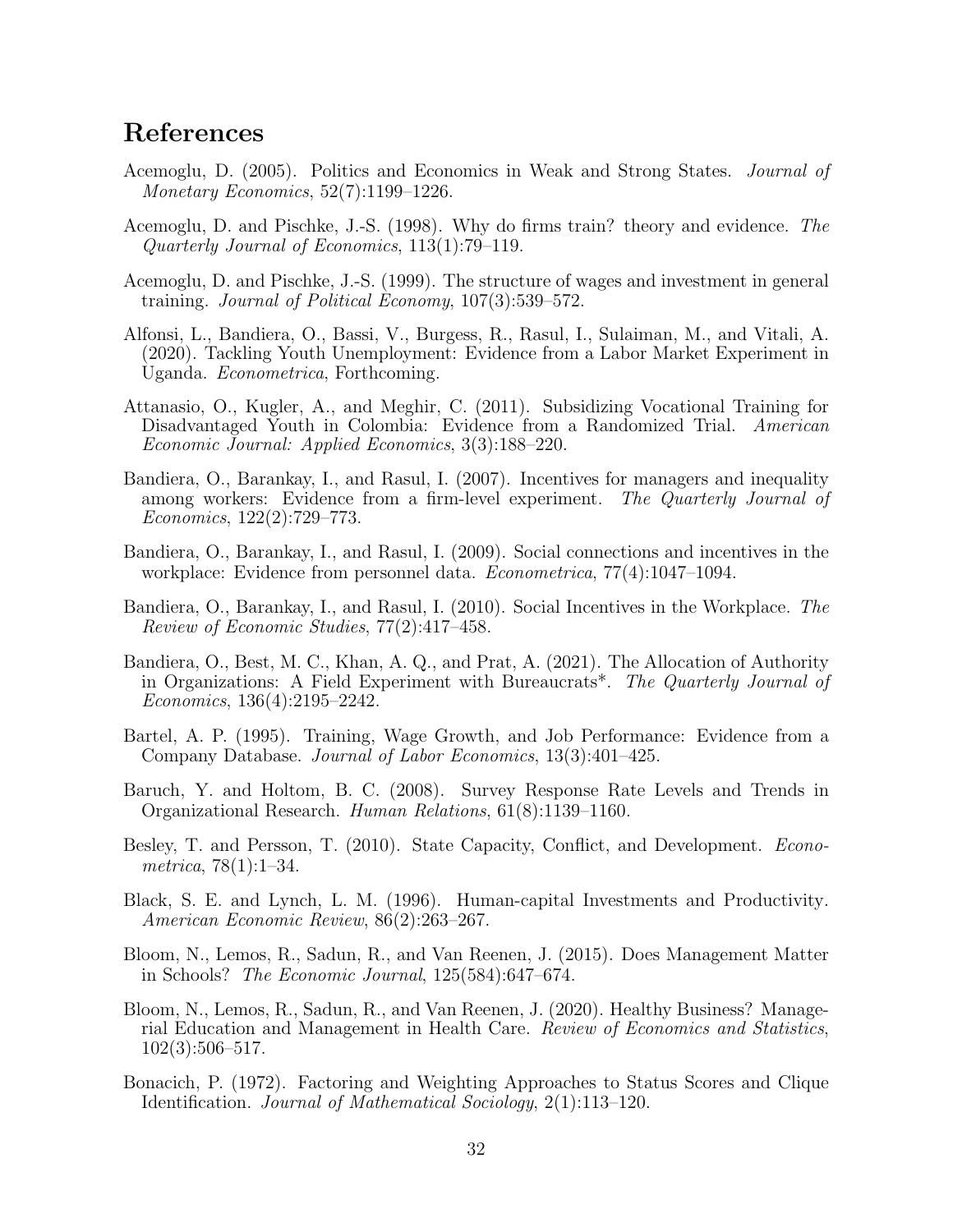- <span id="page-32-10"></span>Burt, R. S. (1992). *Structural Holes*. Harvard University Press.
- <span id="page-32-11"></span>Burt, R. S. and Soda, G. (2017). Social Origins of Great Strategies. *Strategy Science*, 2(4):226–233.
- <span id="page-32-7"></span>Caliendo, L., Ferdinando, M., and Rossi-Hansberg, E. (2015). The Anatomy of French Production Hierarchies. Journal of Political Economy, 123(4):809–852.
- <span id="page-32-0"></span>Cappelli, P. (2012). Why good people can't get jobs: The skills gap and what companies can do about it. University of Pennsylvania Press.
- <span id="page-32-14"></span>Card, D., Ibarraran, P., Regalia, F., Rosas-Shady, D., and Soares, Y. (2011). The Labor Market Impacts of Youth Training in the Dominican Republic. Journal of Labor Economics, 29(2):267–300.
- <span id="page-32-1"></span>Card, D., Kluve, J., and Weber, A. (2018). What Works? A Meta Analysis of Recent Active Labor Market Program Evaluations. Journal of the European Economic Association, 16(3):894–931.
- <span id="page-32-6"></span>Dal Bó, E., Finan, F., and Rossi, M. A. (2013). Strengthening State Capabilities: The Role of Financial Incentives in the Call to Public Service. The Quarterly Journal of Economics, 128(3):1169–1218.
- <span id="page-32-4"></span>De Grip, A. and Sauermann, J. (2012). The Effects of Training on Own and Co-worker Productivity: Evidence from a Field Experiment. *The Economic Journal*, 122(560):376– 399.
- <span id="page-32-12"></span>Dinero, D. (2005). Training within Industry: The Foundation of Lean. CRC Press.
- <span id="page-32-9"></span>Freeman, L. C. (1978). Centrality in Social Networks Conceptual Clarification. Social Networks, 1(3):215–239.
- <span id="page-32-2"></span>Garicano, L. (2000). Hierarchies and the Organization of Knowledge in Production. Journal of Political Economy, 108(5):874–904.
- <span id="page-32-13"></span>Guadalupe, M. and Wulf, J. (2010). The Flattening Firm and Product Market Competition: The Effect of Trade Liberalization on Corporate Hierarchies. American Economic Journal: Applied Economics, 2(4):105–27.
- <span id="page-32-15"></span>Hirshleifer, S., McKenzie, D., Almeida, R., and Ridao-Cano, C. (2016). The Impact of Vocational Training for the Unemployed: Experimental Evidence from Turkey. The Economic Journal, 126(597):2115–2146.
- <span id="page-32-5"></span>Hoffman, M. and Tadelis, S. (2021). People management skills, employee attrition, and manager rewards: An empirical analysis. Journal of Political Economy, 129(1):243–285.
- <span id="page-32-8"></span>Kirkman, B. and Rosen, B. (1999). Beyond Self-management: Antecedents and Consequences of Team Empowerment. Academy of Management Journal, 42(1):58–74.
- <span id="page-32-3"></span>Konings, J. and Vanormelingen, S. (2015). The Impact of Training on Productivity and Wages: Firm-level Evidence. Review of Economics and Statistics, 97(2):485–497.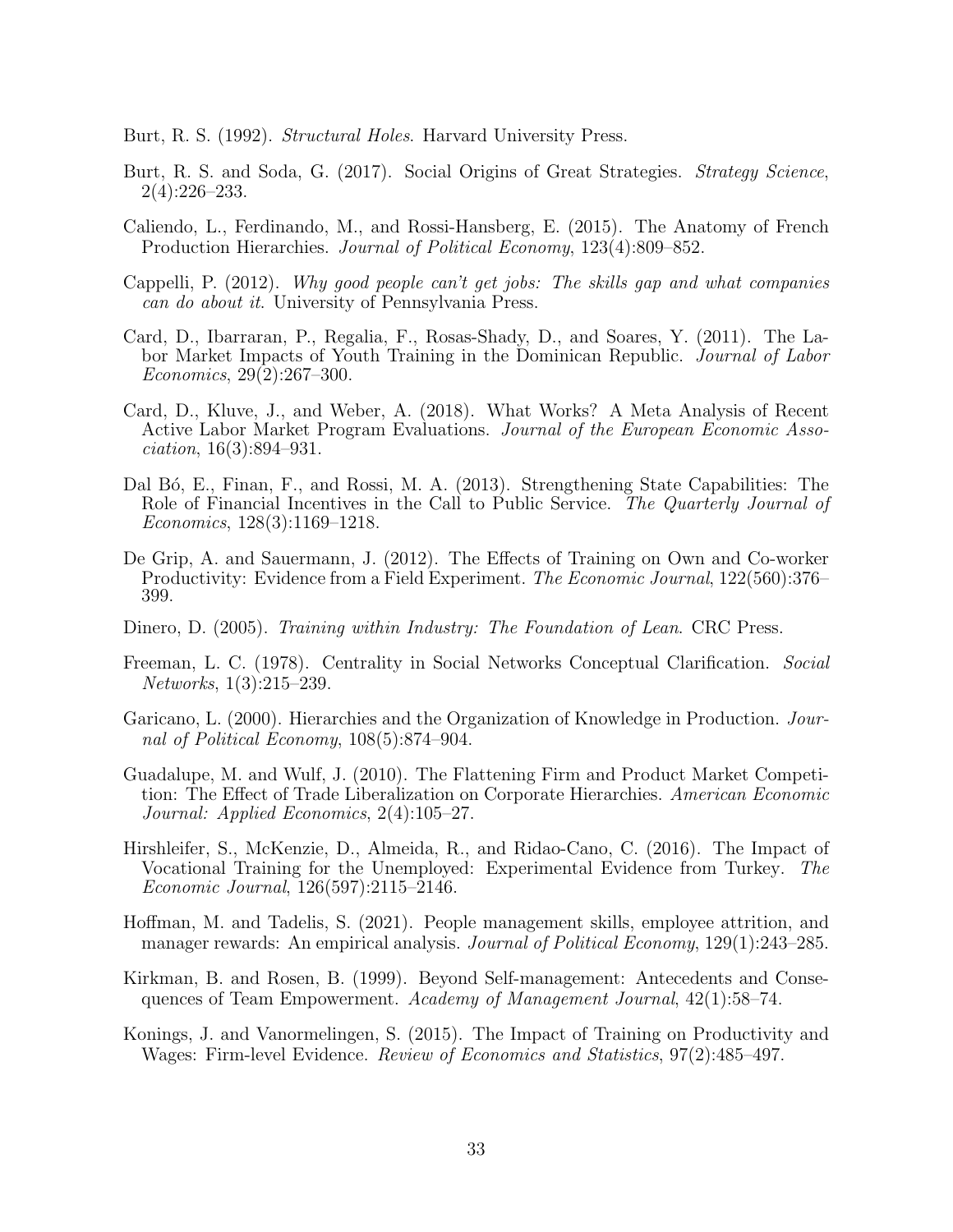- <span id="page-33-5"></span>Kugler, A., Kugler, M., Saavedra, J. E., and Herrera-Prada, L. O. (2022). Long-Term Educational Consequences of Vocational Training in Colombia: Impacts on Young Trainees and Their Relatives. *Journal of Human Resources*, pages 0518–9528R2.
- <span id="page-33-4"></span>Lazear, E. P., Shaw, K. L., and Stanton, C. T. (2015). The Value of Bosses. *Journal of* Labor Economics, 33(4):823–861.
- <span id="page-33-2"></span>Levitt, S. D., List, J. A., and Syverson, C. (2013). Toward an Understanding of Learning by Doing: Evidence from an Automobile Assembly Plant. Journal of Political Economy, 121(4):643–681.
- <span id="page-33-7"></span>Mathieu, J., Gilson, L., and Ruddy, T. (2006). Empowerment and Team Effectiveness: An empirical Test of an Integrated Model. *Journal of Applied Psychology*, 91(1):97–108.
- <span id="page-33-9"></span>McKenzie, D. (2017). How Effective Are Active Labor Market Policies in Developing Countries? A Critical Review of Recent Evidence. The World Bank Research Observer, 32(2):127–154.
- <span id="page-33-6"></span>Olea, J. L. M. and Pflueger, C. (2013). A robust test for weak instruments. Journal of Business & Economic Statistics, 31(3):358–369.
- <span id="page-33-8"></span>Rajan, R. G. and Wulf, J. (2006). The Flattening Firm: Evidence from Panel Data on the Changing Nature of Corporate Hierarchies. *The Review of Economics and Statistics*, 88(4):759–773.
- <span id="page-33-0"></span>Rasul, I. and Rogger, D. (2018). Management of Bureaucrats and Public Service Delivery: Evidence from the Nigerian Civil Service. The Economic Journal, 128(608):413–446.
- <span id="page-33-1"></span>Rasul, I., Rogger, D., and Williams, M. J. (2018). *Management and Bureaucratic Effec*tiveness: Evidence from the Ghanaian Civil Service. The World Bank.
- <span id="page-33-3"></span>Sandvik, J. J., Saouma, R. E., Seegert, N. T., and Stanton, C. T. (2020). Workplace Knowledge Flows. The Quarterly Journal of Economics.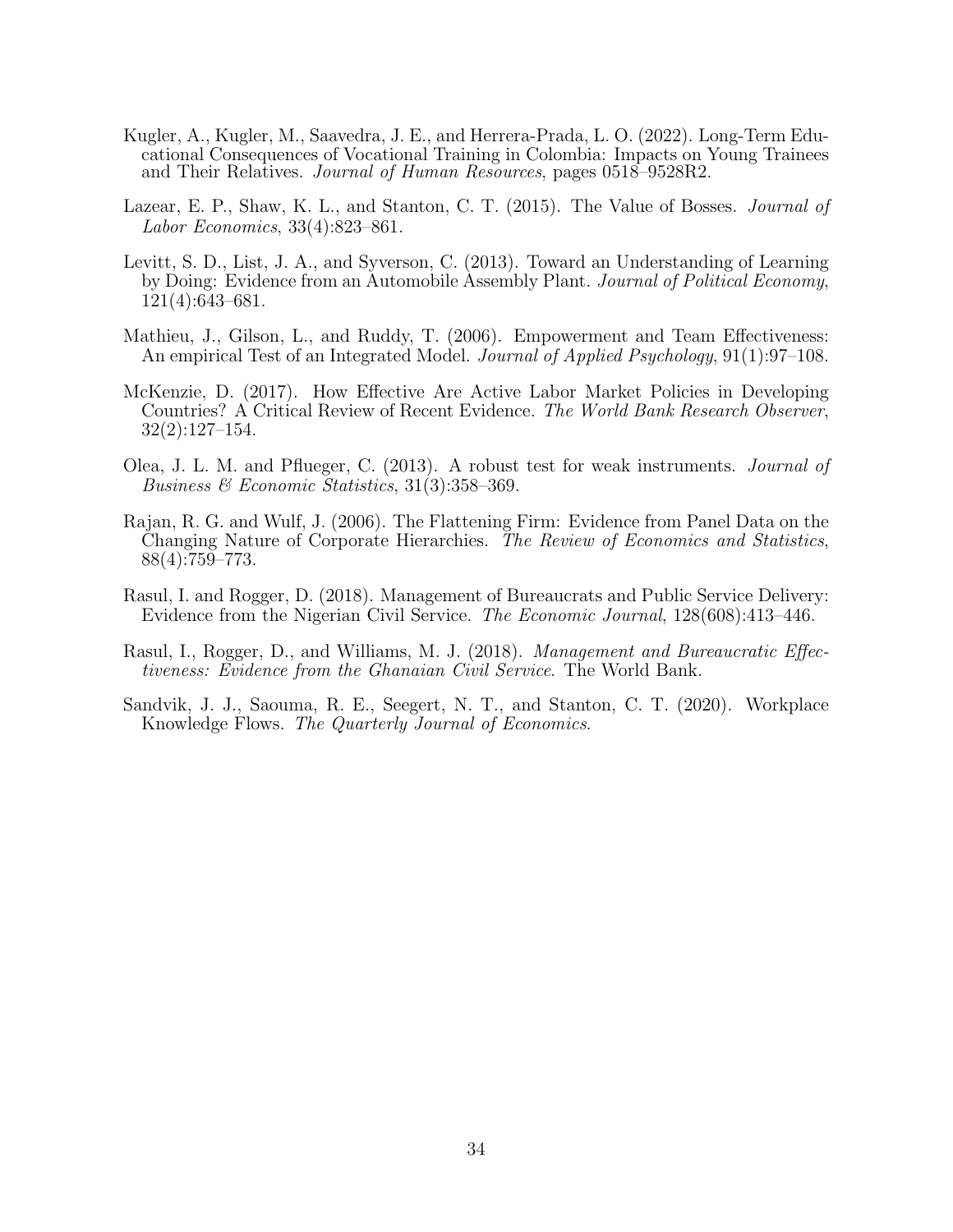## Figures and Tables

### <span id="page-34-0"></span>Figures



(b) Emails from Workers to Workers

### Figure 1: Persistence of Email Connections Between the First and Last Month of the Pre-Period

Note: This figure displays the share of emails sent by worker-boss dyad or worker-worker dyad in the first 4 weeks of the pre-period and the last 4 weeks of the pre-period. There is a 5 week gap between these weeks. For worker-to-worker dyads, we distinguish between email persistence to workers within and outside of their division. Workers do not email bosses outside of their own division.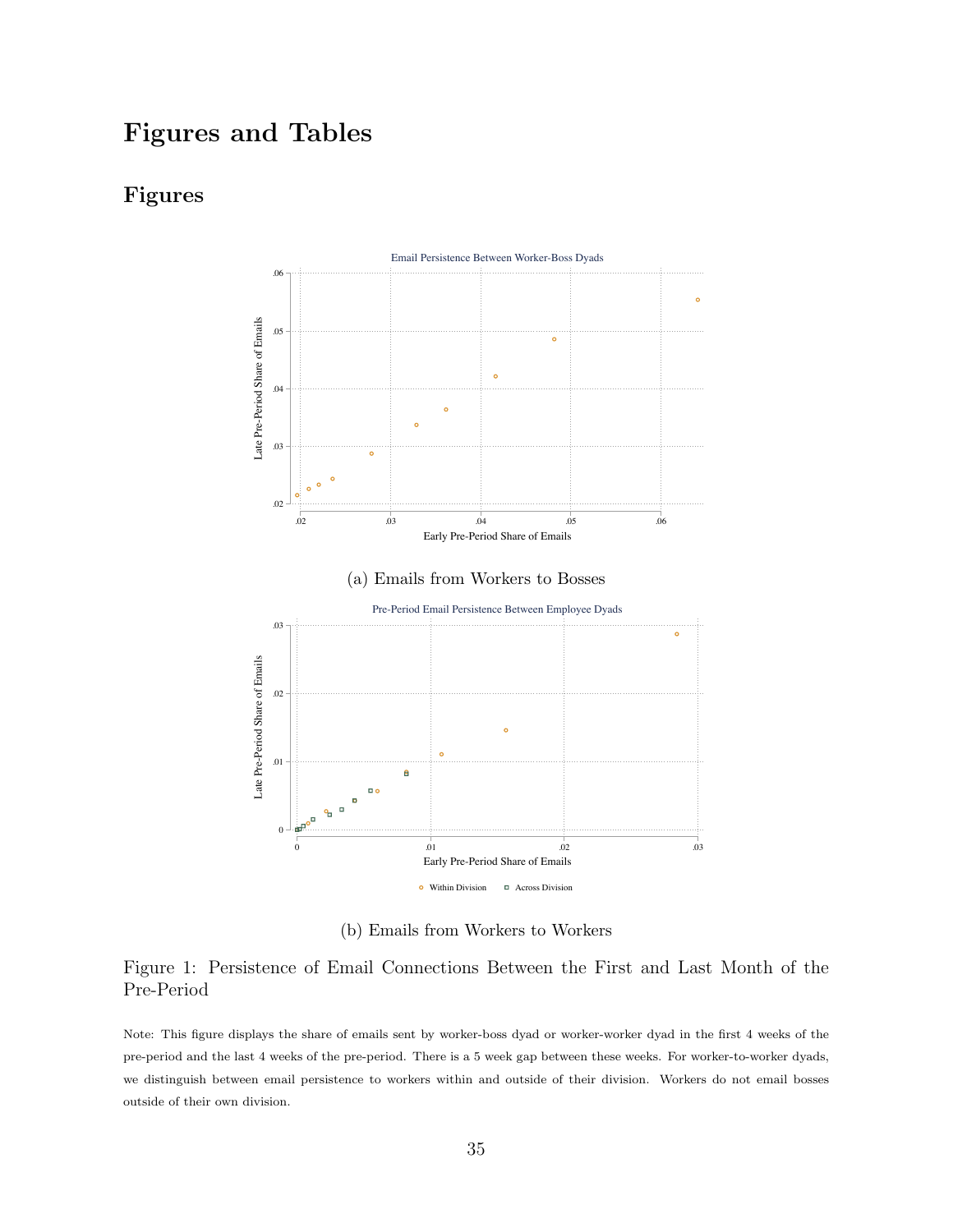<span id="page-35-0"></span>

(a) Raw Goal Achievement



(b) Net of Division Fixed Effects

Figure 2: Goal Achievement in the Pre- and Post-Period for Trained and Untrained Workers

Note: This figure displays pre-period individual goal achievement and post-period individual goal achievement for frontline workers. The unit of observation is a worker-by-year. The top figure is raw goal achievement, whereas the bottom figure partials out Division fixed effects.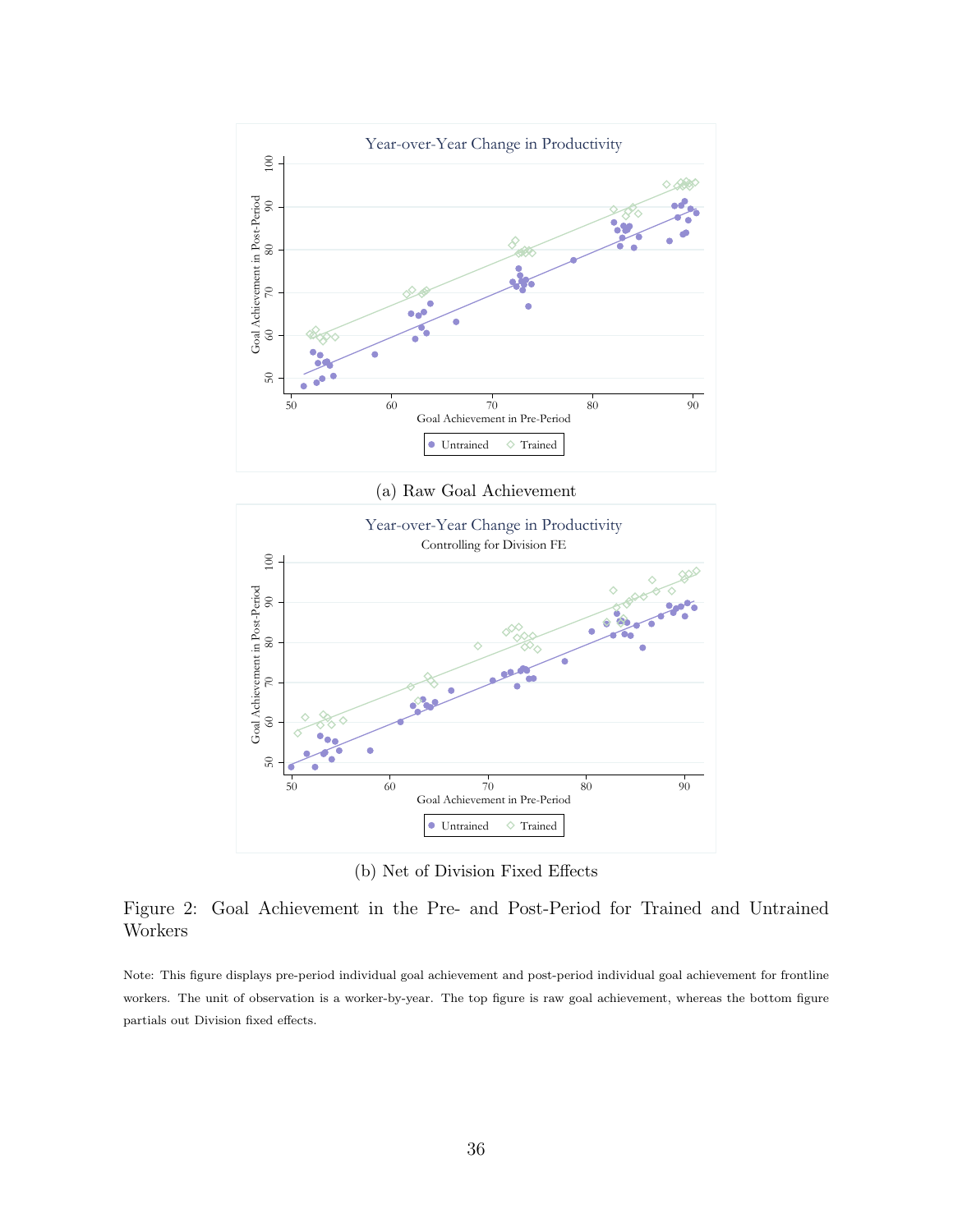<span id="page-36-0"></span>

Figure 3: Changes in log Emails Sent Between the Pre- and Post-Period from Wage Band 1 and 2 Workers and Bosses to Recipients in the Same Division

Note: This figure displays the average change in log emails sent at baseline for untrained workers and for trained workers. The figure splits by the sender and recipient type, with recipient type further broken down by wage band (WB1, WB2) and training status (T, U). This yields 5 types of recipients and senders: bosses, trained wage band 1 and 2 workers, and untrained wage band 1 and 2 workers. The baseline change is computed as the difference in log emails sent in 2019 and log emails sent in 2018. The "Trained" change comes from the baseline change plus the coefficient on Treated x Post estimated from a difference-in-differences regression of log weekly emails, fit by recipient group, with fixed effects for workers and time. Standard errors are clustered at the sender level.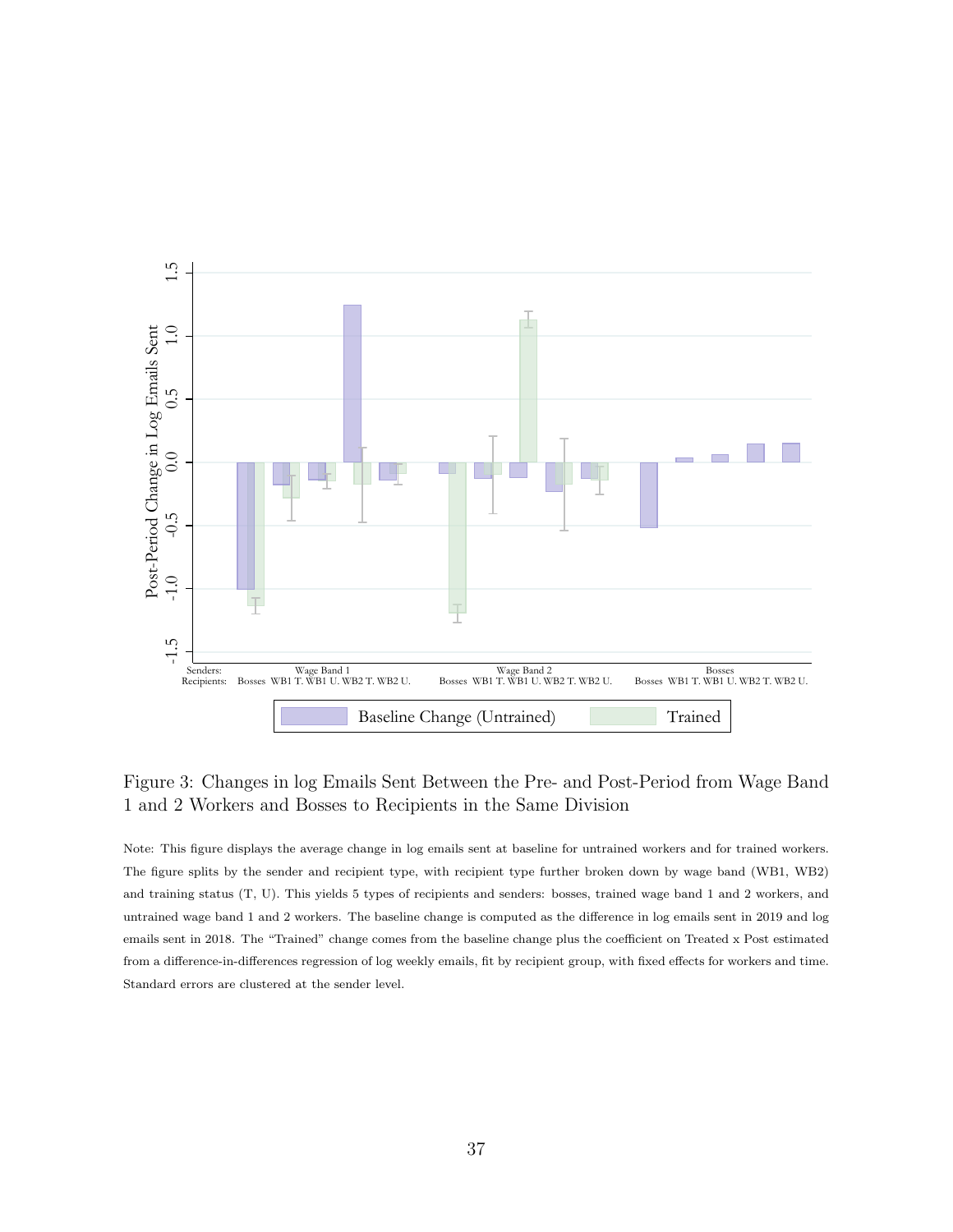<span id="page-37-0"></span>

## Increase Goal Understanding

#### Figure 4: Results from Survey

Note: From top-bottom and left to right, the questions are as follows: 1. "Remember your work environment in 2018 and 2019. Consider all the people you used to interact with by e-mail every week. How frequently did you interact with them face to face? (choose only one option)." 2. "In your opinion, relative to 2018, the monitoring from your bosses in 2019 increased, decreased, or remained the same?". 3. "Remember your work environment in 2018 and 2019. What was the main reason that explains why you electronically contacted workers from a higher wage band (choose only one option)." 4. "What was the main reason you electronically contacted workers from lower wage bands (choose only one option)."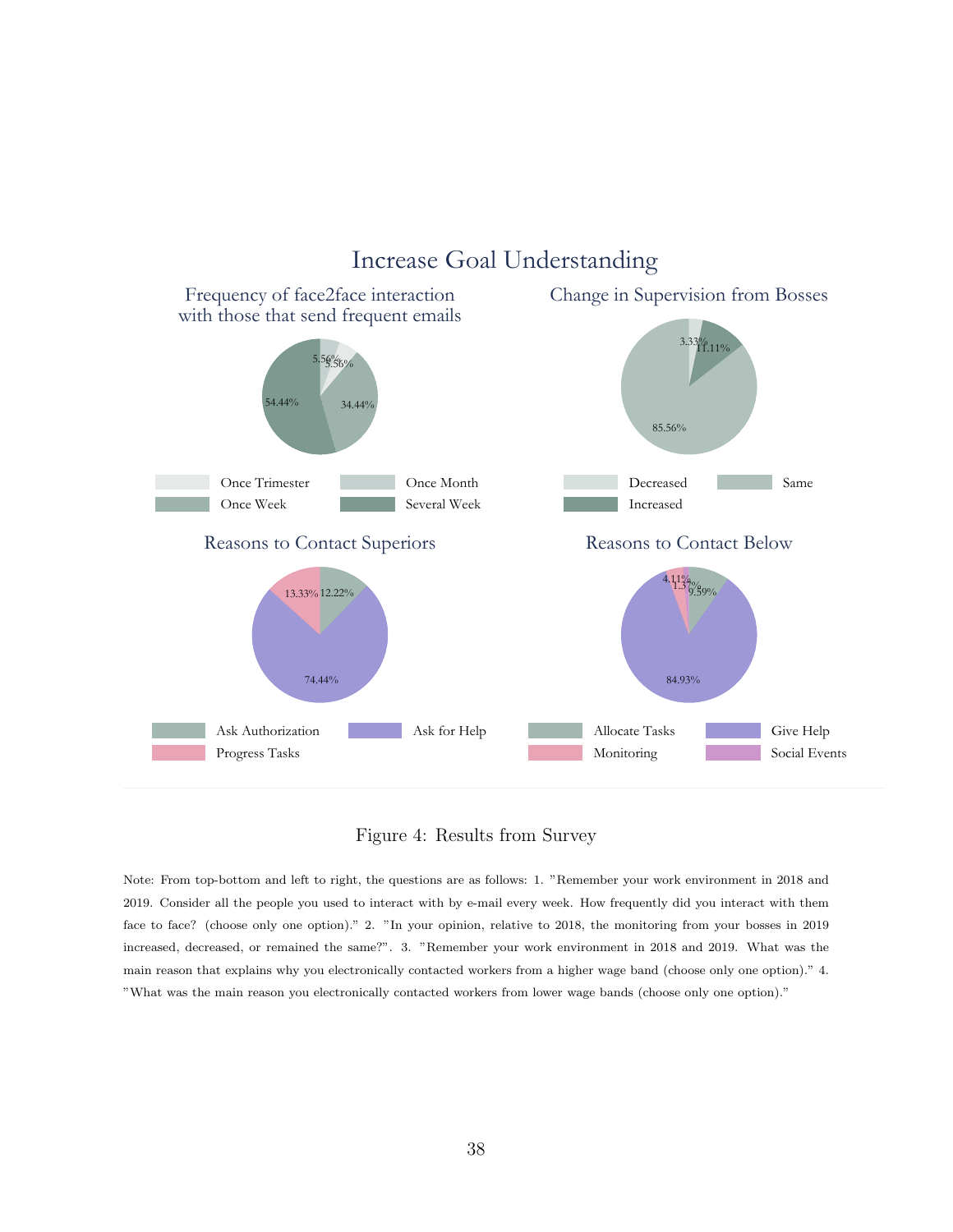### Tables

<span id="page-38-0"></span>

|                           | (1)               | (2)               | (3)           | (4)               | (5)             | (6)                      |
|---------------------------|-------------------|-------------------|---------------|-------------------|-----------------|--------------------------|
|                           | W. Band 1 Workers | W. Band 2 Workers | <b>Bosses</b> | Untrained Workers | Trained Workers | Difference $(5)$ - $(4)$ |
| Female                    | 0.483             | 0.285             | 0.178         | 0.400             | $0.556\,$       | $0.156**$                |
|                           |                   |                   |               |                   |                 | (0.067)                  |
| Secondary Education       | 0.715             | 0.500             | 0.000         | 0.644             | 0.651           | 0.007                    |
|                           |                   |                   |               |                   |                 | (0.065)                  |
| <b>Bachelors</b> Degree   | 0.274             | 0.494             | 0.636         | 0.346             | 0.349           | 0.004                    |
|                           |                   |                   |               |                   |                 | (0.064)                  |
| Masters-PhD               | 0.011             | 0.006             | 0.364         | 0.011             | 0.000           | $-0.011**$               |
|                           |                   |                   |               |                   |                 | (0.005)                  |
| <b>Execution Division</b> | 0.452             | 0.244             | 0.310         | 0.378             | 0.429           | 0.051                    |
|                           |                   |                   |               |                   |                 | (0.067)                  |
| Administration            | 0.181             | 0.203             | 0.225         | 0.188             | 0.190           | 0.003                    |
|                           |                   |                   |               |                   |                 | (0.053)                  |
| Finance                   | 0.119             | 0.163             | 0.116         | 0.136             | 0.111           | $-0.025$                 |
|                           |                   |                   |               |                   |                 | (0.043)                  |
| Human Talent              | 0.119             | 0.233             | 0.147         | 0.162             | 0.111           | $-0.051$                 |
|                           |                   |                   |               |                   |                 | (0.043)                  |
| Planning                  | 0.130             | 0.157             | 0.202         | 0.136             | 0.159           | 0.023                    |
|                           |                   |                   |               |                   |                 | (0.049)                  |
| Wage Band                 | 1.000             | 2.000             | 3.341         | 1.333             | 1.286           | $-0.047$                 |
|                           |                   |                   | (0.523)       | (0.472)           | (0.455)         | (0.061)                  |
| Wages Pre (normalized)    | 1.000             | 1.195             | 2.155         | 1.065             | 1.052           | $-0.014$                 |
|                           | (0.410)           | (0.452)           | (1.100)       | (0.434)           | (0.436)         | (0.058)                  |
| Wages Post (normalized)   | 1.045             | 1.249             | 2.252         | 1.113             | 1.099           | $-0.014$                 |
|                           | (0.428)           | (0.473)           | (1.149)       | (0.453)           | (0.455)         | (0.061)                  |
| Goal Achievement Pre      | 0.720             | 0.735             | 0.708         | 0.726             | 0.719           | $-0.007$                 |
|                           | (0.131)           | (0.134)           | (0.130)       | (0.131)           | (0.135)         | (0.018)                  |
| Goal Achievement Post     | 0.723             | 0.740             | 0.730         | 0.721             | 0.785           | $0.065***$               |
|                           | (0.153)           | (0.133)           | (0.136)       | (0.147)           | (0.131)         | (0.018)                  |
| Number of individuals     | 354               | 172               | 129           | 463               | 63              |                          |

#### Table 1: Descriptive statistics and Balance on Observable Characteristics

This table displays descriptive statistics for workers' observable characteristics in Wage Band 1, Wage Band 2, and Wage Bands 3-5 (Bosses). The table also provides evidence of balance on observable characteristics between trained and untrained workers (columns 4-6). The last column displays t-tests of differences between trained and untrained workers across columns 4 and 5. The unit of observation is a worker. Secondary Education, Bachelors Degree and Masters-PhD are dummy variables for the highest educational level achieved. Execution Division, Administration, Finance, Human Talent and Planning are division dummy variables. Wage Band is either 1, 2, 3, 4 or 5. Monthly wages for 2018 and 2019 are normalized by taking the mean of 2018 wages for Wage Band 1 and dividing all wages by the 2018 Wage Band 1 mean. Goal Achievement (GA) is the fraction of achieved goals, measured weekly and averaged over weeks.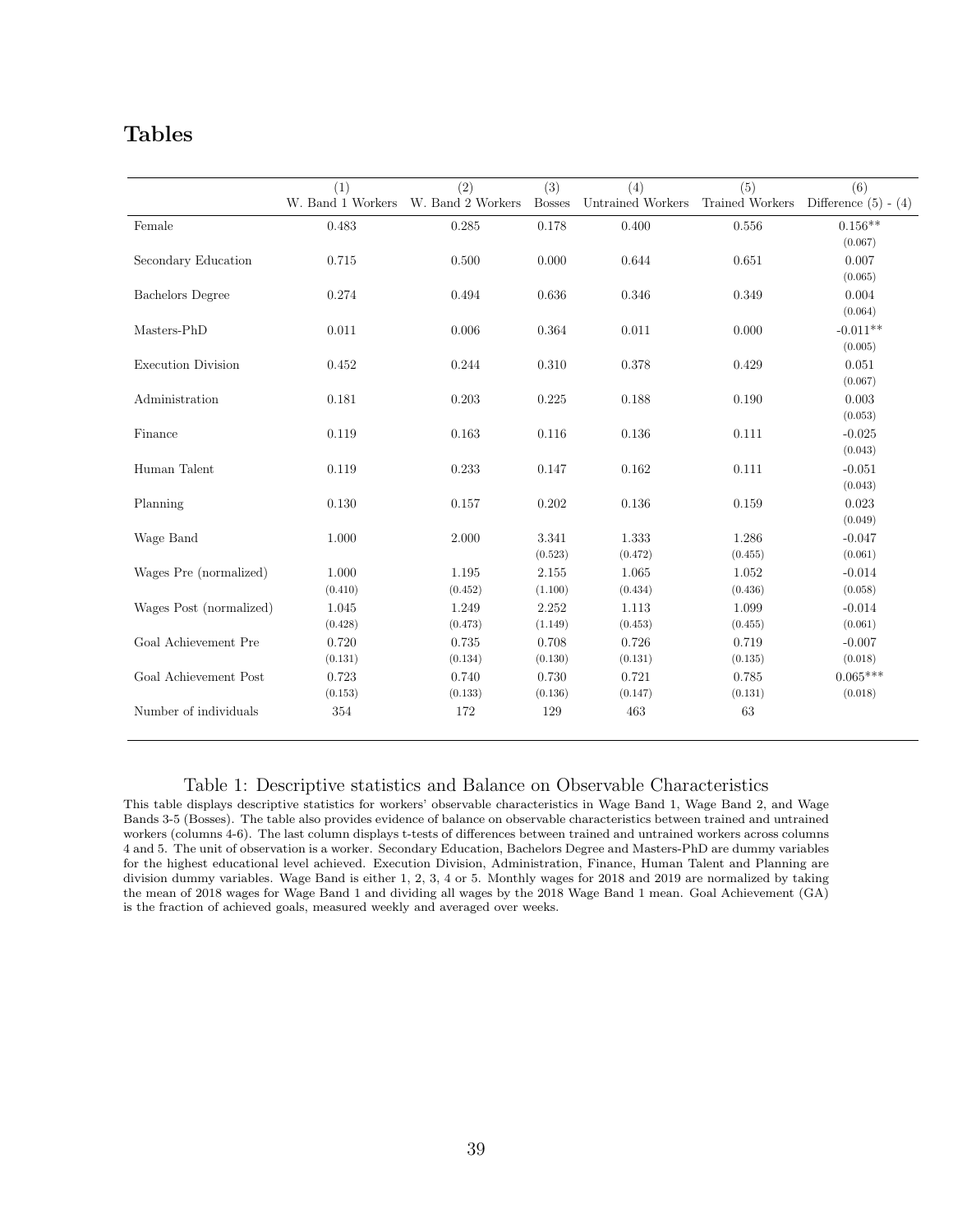<span id="page-39-0"></span>

|                                                            | (1)               | (2)     | $\left( 3\right)$ | (4)     | (5)           |
|------------------------------------------------------------|-------------------|---------|-------------------|---------|---------------|
|                                                            | Untrained Workers |         | Trained Workers   |         | <b>Bosses</b> |
|                                                            |                   |         |                   |         |               |
|                                                            | Within            | Across  | Within            | Across  | Within        |
| Pre-Period Emails from Untrained Workers                   | 4,920             | 13,242  | 4,907             | 13,121  | 12,016        |
|                                                            | (2, 411)          | (2,203) | (2,352)           | (2,368) | (6,095)       |
| Pre-Period Emails from Eventually Trained Workers          | 674               | 1,796   | 631               | 1,829   | 1,670         |
|                                                            | (385)             | (418)   | (354)             | (468)   | (893)         |
| Share of Pre-Period Emails from Eventually Trained Workers | 0.118             | 0.119   | 0.111             | 0.122   | 0.121         |
|                                                            | (0.034)           | (0.017) | (0.027)           | (0.018) | (0.020)       |
| Post-Period Emails from Untrained Workers                  | 3.615             | 29,289  | 6.013             | 9,716   | 5.624         |
|                                                            | (1,768)           | (6,308) | (5,331)           | (1,742) | (1,961)       |
| Post-Period Emails from Trained Workers                    | 817               | 2,525   | 468               | 1,314   | 428           |
|                                                            | (465)             | (868)   | (301)             | (367)   | (264)         |
| Share of Post-Period Emails from Trained Workers           | 0.180             | 0.080   | 0.088             | 0.119   | 0.067         |
|                                                            | (0.075)           | (0.026) | (0.047)           | (0.023) | (0.024)       |

### Table 2: Summary Statistics about Email Communicatons

Note: This table displays pre and post-period emails received by each recipient type in the columns. Email origins are divided between eventually trained and untrained workers and whether the email occurs within division (odd numbered columns) or across divisions (even numbered columns).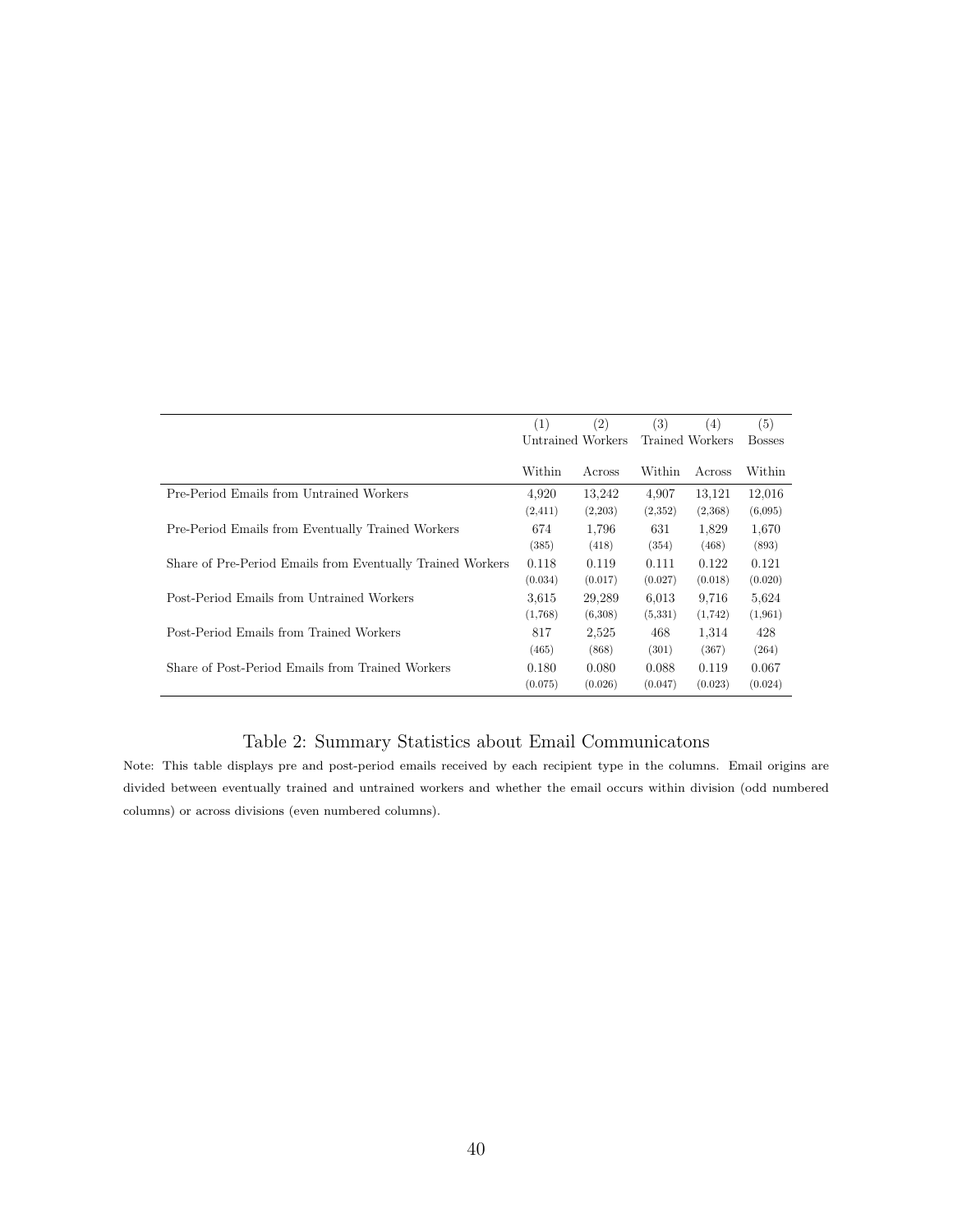<span id="page-40-0"></span>

|                                                   | (1)                   | (2)                   | (3)                   | (4)                    | (5)                    |
|---------------------------------------------------|-----------------------|-----------------------|-----------------------|------------------------|------------------------|
| Trained $\times$ Post                             | $0.105***$<br>(0.006) | $0.108***$<br>(0.008) | $0.115***$<br>(0.009) | $0.100***$<br>(0.022)  | $0.078***$<br>(0.028)  |
| Wage Band $2 \times$ Trained $\times$ Post        |                       | $-0.008$<br>(0.011)   | $-0.035**$<br>(0.016) |                        |                        |
| Wage Band $2 \times$ Post                         |                       | $0.015**$<br>(0.007)  | 0.008<br>(0.007)      |                        |                        |
| Untrained x Post x T Email Share                  |                       |                       |                       | $-1.007***$<br>(0.194) | $-1.116***$<br>(0.201) |
| Untrained x Post x T WB2 Email Share              |                       |                       |                       | $0.881***$<br>(0.272)  | $0.862***$<br>(0.296)  |
| Untrained x Post x log T WB1 Emails               |                       |                       |                       | 0.004<br>(0.005)       | 0.008<br>(0.005)       |
| Untrained x Post x log T WB2 Emails               |                       |                       |                       | $0.014***$<br>(0.003)  | 0.008<br>(0.005)       |
| Avg. Horizontal Spillover<br>Spillover Std. Error |                       |                       |                       | .061<br>(0.015)        | .034<br>(0.032)        |
| N                                                 | 13327                 | 13327                 | 13327                 | 13327                  | 13327                  |
| $R^2$                                             | .903                  | .903                  | .911                  | .913                   | .914                   |
| Division-Time FE:                                 | No                    | No                    | Yes                   | No                     | Yes                    |

Table 3: Regressions of Log Goal Achievement on Training and Coworker Exposure Controls

Note: The dependent variable is log goal achievement. Measures of email exposure to eventually trained workers are computed from received emails in the pre-training period. We select relevant regressors via LASSO from a set of candidates including shares and log email levels from trained workers from the same and different divisions. Only the within division measures survive the LASSO. All models include worker and time fixed effects, while columns 3 and 5 include time-by-division fixed effects. Estimates of the average horizontal spillover take the average of the predicted value for untrained workers in the post period and standard errors are computed with 300 block bootstrap replications. Standard errors are clustered by worker.  $* p < 0.1$ ,  $** p < 0.05$ ,  $** p < 0.01$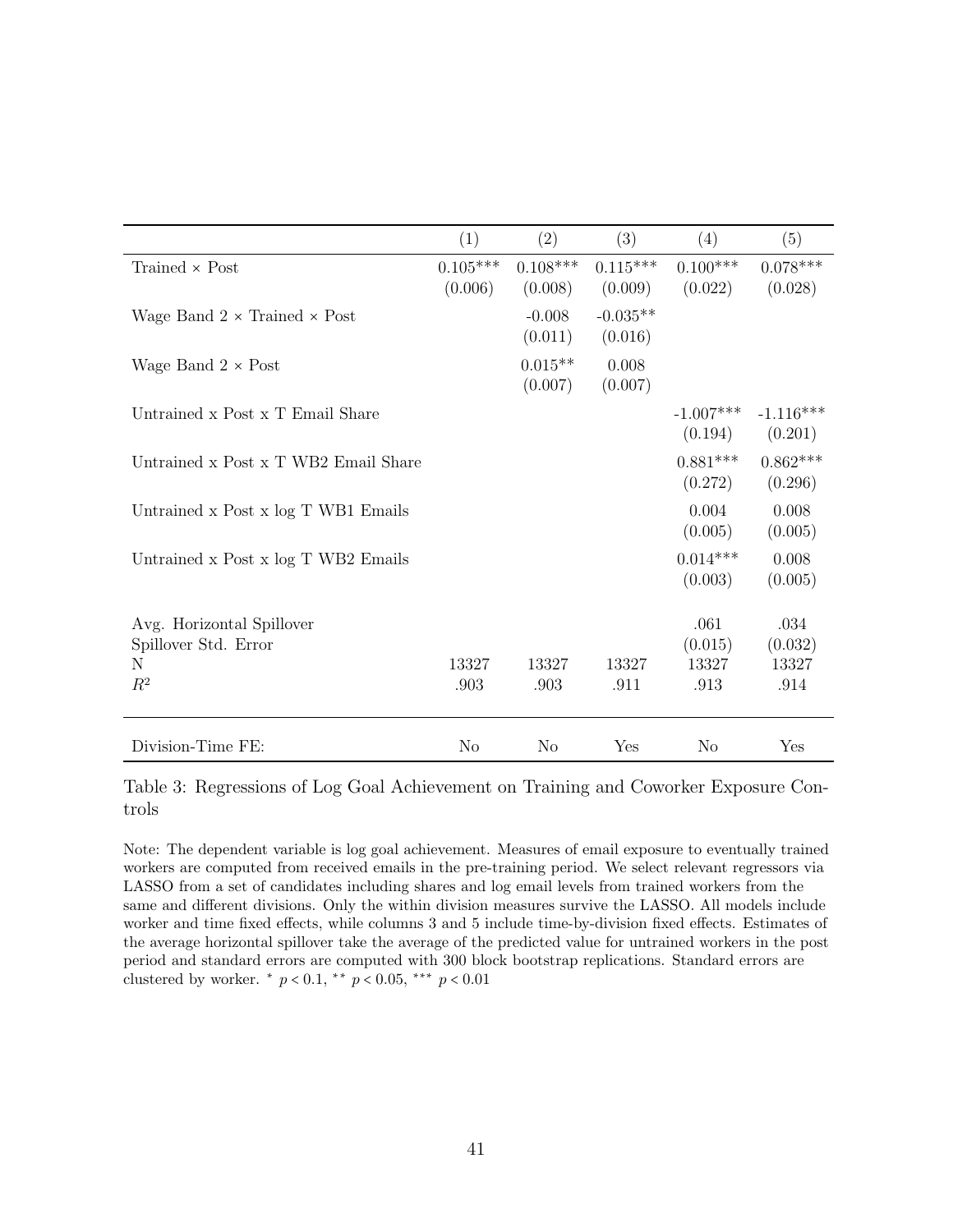<span id="page-41-0"></span>

|                    | (1)                   | (2)                                            | (3)                   | (4)                   |
|--------------------|-----------------------|------------------------------------------------|-----------------------|-----------------------|
| <b>VARIABLES</b>   | absent                | absent                                         | absent                | absent                |
| Trained × Post     | $0.047***$<br>(0.004) | $0.047***$<br>(0.004)                          | $0.011***$<br>(0.001) | $0.011***$<br>(0.001) |
| Observations       | 101,525               | 101,525                                        | 101,525               | 101,525               |
| R-squared          | 0.852                 | 0.853                                          | 0.880                 | 0.881                 |
| Mean DV            | .21                   | .21                                            | .21                   | .21                   |
| Worker FE          | $\times$              | $\times$                                       |                       |                       |
| Date FE            |                       | $\times$                                       |                       | $\times$              |
| Division x Date FE | $\times$              |                                                | $\times$              |                       |
| Sundays            | Excluded              | Excluded                                       | Excluded              | Excluded              |
| ***                |                       | $\overline{p}$ <0.01, ** $p$ <0.05, * $p$ <0.1 |                       |                       |

### Table 4: Effects of the Training Program on Absenteeism.

Ĭ.

Note: Differences in differences regressions similar to those for log goal achievement. The dependent variable is daily absenteeism, inclusive of Saturdays. Absenteeism is calculated from the email data (as email is only available from office computers), and the dependent variable takes the value 1 if the worker did not send any email in a given day. All models include worker and date fixed effects. The sample is all frontline workers. Standard errors are clustered by worker.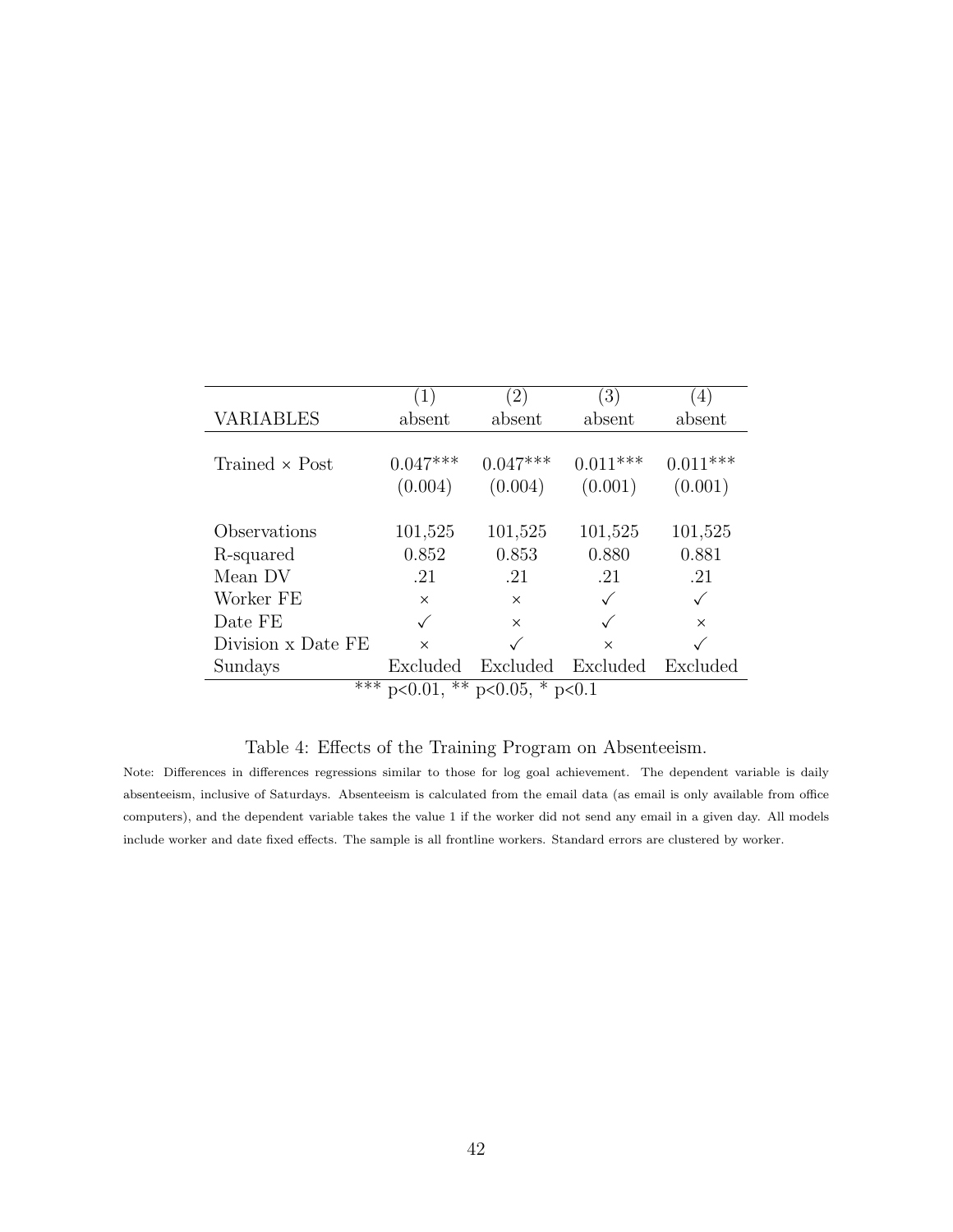<span id="page-42-0"></span>

#### Panel A: Log Pre-Period Emails with Eventually Trained Workers

| Post x log Pre-Emails Received from Trained | $0.063***$<br>(0.006)  | $0.063***$<br>(0.006) | $0.083***$<br>(0.011)  | $0.066**$<br>(0.033) |
|---------------------------------------------|------------------------|-----------------------|------------------------|----------------------|
| Post x log Pre-Emails Sent to Trained       |                        |                       | $-0.021***$<br>(0.007) | $-0.005$<br>(0.009)  |
| Post                                        | $-0.430***$<br>(0.043) |                       |                        |                      |
| Avg p.p. $\Delta$ GA                        | 2.11                   | 2.11                  | 1.83                   | 1.46                 |
| IQR p.p. $\Delta$ GA                        | 4.18                   | 4.18                  | 4.27                   | 4.11                 |
| N                                           | 3276                   | 3276                  | 3276                   | 3276                 |
| $R^2$                                       | .95                    | .951                  | .951                   | .953                 |

#### Panel B: Share of Pre-Period Emails with Eventually Trained Workers

| Post x Pre-Share of Emails Received from Trained | $0.294**$<br>(0.124) | $0.292**$<br>(0.124) | $0.299*$<br>(0.179) | $0.666**$<br>(0.323) |
|--------------------------------------------------|----------------------|----------------------|---------------------|----------------------|
| Post x Pre-Share of Emails Sent to Trained       |                      |                      | $-0.006$<br>(0.119) | $-0.028$<br>(0.095)  |
| Post                                             | $-0.005$             |                      |                     |                      |
|                                                  | (0.014)              |                      |                     |                      |
| Avg p.p. $\Delta$ GA                             | 2.5                  | 2.49                 | 2.49                | 5.43                 |
| IQR p.p. $\Delta$ GA                             | .846                 | .841                 | .849                | 1.83                 |
| N                                                | 3276                 | 3276                 | 3276                | 3276                 |
| $R^2$                                            | .943                 | .943                 | .943                | .953                 |
| Time FE or Post-Indicator:                       | Post                 | Time                 | Time                | Time                 |
| Division-Time FE:                                | N <sub>0</sub>       | No                   | No                  | Yes                  |
|                                                  |                      |                      |                     |                      |

#### Table 5: Effects of Pre-Period Boss Exposure to Eventually Trained Workers

Note: The dependent variable is log goal achievement. Measures of email exposure to eventually trained workers are computed in the pre-training period. In Panel A, the exposure measures are log emails received and sent in the pre-period between bosses and eventually trained workers. In Panel B, these measures are the share of emails with eventually trained workers relative to all emails from workers who were eligible for training. Standard errors are clustered by boss. All models include boss and time fixed effects, while column 4 includes time-by-division fixed effects. The average percentage point change in goal achievement takes the predicted effects from the model in logs and multiplies by the individual boss average of pre-period goal achievement. In Panel A, these measures include the post-period constant term whereas the constant is not included in Panel B. The  $\ast$  p < 0.1,  $\ast \ast$  p < 0.05,  $\ast \ast$  p < 0.01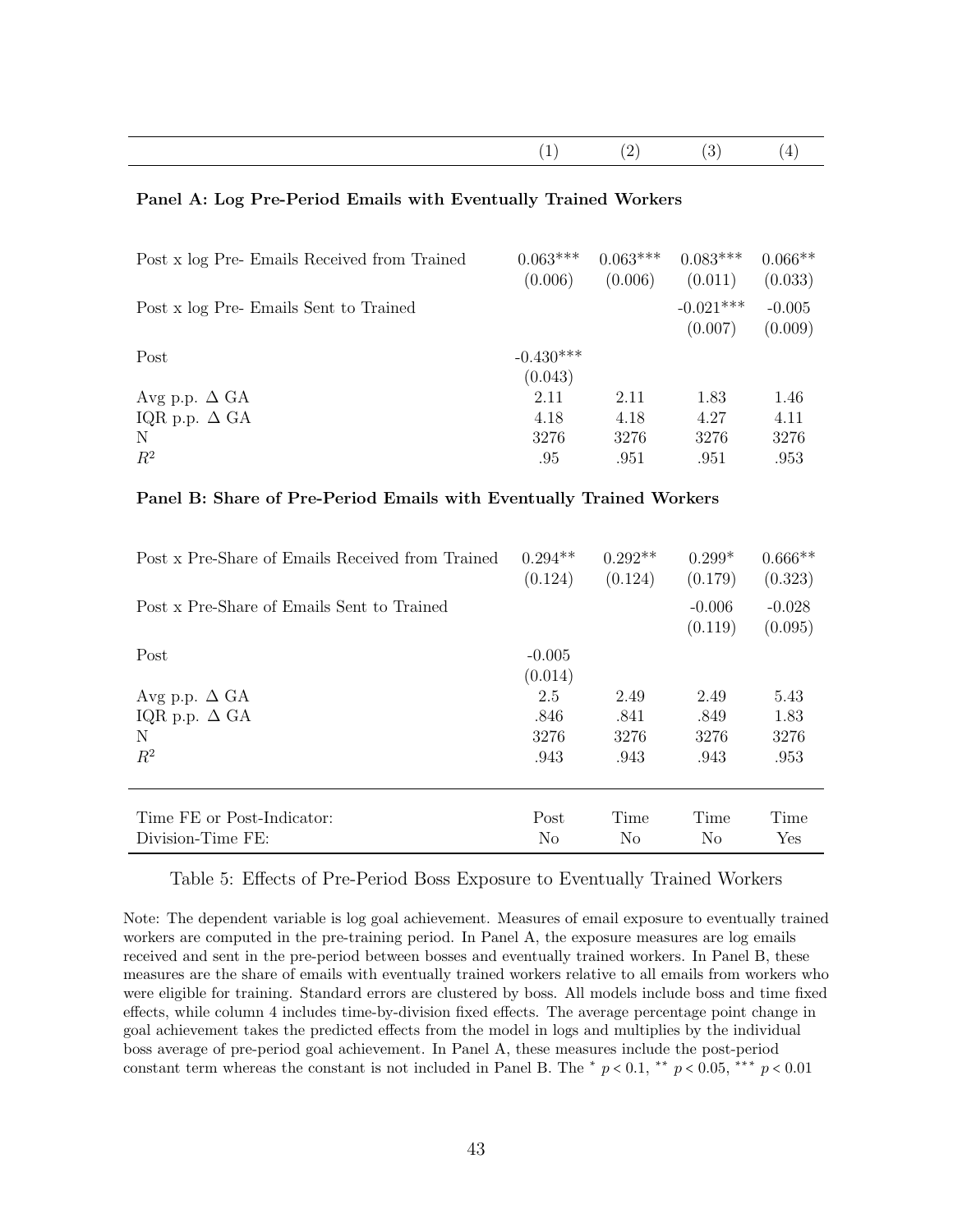|                                       | (1)            | $\left( 2\right)$ | $\left( 3\right)$ | $\left( 4\right)$ | (5)                 | $\left( 6\right)$   |
|---------------------------------------|----------------|-------------------|-------------------|-------------------|---------------------|---------------------|
| Email Share Weighted Worker Log GA    | 0.001          | 0.040             | $-0.000$          | $-0.003$          | $-0.001$            | $-0.003$            |
|                                       | (0.004)        | (0.029)           | (0.001)           | (0.004)           | (0.001)             | (0.005)             |
| Weighted Worker Leave Out Mean Log GA |                |                   |                   |                   | $-0.080$<br>(0.053) | $-0.053$<br>(0.319) |
| N                                     | 1569           | 1569              | 1569              | 1569              | 1569                | 1569                |
| $R^2$                                 | $1.1e-03$      | .072              | .956              | .957              | .956                | .957                |
| Boss FE:                              | N <sub>o</sub> | No                | Yes               | Yes               | Yes                 | Yes                 |
| Division-Time FE:                     | N <sub>o</sub> | $_{\rm Yes}$      | No                | Yes               | No                  | $_{\rm Yes}$        |

Table 6: Regressions of Boss Log Goal Achievement on Connected Worker Goal Achievement in the Pre-Period

Note: The dependent variable is weekly log goal achievement for bosses. To construct the regressors, we take the email-share weighted average of connected workers' log goal achievement to measure concurrent movement of boss and worker goals. Measure that use the leave out mean control for the weighted average of workers' goal achievement in other weeks. Email shares are constructed for the entire period and are time invariant. All models include time fixed effects. Standard errors are clustered by boss.  $* p < 0.1$ ,  $** p < 0.05$ ,  $** p < 0.01$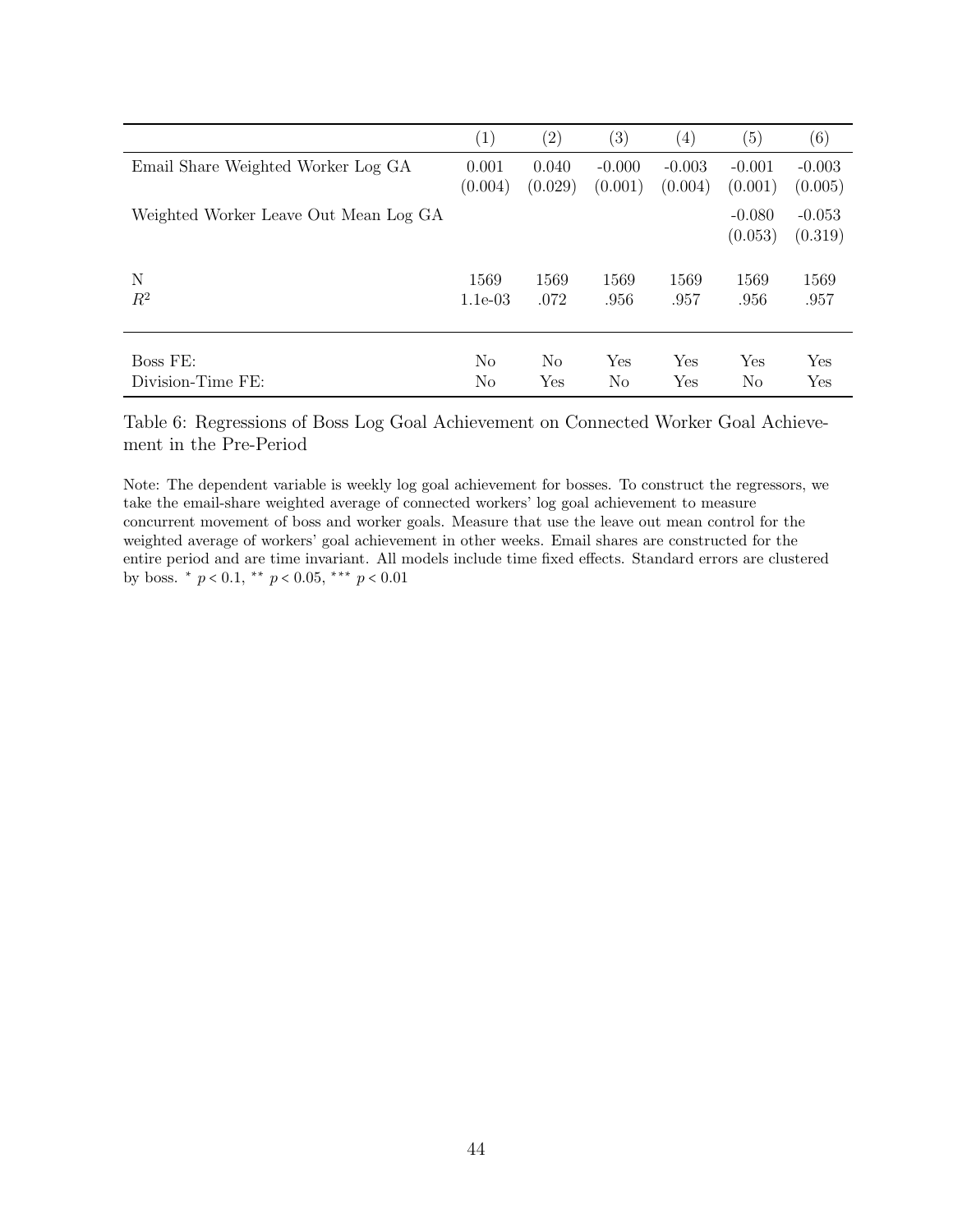<span id="page-44-0"></span>

| Gains Horizon            | <b>Boss Spillover</b> | Opportunity | Direct Benefit | Vertical Spillover | <b>ROI</b> From Direct | <b>ROI</b> From Direct |
|--------------------------|-----------------------|-------------|----------------|--------------------|------------------------|------------------------|
|                          | (Pct Points)          | $\cos t$    | (USD)          | Benefit (USD)      | Benefit                | $+$ Spillovers         |
|                          |                       |             |                |                    |                        |                        |
| Months 1-6 Post Training | T                     | $\theta$    | 49,565         | 32,000             | 102.26\%               | 232.84\%               |
| 1 Year Post Training     |                       | $\Omega$    | 99.130         | 64.001             | 304.51%                | 565.68%                |
| 18 Months Post Training  |                       | $\theta$    | 148,696        | 96,001             | 506.77%                | 898.52%                |
| Months 1-6 Post Training |                       | 55,098      | 49,565         | 32,000             | $-37.74\%$             | 2.46\%                 |
| 1 Year Post Training     |                       | 55,098      | 99,130         | 64,001             | 24.53%                 | 104.93%                |
| 18 Months Post Training  |                       | 55,098      | 148,696        | 96,001             | 86.79%                 | 207.39%                |
| Months 1-6 Post Training | $2.2\,$               | $\theta$    | 49,565         | 70,401             | 102.26\%               | 389.54\%               |
| 1 Year Post Training     | $2.2\,$               | $\theta$    | 99.130         | 140.802            | 304.51%                | 879.07%                |
| 18 Months Post Training  | $2.2\,$               | $\theta$    | 148.696        | 211,203            | 506.77%                | 1368.61%               |
| Months 1-6 Post Training | $2.2\,$               | 55,098      | 49.565         | 70.401             | $-37.74%$              | 50.70%                 |
| 1 Year Post Training     | 2.2                   | 55,098      | 99,130         | 140,802            | 24.53%                 | 201.41\%               |
| 18 Months Post Training  | 2.2                   | 55,098      | 148.696        | 211,203            | 86.79%                 | 352.11\%               |

#### Table 7: Return on Investment Under Different Scenarios

This table displays different scenarios for calculating program ROI. The first row assumes a gains horizon of 6 months, meaning that the estimated boost in goal achievement in the post-period data lasts through the first 6 months post-training and then depreciates to 0. The second and third scenarios assume a 1 year and 18 month gains horizon. These horizons are repeated for different scenarios. We vary the size of the vertical spillover to bosses, from 1 percentage point to 2.2 percentage points and we vary the opportunity cost of the program from 0 to 15 days of trainees wages. The benefits columns translate changes in goal achievement to dollar values using equation [\(6\)](#page-22-0). Direct benefits are based on the 6.5 percentage point increase in goal achievement in Table [1.](#page-38-0) ROI calculations in each column include a \$24,500 overhead cost of the program.

<span id="page-44-1"></span>

|                                                | (1)                 | $\left( 2\right)$      | (3)                   | (4)                  | (5)                    | (6)                    |
|------------------------------------------------|---------------------|------------------------|-----------------------|----------------------|------------------------|------------------------|
|                                                |                     | <b>OLS</b>             | IV                    |                      |                        | First Stage            |
| Change in Share of Emails with Trained Workers | $0.213*$<br>(0.118) | $-0.599***$<br>(0.150) | $-0.623**$<br>(0.315) | $-0.542*$<br>(0.288) |                        |                        |
| Eventually Trained Pre-Period Email Share      |                     |                        |                       |                      | $-0.472***$<br>(0.099) | $-1.140***$<br>(0.273) |
| N                                              | 129                 | 129                    | 129                   | 129                  | 129                    | 129                    |
| $R^2$                                          | .012                | .673                   |                       | .673                 | .154                   | .428                   |
| Division-Time FE:                              | N <sub>o</sub>      | Yes                    | N <sub>o</sub>        | Yes                  | No                     | Yes                    |

#### Table 8: Boss Annual Changes in Log Goal Achievement and Changes in Emails from Trained Workers

Note: The dependent variable is the year-over-year change in log goal achievement. The main regressor is the year-over-year change in the share of emails from (eventually) trained workers. IV regressions instrument the change with the pre-period level of the share of emails with eventually trained workers, as shown in the first stage regression columns. Robust standard errors are reported.  $*$   $p < 0.1$ ,  $**$  $p < 0.05$ , \*\*\*  $p < 0.01$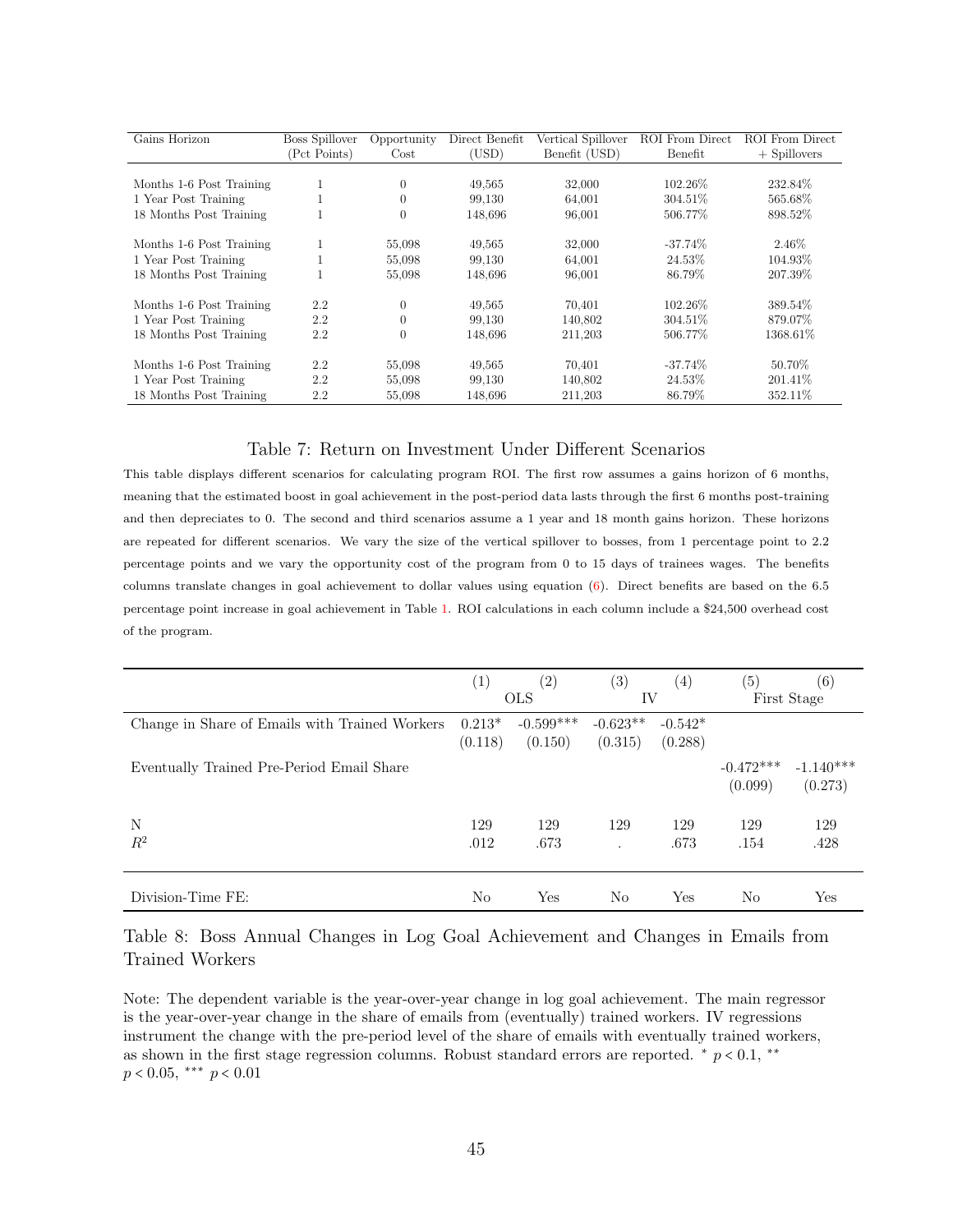<span id="page-45-0"></span>

|                                                       | Untrained<br>Mean<br>(SD) | Trained<br>Mean<br>(SD) | Difference<br>(SE) |
|-------------------------------------------------------|---------------------------|-------------------------|--------------------|
| Increased Goal Understanding                          | 0.105                     | 0.212                   | 0.107              |
|                                                       | (0.310)                   | (0.415)                 | (0.083)            |
| Directed to Reduce Help Requests to Bosses            | 0.018                     | 0.030                   | 0.013              |
|                                                       | (0.132)                   | (0.174)                 | (0.035)            |
| Increased Promotion Probability                       | 0.088                     | 0.091                   | 0.003              |
|                                                       | (0.285)                   | (0.292)                 | (0.063)            |
| Increased Knowledge of Task Requirements              | 0.053                     | 0.879                   | $0.826***$         |
|                                                       | (0.225)                   | (0.331)                 | (0.065)            |
| Increased Understanding of Division-Appropriate Tasks | 0.088                     | 0.818                   | $0.730***$         |
|                                                       | (0.285)                   | (0.392)                 | (0.078)            |
| Increased Skills and Knowledge                        | 0.035                     | 0.909                   | $0.874***$         |
|                                                       | (0.186)                   | (0.292)                 | (0.056)            |
| Increased Interdependent Tasks                        | 0.053                     | 0.061                   | 0.008              |
|                                                       | (0.225)                   | (0.242)                 | (0.052)            |
| Worked More Hours                                     | 0.053                     | 0.061                   | 0.008              |
|                                                       | (0.225)                   | (0.242)                 | (0.052)            |
| Number of individuals                                 | 57                        | 33                      |                    |

Table 9: Survey Results: Differences in Perceived Changes Between Trained and Untrained Frontline Workers

Note: The table shows differences and t-tests between trained and untrained workers' responses to survey questions on changes in their work environment between the pre- and post-periods. The question had nine sub-components that each began with "Relative to 2018, in 2019 you:". These sub-options were then: 1) Improved your understanding of how goals are set and how they are evaluated weekly? 2) Were told explicitly that you should ask for help from colleagues and peers and rather than bosses? 3) Increased your probability of promotion inside the organization? 4) Improved your ability to distinguish if tasks and projects require large or small knowledge that is specific to your division? 5) Improved your ability to recognize if the tasks and projects require the knowledge from your division or different divisions? 6) Increased the knowledge and the skills required to satisfactorily achieve goals? 7) Received a larger number of across-divisions, interdependent tasks. 8) Worked a larger number of hours a week? Each sub-question had three option answers: Yes, No, Does not apply/Do not know.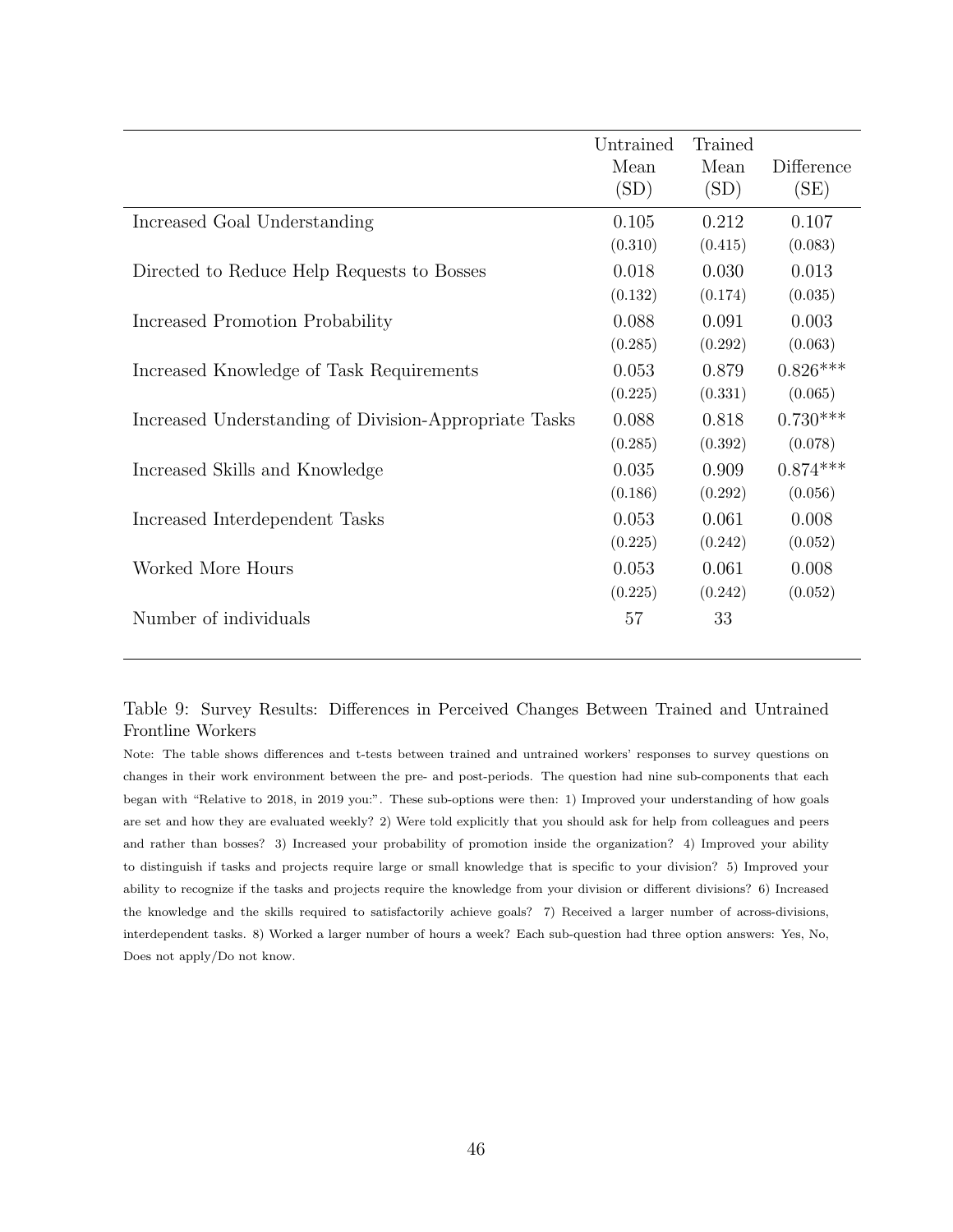# A Additional Material

## A.1 Additional Material-Figures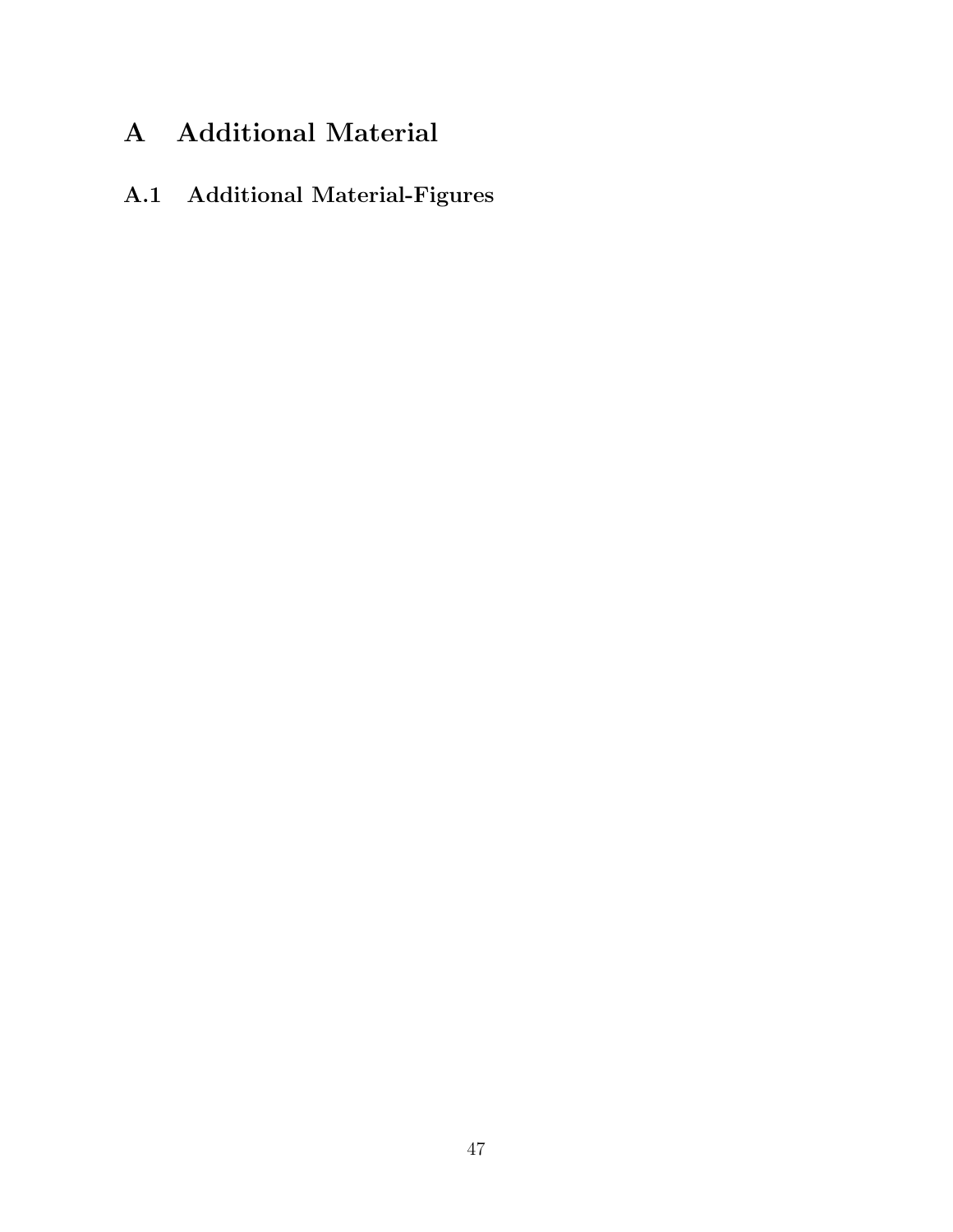|                                 | <i>Wage Band 1</i> |                |                | <i>Wage Band 2</i> |                   | <i>Wage Band</i> $3,4,5$ |
|---------------------------------|--------------------|----------------|----------------|--------------------|-------------------|--------------------------|
|                                 | Pre                | Post           | Pre            | Post               | Pre               | Post                     |
| Panel A: Same Division          |                    |                |                |                    |                   |                          |
| Wage Band $1 \rightarrow$       | 359.01             | 263.19         | 112.08         | 113.88             | 274.74            | 80.93                    |
|                                 | (209.71)           | (155.97)       | (26.78)        | (35.01)            | (84.04)           | (29.65)                  |
| Wage Band $2 \rightarrow$       | 230.45             | 235.02         | 114.21         | 84.37              | 224.12            | 180.12                   |
|                                 | (178.95)           | (298.08)       | (34.69)        | (27.12)            | (73.73)           | (76.50)                  |
| Wage Band $3,4,5 \rightarrow$   | 618.53             | 571.32         | 432.14         | 429.66             | 58.09             | 36.40                    |
|                                 | (447.23)           | (401.27)       | (102.06)       | (109.64)           | (20.34)           | (13.59)                  |
| <b>Panel B: Other Divisions</b> |                    |                |                |                    |                   |                          |
| Wage Band $1 \rightarrow$       | 718.29             | 1,876.77       | 403.34         | 886.95             | 0.00              | 0.00                     |
|                                 | (193.47)           | (726.88)       | (40.62)        | (229.60)           | (0.00)            | (0.00)                   |
| Wage Band $2 \rightarrow$       | 831.44             | 862.87         | 395.10         | 293.85             | 0.00              | 0.00                     |
|                                 | (166.72)           | (760.97)       | (47.53)        | (32.55)            | (0.00)            | (0.00)                   |
| Wage Band $3,4,5 \rightarrow$   | 0.00<br>(0.00)     | 0.00<br>(0.00) | 0.00<br>(0.00) | 0.00<br>(0.00)     | 878.84<br>(80.27) | 766.05<br>(72.93)        |

### A.2 Additional Material- Tables

Table A1: Quantities of Emails (Replies and Forwards) across Wage Bands Within Divisions (Top Panel) and Across Divisions (Bottom Panel).

Note: This table reports the average weekly emails sent per worker from one wage band (row) to all workers in another wage band (column). The table is divided into two panels. The top panel calculates emails within the same division, while the bottom panel calculates emails across divisions. Wage Bands 1 and 2 are workers and Wage Bands 3,4,5 are bosses. The observations in this table are Emails x Recipients. Emails include replies and forwards. They are not unique threads.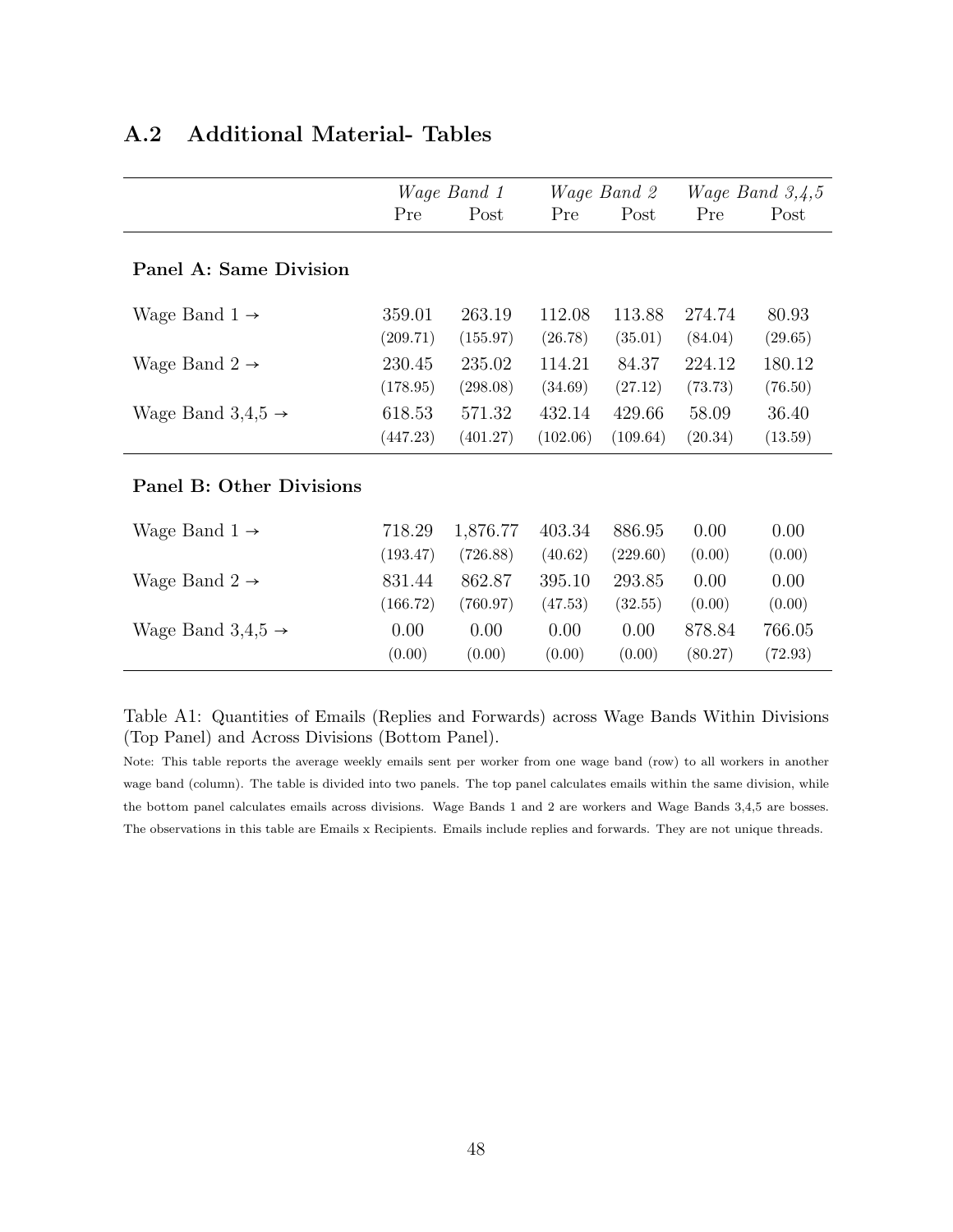### <span id="page-48-0"></span>B Survey

- 1. What was your wage band in 2019? (choose only one option):
	- (a)  $1$ \_\_\_\_\_.
	- (b)  $2$ ----
	- $(c)$  Greater than
- 2. Did you participate in the training program run in the second semester of 2018?:
	- $(a)$  Yes ....
	- (b)  $No$ ----
	- (c)  $DK/NA$ ....
- 3. Remember your work environment in 2018 and 2019. Consider all the people you interacted with via e-mail every week. How frequently did you interact with them face to face? (choose only one option):
	- $(a)$  More than once a week......
	- (b) Once a week......
	- $(c)$  Once a month......
	- (d) Once a quarter  $\ldots$
	- $(e)$  Once a half-year......
	- $(f)$  Never<sub>----</sub>
- 4. In your opinion, relative to 2018, the monitoring from your bosses in 2019?
	- $(a)$  Was greater...
	- $(b)$  Was smaller...
	- $(c)$  It remained the same...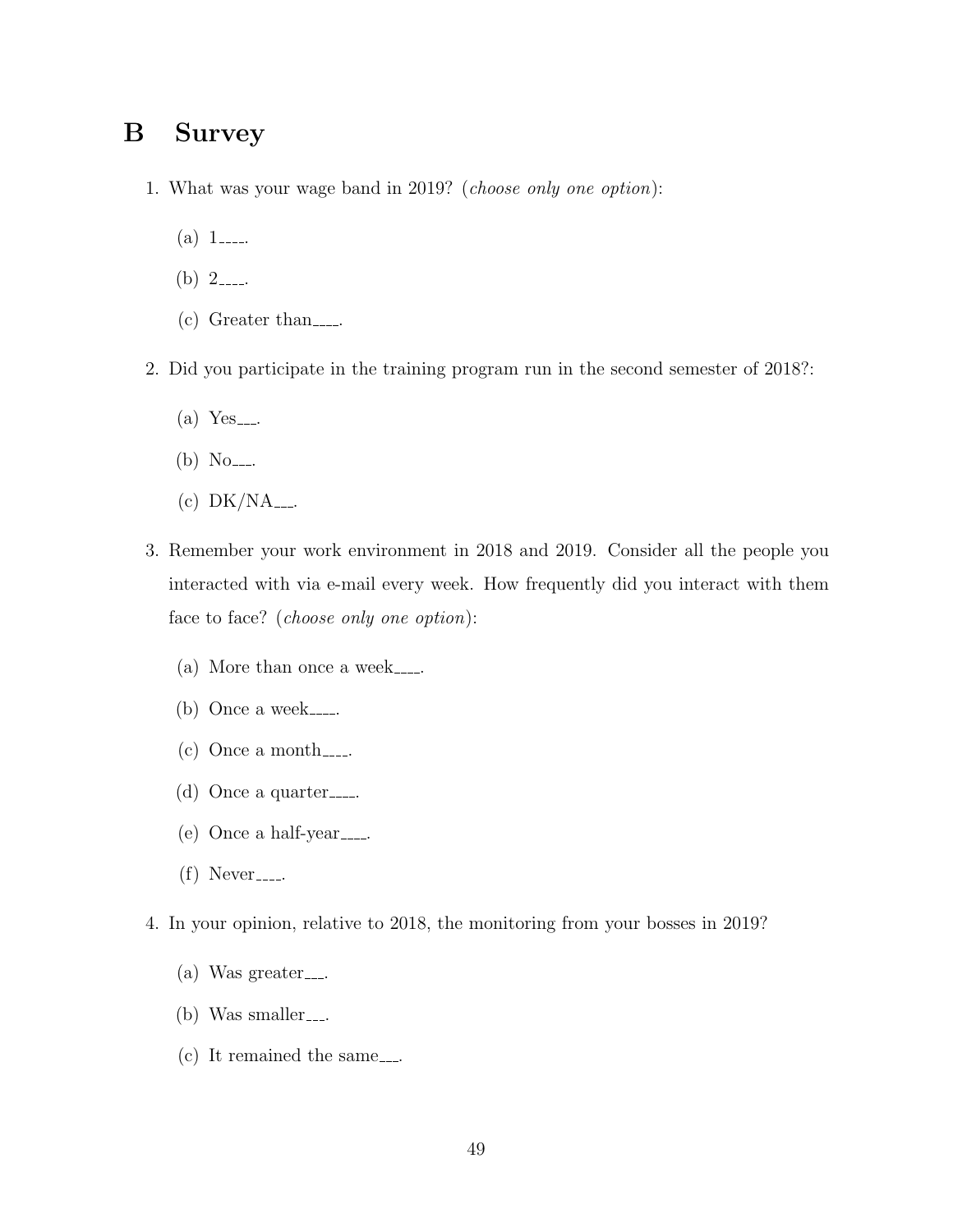- 5. Remember your work environment in 2018 and 2019. What is the main reason that explains why you electronically contacted workers from a higher wage band *(choose*) only one option):
	- (a) Asking for help to solve tasks and projects .
	- (b) To report progress in tasks and projects .
	- (c) Ask for authorization or approval of tasks and projects .
	- $(d)$  Social events ............
	- (e) If any other reason, which one  $\ldots$
- 6. Relative to 2018, in 2019 you:
	- (a) Improved your understanding of how goals are set and how they are evaluated weekly? Yes....  $No$ ....  $DK/NA$ ....
	- (b) Were told explicitly that you should ask more for help to colleagues and peers and less to bosses? Yes....  $No$ ....  $DK/NA$ ....
	- $(c)$  Increased your probability of promotion inside the organization? Yes  $\sim$  No.  $DK/NA$ <sub>---</sub>.
	- (d) Improved your ability to distinguish if tasks and projects require large or small divisional knowledge? Yes\_\_  $No$ \_\_  $DK/NA$ <sub>---</sub>.
	- (e) Improved your ability to recognize if the tasks and projects require the knowledge from your division or different divisions? Yes... No... DK/NA....
	- (f) Increased the knowledge and the skills required to satisfactorily achieve goals?  $Yes_{---} No_{---} DK/NA_{---}$
	- (g) Received a larger number of across-divisions interdependent tasks. That is, a larger flow of tasks, projects or goals that require interaction with other divisions. Yes....  $No$ ....  $DK/NA$ ....
	- (h) Worked a larger number of hours a week? Yes...  $No$ ...  $DK/NA$ ...